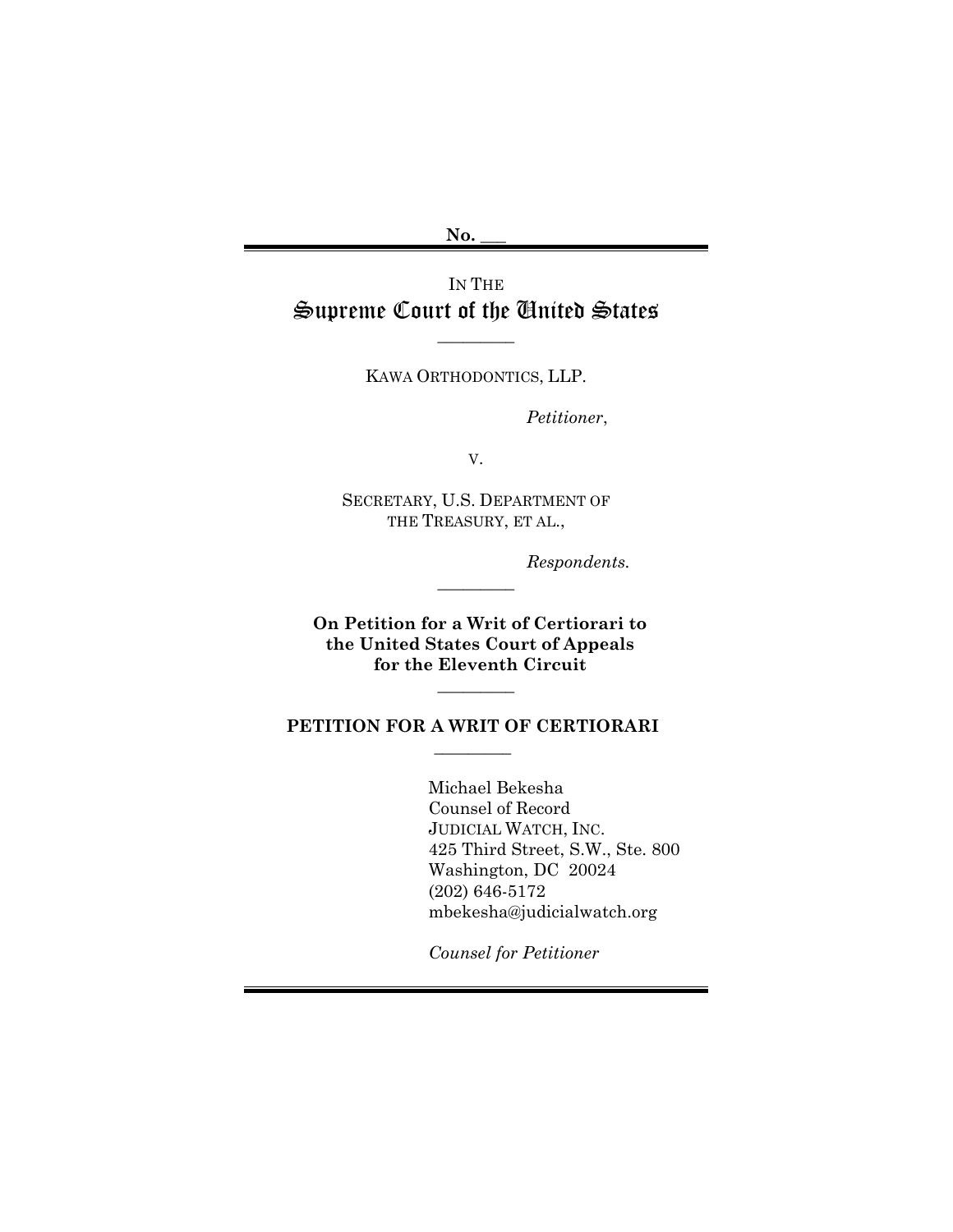#### **QUESTION PRESENTED**

By law, the "employer mandate" provisions of the Patient Protection and Affordable Care Act were set to take effect on January 1, 2014. As a responsible employer, Kawa Orthodontics, LLP ("Kawa Ortho") spent time and money in 2013 in anticipation of the mandate taking effect in 2014. It would not have expended resources on the mandate in 2013 if the law had not been scheduled to take effect in 2014. Like any rational employer, it would have waited and spent its time and money on more timely priorities. Defendants subsequently delayed the mandate until at least 2016. As a result of the delay, Kawa Ortho lost at least some of the value of the time and money it spent in 2013 preparing for the mandate to take effect in 2014. If the delay is set aside, Kawa Ortho's expenditures will not have been premature. It will regain some, if not all, of the value of the time and resources it expended, and the opportunity costs it incurred will not have been wasted.

Contrary to commonsense, basic business practices, and legal precedent, 2 judges for the Eleventh Circuit held that Kawa Ortho was not injured. The question presented is:

Whether an entity that loses the value of the substantial time and resources it prematurely expended and the time value of the money it spent on anticipatory compliance costs is sufficiently injured to confer Article III standing.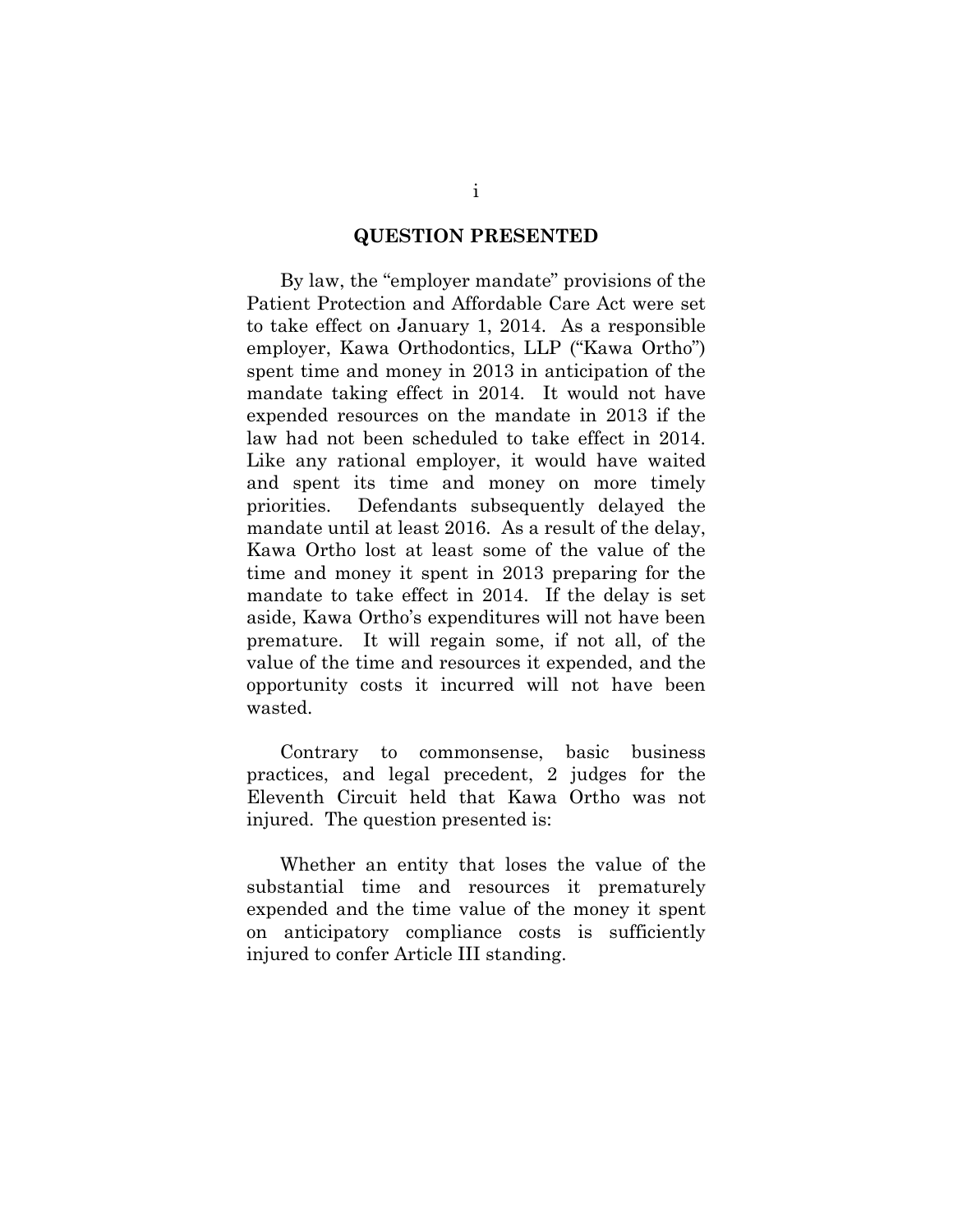### **PARTIES TO THE PROCEEDINGS**

Petitioner Kawa Ortho<sup>1</sup> – a responsible, "large employer" – sued Appellees Jack Lew, Secretary of the U.S. Department of the Treasury, the U.S. Department of the Treasury, Daniel I. Werfel, Acting Commissioner of the Internal Revenue Service, and the Internal Revenue Service (collectively "Defendants").

 $\overline{a}$ 

<sup>1</sup> Petitioner is not a publicly-owned corporation.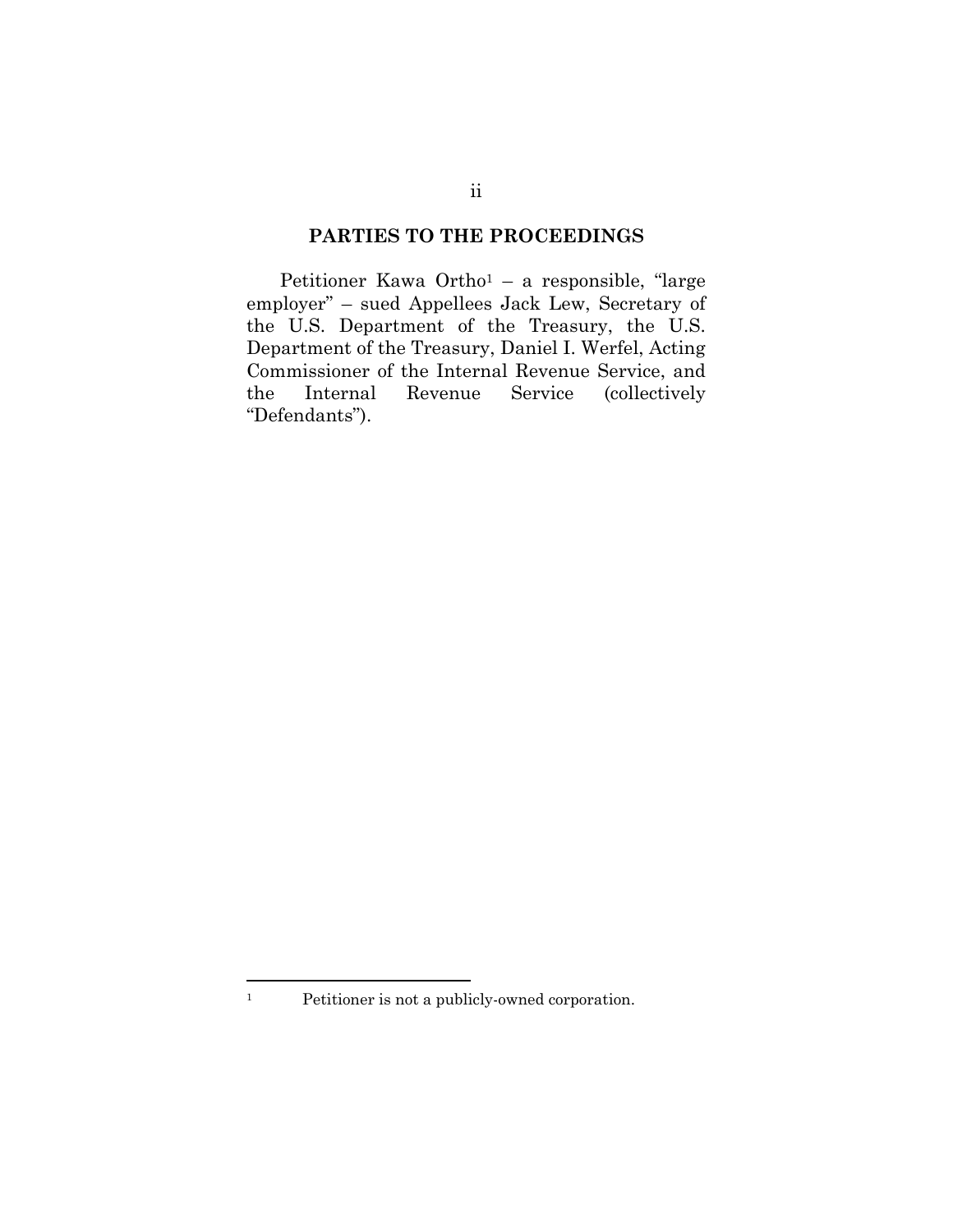# **TABLE OF CONTENTS**

|                     | PARTIES TO THE PROCEEDINGS  ii |
|---------------------|--------------------------------|
|                     |                                |
|                     |                                |
| PETITION FOR A WRIT |                                |
|                     |                                |
|                     |                                |
| CONSTITUTIONAL AND  | STATUTORY PROVISIONS           |
|                     |                                |
| $\mathbf{L}$        | Statutory Background2          |
| II.                 |                                |
| III.                |                                |
|                     | <b>REASONS FOR GRANTING</b>    |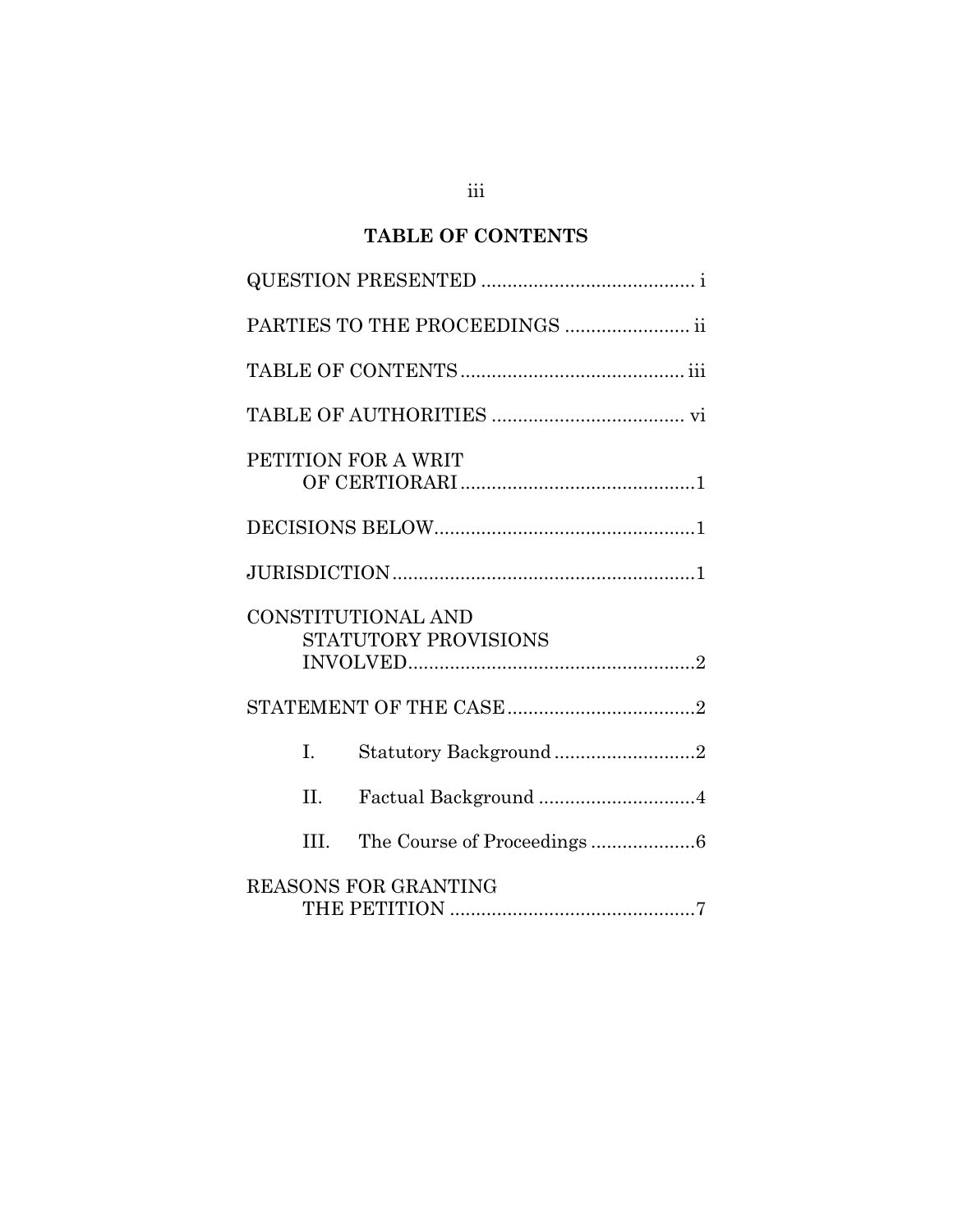| I.   | <b>Whether Prematurely</b><br><b>Incurring Compliance</b><br>Costs Confers Article III<br>Standing Is an Important |
|------|--------------------------------------------------------------------------------------------------------------------|
| II.  | The Panel's Decision<br>Conflicts with this Court's                                                                |
| III. | The Panel's Decision<br><b>Conflicts with Decisions</b>                                                            |
| IV.  | The Underlying Issue Is<br>of Paramount Importance 16                                                              |
|      |                                                                                                                    |
|      |                                                                                                                    |
|      |                                                                                                                    |
|      | Judgment of the U.S. Court<br>of Appeals for the                                                                   |
|      | Opinion of the U.S. Court<br>of Appeals for the                                                                    |

iv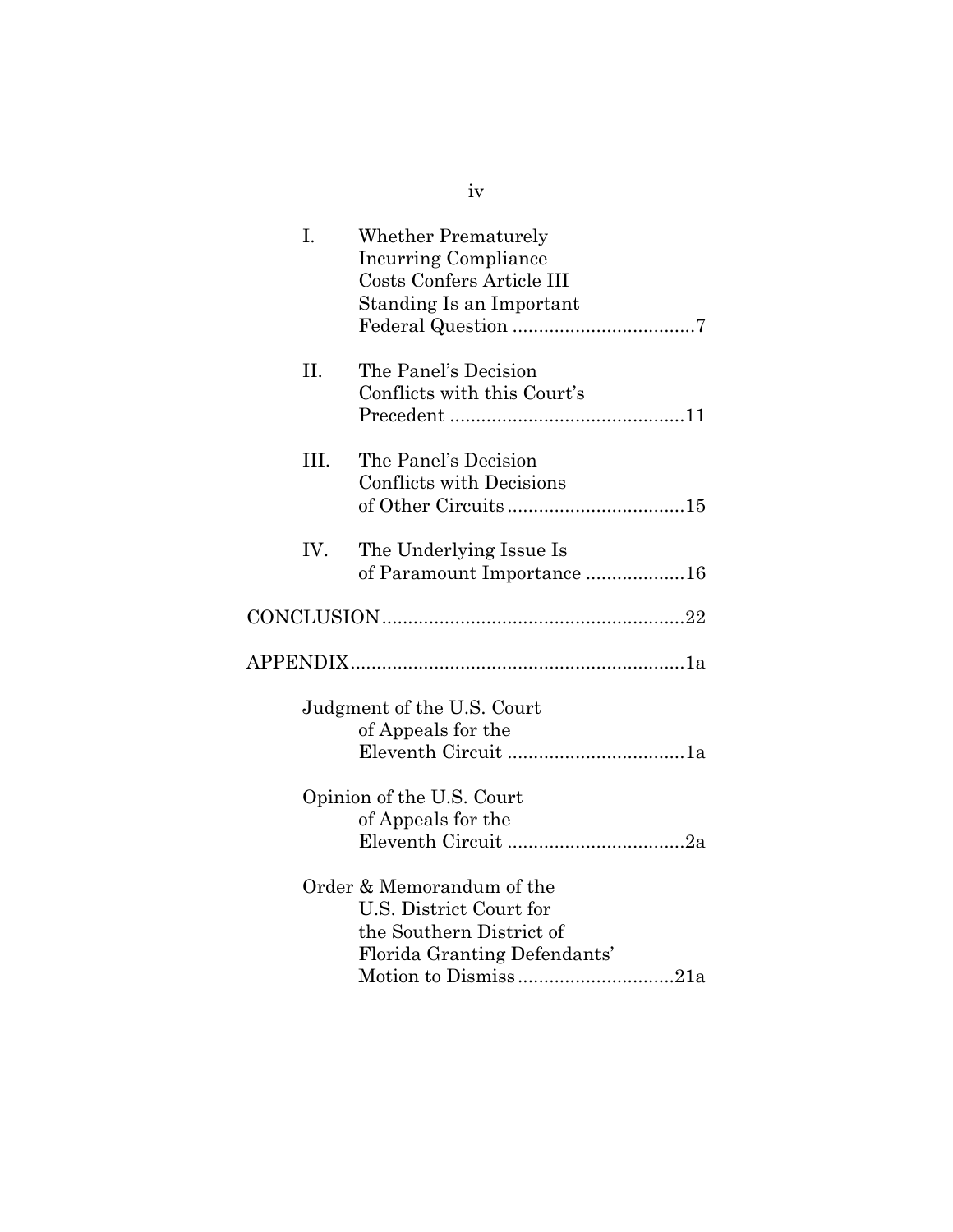Per Curiam Order of the U.S. Court of Appeals for the Eleventh Circuit Denying Petitions for Rehearing and Rehearing *En Banc*..............................................28a

v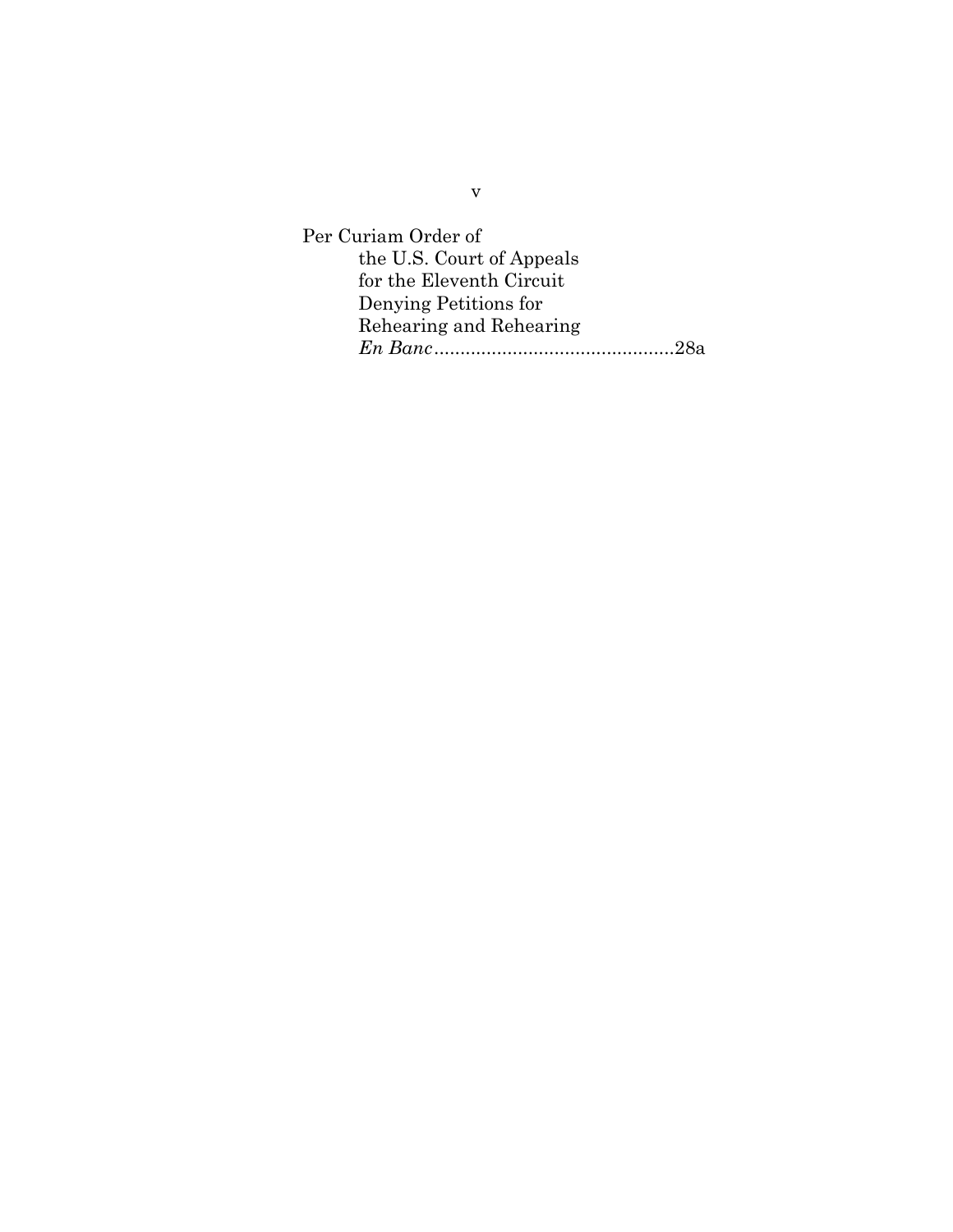# **TABLE OF AUTHORITIES**

# **CASES**

| Association of Private Sector Colls.         |
|----------------------------------------------|
| & Univs. v. Duncan,                          |
|                                              |
|                                              |
| Atlantic Mut. Ins. Co. v. Comm'r,            |
|                                              |
|                                              |
| Board of Governors of the Fed. Reserve       |
| Sys. v. Dimension Fin. Corp.,                |
|                                              |
|                                              |
| Chevron U.S.A. Inc. v. Natural               |
| Res. Def. Council, Inc.,                     |
|                                              |
|                                              |
| Florida v. U.S. Dep't of Health and          |
| Human Servs.,                                |
| 780 F. Supp. 2d 1256                         |
|                                              |
|                                              |
|                                              |
| Florida v. U.S. Dep't of Health and          |
| Human Servs.,                                |
| 648 F.3d 1235 (11th Cir. 2011) 12, 13        |
|                                              |
| Havens Realty Corp. v. Coleman,              |
|                                              |
|                                              |
|                                              |
| In re Aiken County,                          |
| 725 F.3d 255 (D.C. Cir. 2013) 17, 18, 19, 20 |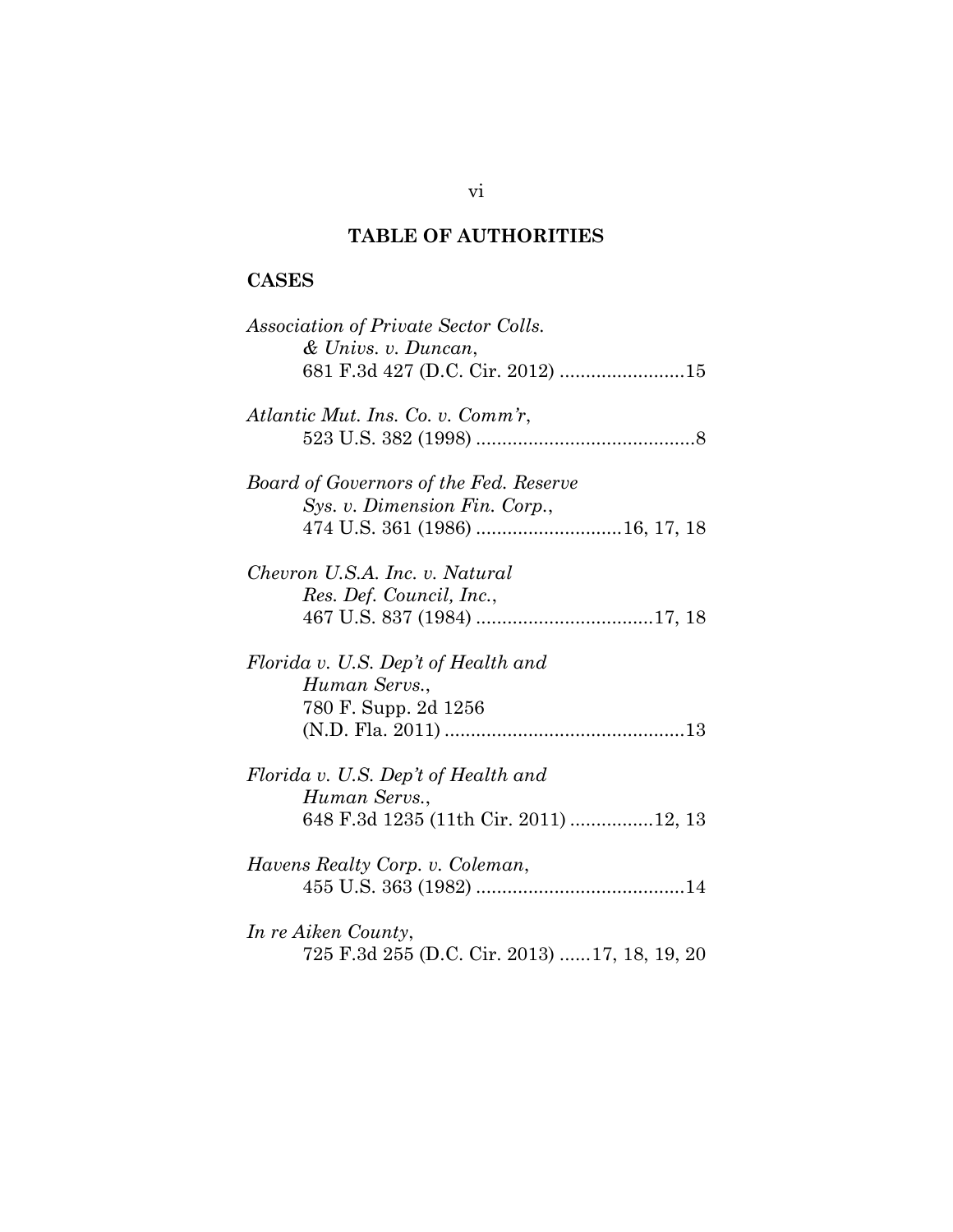| Liberty University, Inc. v. Lew,                     |
|------------------------------------------------------|
| N.Y. Civil Liberties Union v. Grandeau,              |
| National Fed. of Indep. Bus. v. Sebelius,            |
| National Rifle Ass'n v. Magaw,                       |
| State Farm Mut. Auto Ins. Co. v. Dole,               |
| Till v. SCS Credit Corp.,                            |
| Virginia v. American Booksellers                     |
| <i>Association, Inc., 484 U.S. 383 (1988) 13, 14</i> |

# **STATUTES, RULES, AND REGULATIONS**

# vii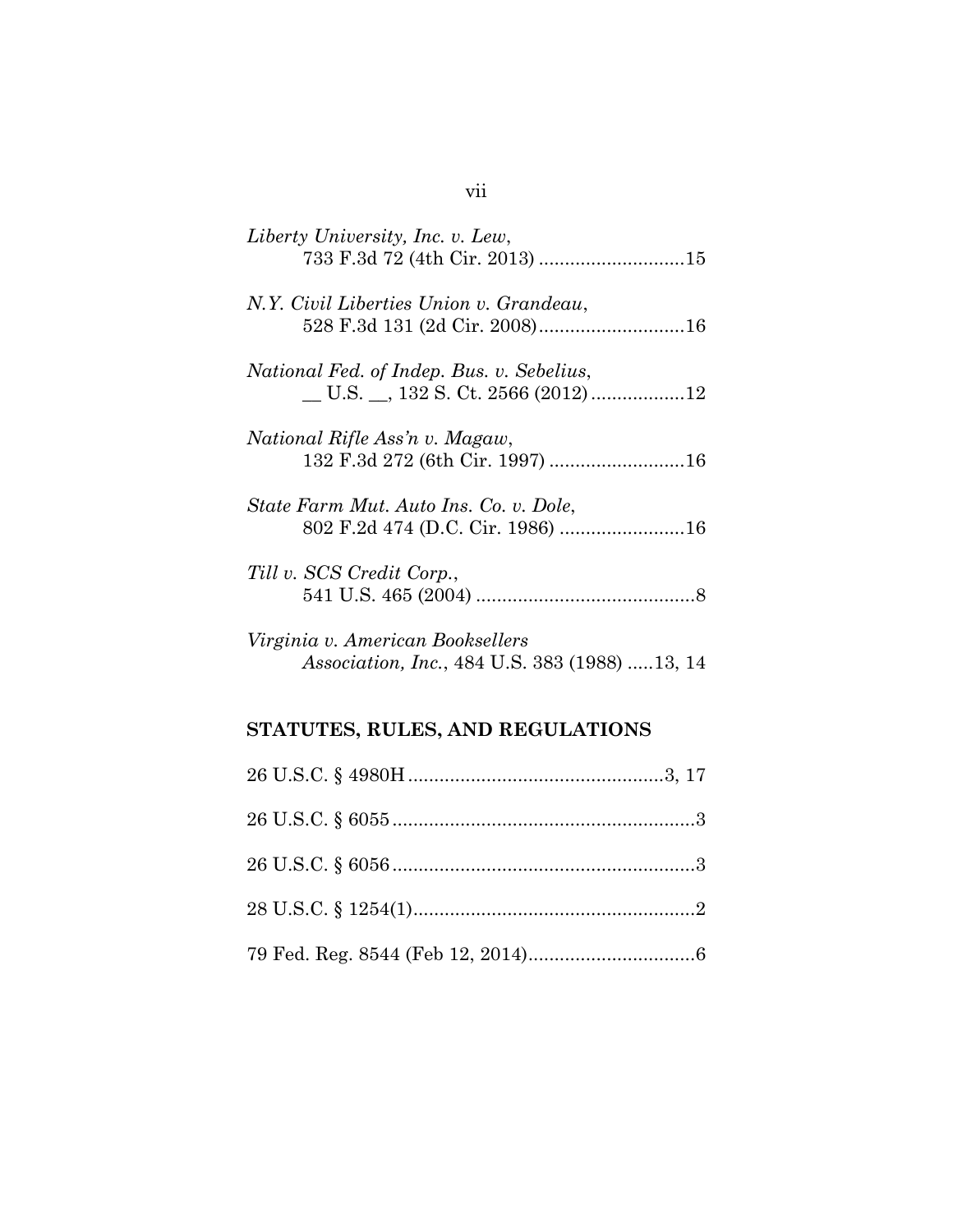| Pub. L. No. 111-148, §1502(e),    |  |
|-----------------------------------|--|
| Pub. L. No. 111-148, §1513(d),    |  |
| Pub. L. No. 111-148, $$1514(d)$ , |  |

# **MISCELLANEOUS**

| Agency for Healthcare Research          |  |
|-----------------------------------------|--|
| and Quality, Medical Expenditure        |  |
| Panel Survey, "Table I.A.1 - Number     |  |
| of private-sector establishments by     |  |
| firm size and selected characteristics: |  |
|                                         |  |
|                                         |  |
| D. Herwitz & M. Barrett, Accounting     |  |
|                                         |  |
|                                         |  |
| Encyclopedia of Banking & Finance 1015  |  |
|                                         |  |
|                                         |  |
| Fact Sheet, Final Regulations           |  |
| <b>Implementing Employer Shared</b>     |  |
| Responsibility Under the Affordable     |  |
| Care Act for 2015, U.S. Department      |  |
|                                         |  |
|                                         |  |

# viii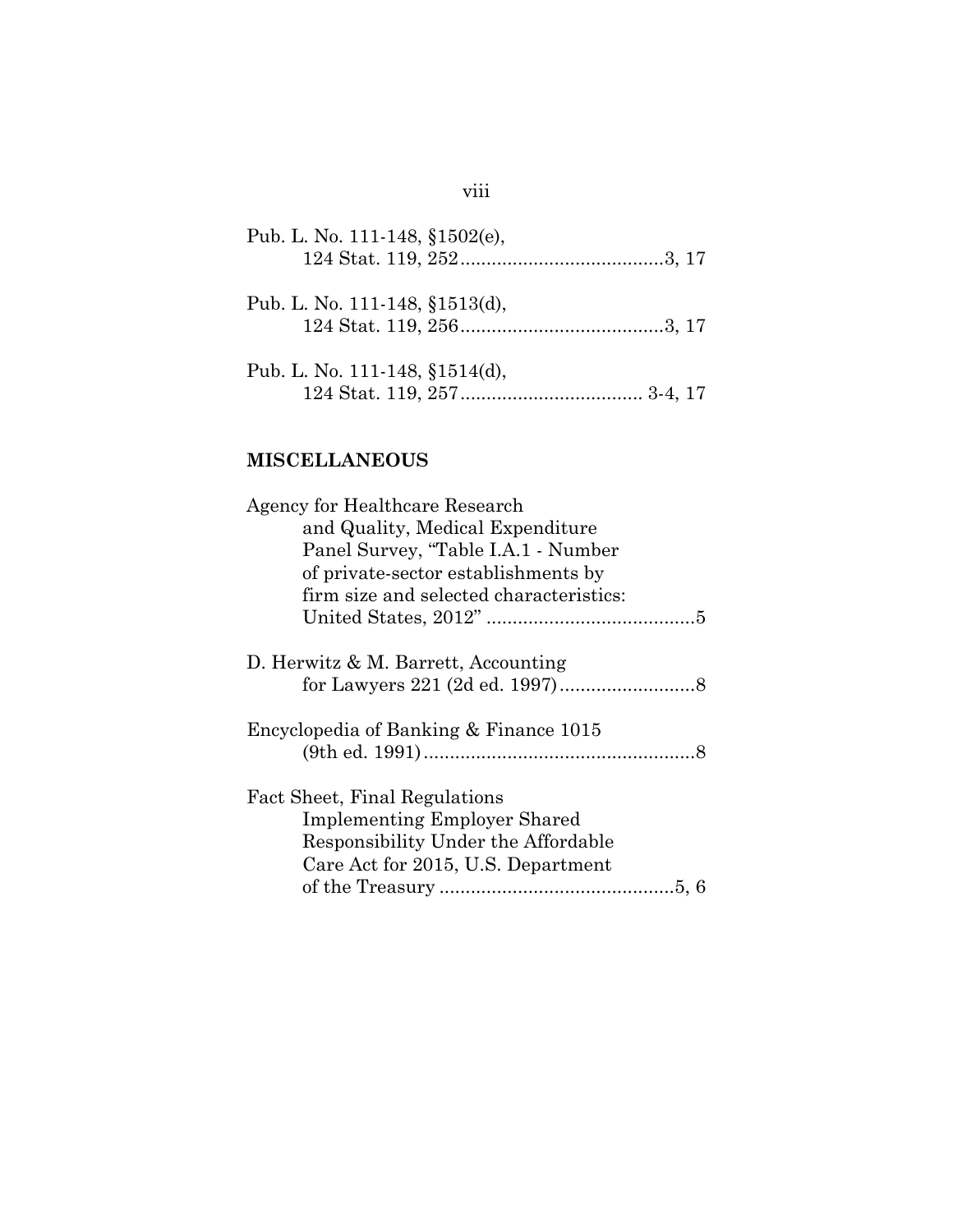| Letter from Douglas W. Elmendorf,        |
|------------------------------------------|
| Director, Congressional Budget           |
| Office, to the Hon. Paul Ryan,           |
| Chairman, Committee on the Budget,       |
| U.S. House or Representatives,           |
| Re: Analysis of the Administration's     |
| Announced Delay of Certain               |
| Requirements Under the Affordable        |
|                                          |
| Louise Randofsky and Theo Francis,       |
| Health-Law Mandate Put Off Again,        |
| The Wall Street Journal (Feb. 11, 2014)6 |
| The White House, "The Affordable"        |
| Care Act Increases Choice and            |
| Sav[es] Money for Small Businesses"4     |
|                                          |

ix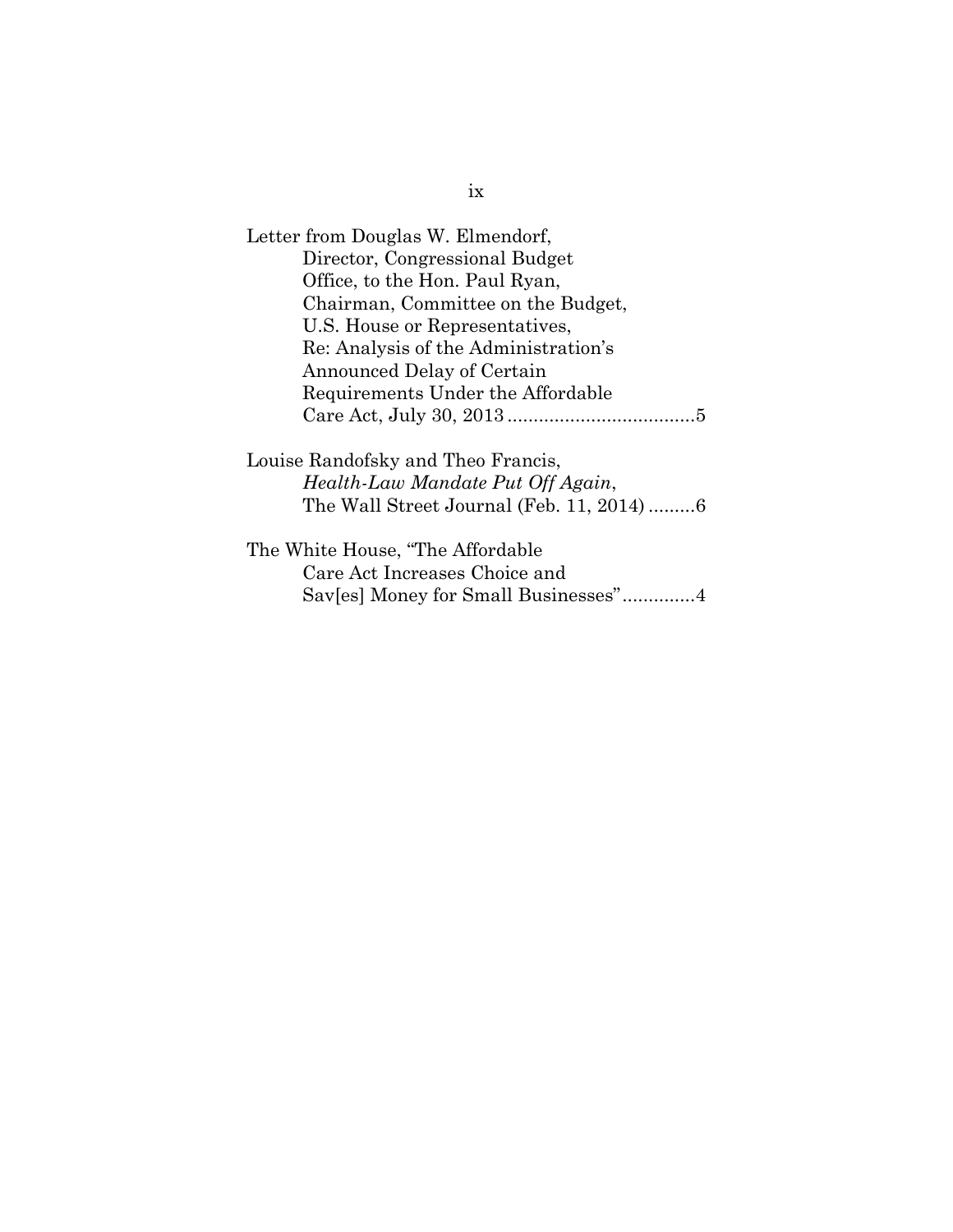#### **PETITION FOR A WRIT OF CERTIORARI**

Petitioner Kawa Ortho respectfully petitions for a writ of certiorari to review the judgment of the United States Court of Appeals for the Eleventh Circuit. It does so because the court of appeals' ruling conflicts with precedent of both this Court and other courts of appeals and involves an important federal question:

> Whether an entity that loses the value of the substantial time and resources it prematurely expended and the time value of the money it spent on anticipatory compliance costs is sufficiently injured to confer Article III standing.

#### **DECISIONS BELOW**

The court of appeals ruled 2-1, affirming the lower court's judgment. The opinion of the court of appeals is reported at 773 F.3d 243. The panel's opinion is reproduced at App. 2a-10a, and the dissenting opinion is reproduced at App. 11a-20a. The unpublished ruling by the district court is reproduced at App. 21a-27a. The denial of the petitions for rehearing and rehearing *en banc* is reprinted at App. 28a-29a.

#### **JURISDICTION**

The court of appeals issued its opinion on December 2, 2014 and its denial of the petitions for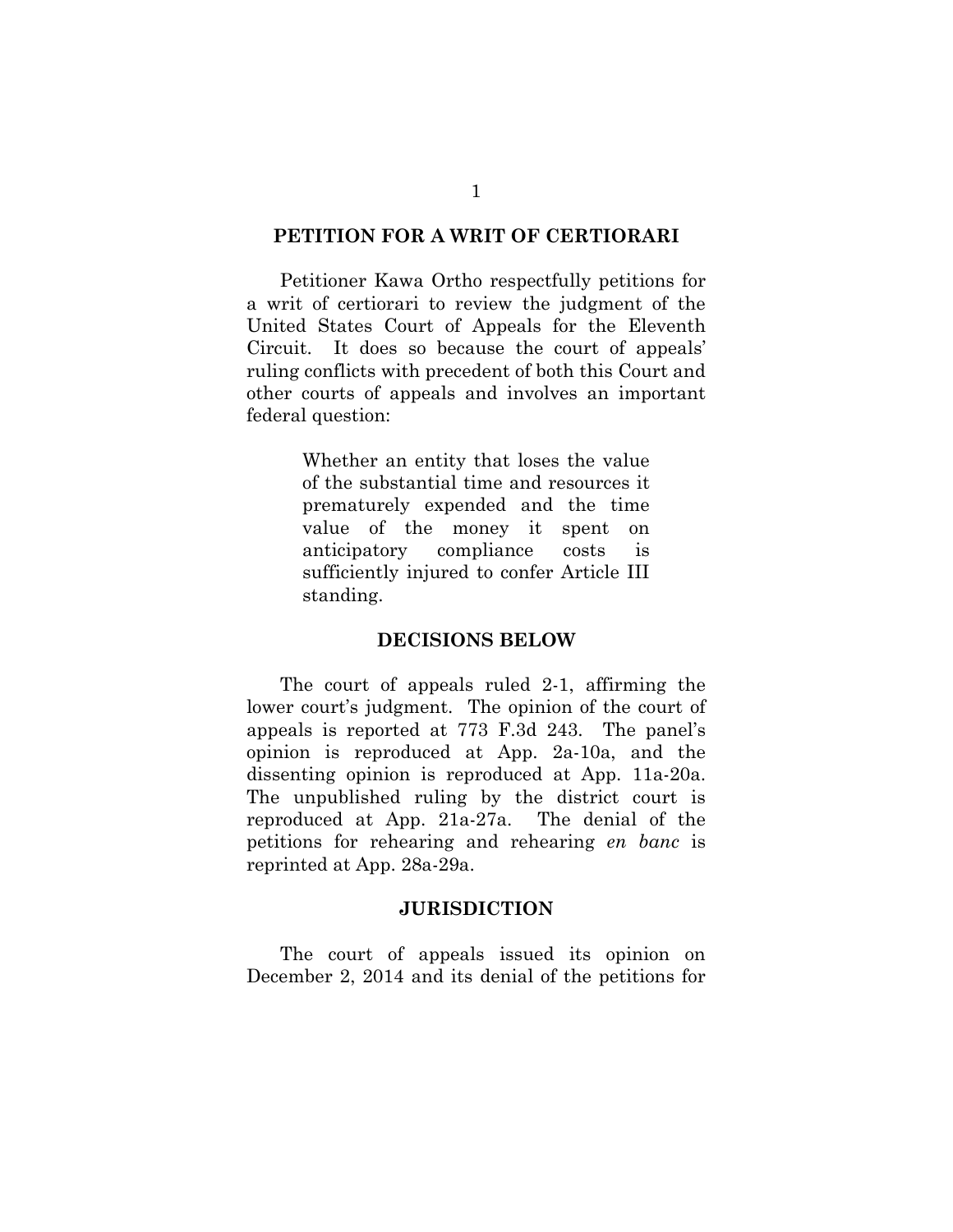rehearing and rehearing *en banc* on February 13, 2015. This Court has jurisdiction under 28 U.S.C. § 1254(1).

### **CONSTIUTIONAL AND STATUTORY PROVISIONS INVOLVED**

As the question presented is whether Kawa Ortho was sufficiently injured to confer standing, the only relevant constitutional or statutory provision is Article III, Section 2 of the U.S. Constitution: "The judicial power shall extend . . . to controversies to which the United States shall be a party."

### **STATEMENT OF THE CASE**

The underlying issue is a single, straightforward legal question: does the Executive Branch have the authority to ignore a clear, congressionally-imposed deadline affecting hundreds of thousands of employers and millions of employees across the country on a matter of unquestionable importance? Neither the district court nor the court of appeals, however, answered this question because both courts incorrectly concluded that Kawa Ortho was not sufficiently injured to confer Article III standing.

### **I. Statutory Background.**

Under the Patient Protection and Affordable Care Act ("ACA"), most "large employers," defined as employers who have more than 50 "full-time equivalent" employees, incur tax penalties if they do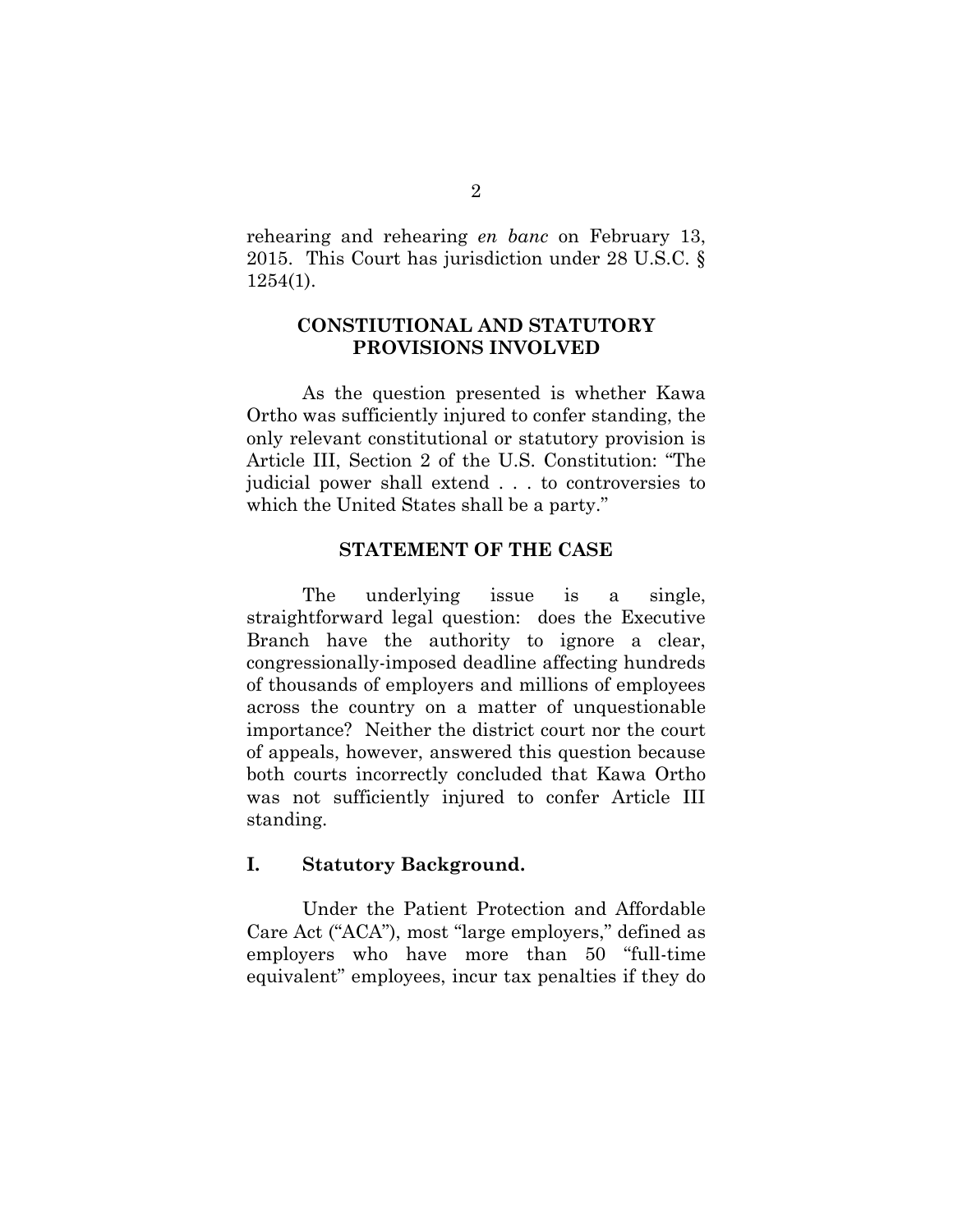not offer "affordable," "minimum essential" health insurance coverage to their employees and their employees' dependents. 26 U.S.C. § 4980H. In addition, "large employers" have annual reporting obligations under the ACA. 26 U.S.C. § 6056. These obligations include having to certify whether they offer their full-time employees and their employees' dependents the opportunity to enroll in "affordable," "minimum essential" health insurance coverage under an employer-sponsored plan, the length of any waiting period, the months during which coverage was available, monthly premiums for the lowest-cost option, the employer plan's share of covered health care expenses, the number of full-time employees, and the name, address, and taxpayer identification number of each full-time employee. *Id*. Employers who "self-insure" have separate reporting obligations. 26 U.S.C. § 6055.

The ACA could not be any clearer: the obligation of employers with 50 or more "full-time equivalent" employees to provide "affordable," "minimum essential" health insurance coverage to their employees and their employees' dependents under Section 4980H of Title 26 "shall apply to the months beginning after December 31, 2013." Pub. L. No. 111-148, § 1513(d), 124 Stat. 119, 256. Similarly, the reporting obligations under Section 6055 of Title 26 "shall apply to calendar years beginning after 2013." Pub. L. No. 111-148, § 1502(e), 124 Stat. 119, 252. Likewise, the obligations under Section 6056 of Title 26 "shall apply to the periods beginning after December 31, 2013." Pub. L. No. 111-148, § 1514(d), 124 Stat. 119,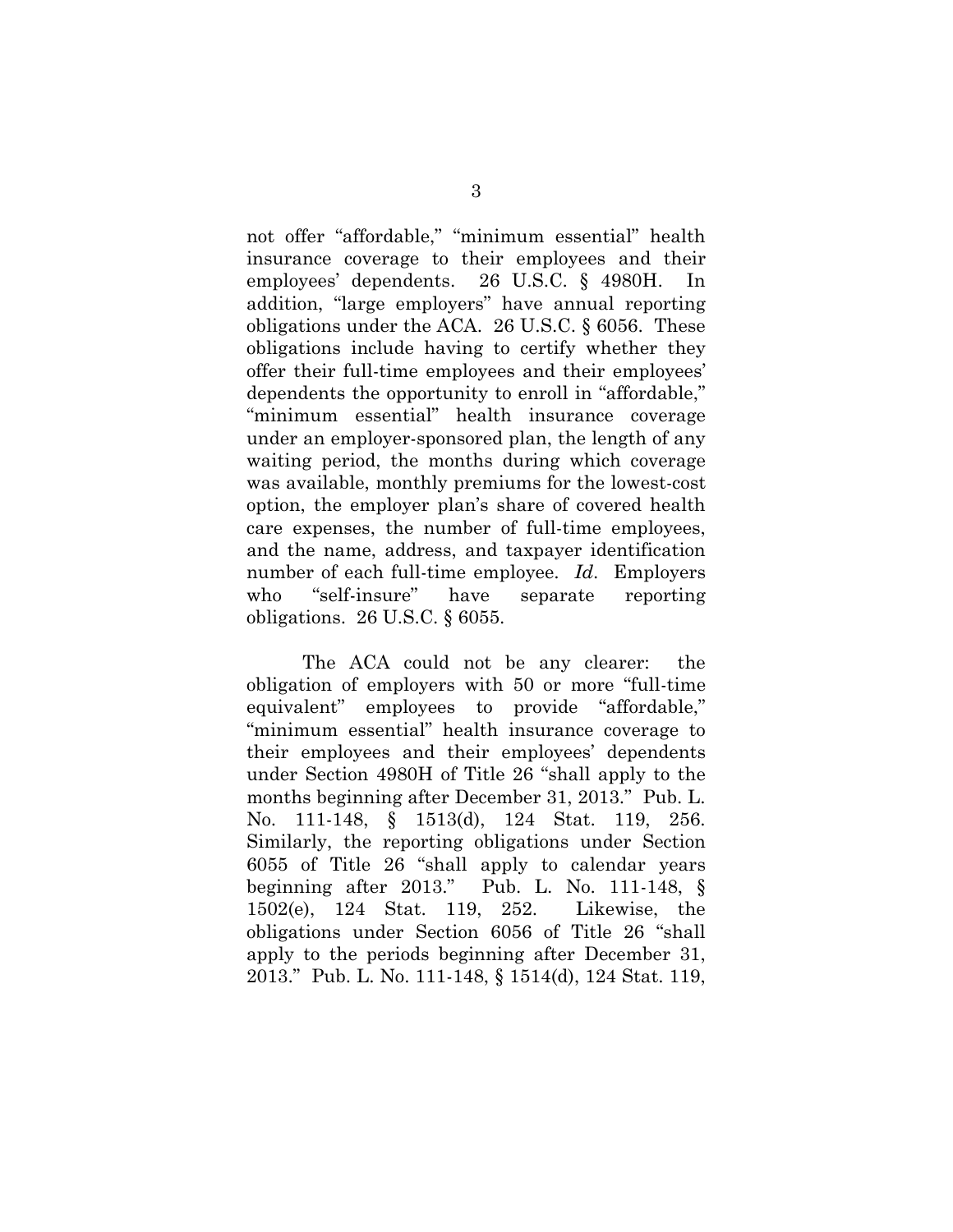257. The ACA does not afford any agency the power to delay these requirements.

### **II. Factual Background.**

Kawa Ortho is a "large employer" that employs more than 50 full-time equivalent employees. App. at 12a. Prior to July 2, 2013, Kawa Ortho expended substantial time and resources, including money spent on legal fees and other costs, in anticipation of the "employer mandate" provisions. *Id*. Kawa Ortho incurred these costs in order to comply with the mandate. *Id*. Kawa Ortho would not have expended its time and money preparing for the mandate in 2013 if the mandate had not been scheduled to take effect on January 1, 2014. *Id*. It would have spent its time and money on other priorities instead. *Id*. Or it may not have spent the money at all and accrued interest on it.

On July 2, 2013, the U.S. Department of Treasury announced that the "employer mandate" was being delayed until 2015. *Id*. at 3a.

Defendants' delay of the mandate diminished the value of the time and money expended by Kawa Ortho in anticipation of the mandate taking effect on January 1, 2014. *Id*. at 12a.

According to the White House's website, at least 200,000 employers in the United States employ more than 50 employees. The White House, "The Affordable Care Act Increases Choice and Sav[es] Money for Small Businesses" at 1. Another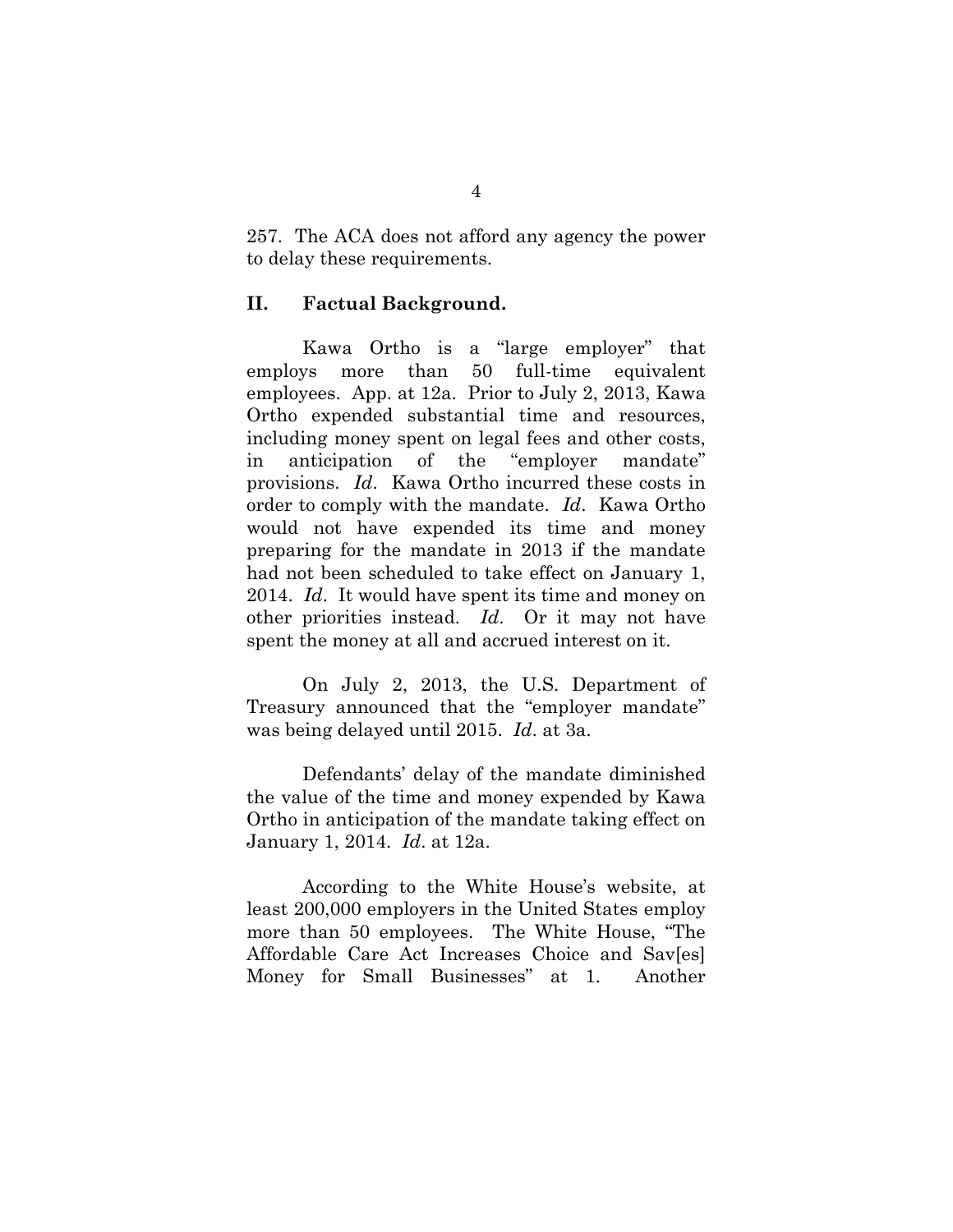government source, the Agency for Health Research and Quality of the U.S. Department of Health and Human Services, reports that the number of employers in the United States (like Kawa Ortho) having more than 50 employees is as high as 1.6 million. Agency for Healthcare Research and Quality, Medical Expenditure Panel Survey, "Table I.A.1 - Number of private-sector establishments by firm size and selected characteristics: United States, 2012." In addition, the Congressional Budget Office predicted that the July 2, 2013 delay of the "employer mandate" would result in an estimated loss of \$10 billion in penalty payments by employers and approximately 1 million fewer people are expected to be enrolled in employment-based coverage in 2014 than the number previously projected, primarily because of the delay in penalties on employers. Letter from Douglas W. Elmendorf, Director, Congressional Budget Office, to the Hon. Paul Ryan, Chairman, Committee on the Budget, U.S. House of Representatives, Re: Analysis of the Administration's Announced Delay of Certain Requirements under the Affordable Care Act, July 30, 2013, at 3-4.

After Kawa Ortho initiated this lawsuit and after the District Court granted Defendants' motion to dismiss, the U.S. Department of the Treasury yet again delayed the implementation date of the "employer mandate" until at least "2016" for certain "large employers" who employ between 50 and 99 full-time employees. Fact Sheet, Final Regulations Implementing Employer Shared Responsibility Under the Affordable Care Act for 2015, U.S.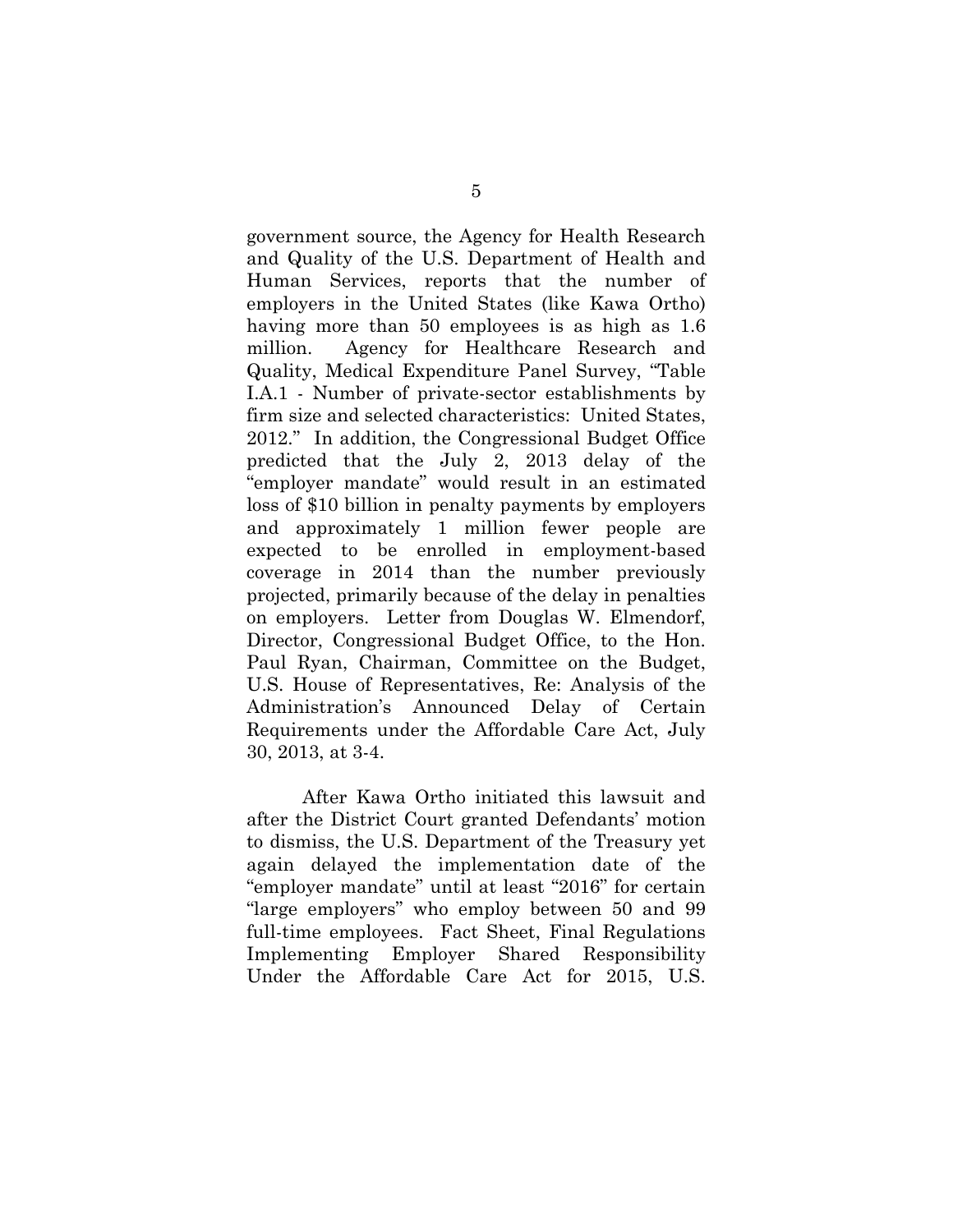Department of the Treasury (Feb. 10, 2014) ("While the employer responsibility provisions will generally apply starting in 2015, they will not apply until 2016 to employers with at least 50 but fewer than 100 full-time employees."); 79 Fed. Reg. 8544, 8574 (Feb 12, 2014) ("To assist these employers in transitioning into compliance with section 4980H, the transition relief described below is provided for all of 2015."). This second delay also applies to Kawa Ortho, who at all relevant times has maintained between 50-60 employees. App. at 12a. And, Kawa Ortho is not alone. According to the 2011 Census figures compiled by the Small Business Administration, employers with 50 to 99 full-time employees consist of 2% of all U.S. employers and include 7% of all employees, or 7.9 million people. Louise Randofsky and Theo Francis, Health-Law Mandate Put Off Again, The Wall Street Journal (Feb. 11, 2014).

#### **III**. **The Course of Proceedings.**

In October 2013, Kawa Ortho brought suit under the Administrative Procedure Act to set aside Defendants' delay of the "employer mandate" provisions of the ACA, which by law were scheduled to take effect on January 1, 2014, but have now been postponed until at least "2016." App. at 12a. Kawa Ortho pled that it was injured by this "agency action" because it lost at least some of the value of the substantial time and money it expended and the significant opportunity costs it incurred in anticipation of the mandate taking effect. *Id*. Defendants moved to dismiss for lack of standing, and in January 2014, the district court dismissed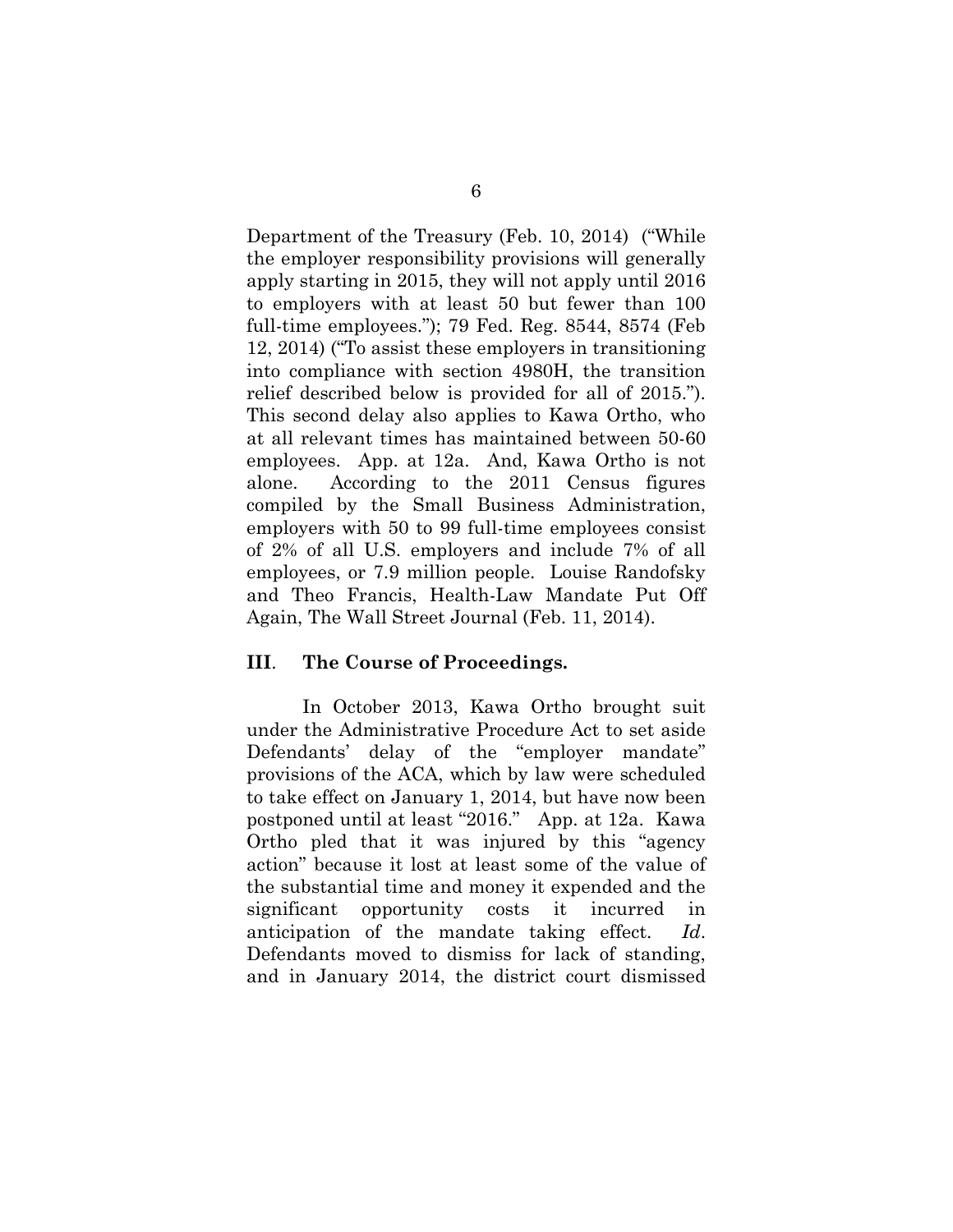Kawa Ortho's Complaint. *Id*. Kawa Ortho subsequently appealed. *Id*.

On December 2, 2014, by a 2-1 vote, a panel of the U.S. Court of Appeals for the Eleventh Circuit affirmed the lower court's ruling by concluding that Kawa Ortho lacked Article III standing. *See generally* App. at 2a-10a. The dissent concluded that Kawa Ortho had suffered a sufficient injury to confer standing because it lost the time value of the money it spent on anticipatory compliance costs. *See generally id*. at 11a-20a.

#### **REASONS FOR GRANTING THE PETITION**

This petition should be granted because the panel's ruling conflicts with precedent of both this Court and other courts of appeals and involves an important federal question.

### **I. Whether Prematurely Incurring Compliance Costs Confers Article III Standing Is an Important Federal Question.**

As required by the plain language of the ACA, the "employer mandate" provisions were set to take effect on January 1, 2014. Because Kawa Ortho employed more than 50 "full-time equivalent" employees, it had to comply with the mandate by January 1, 2014 or face substantial tax penalties. As a responsible employer, Kawa Ortho spent time and money in 2013 to comply with the mandate taking effect on January 1, 2014. It also incurred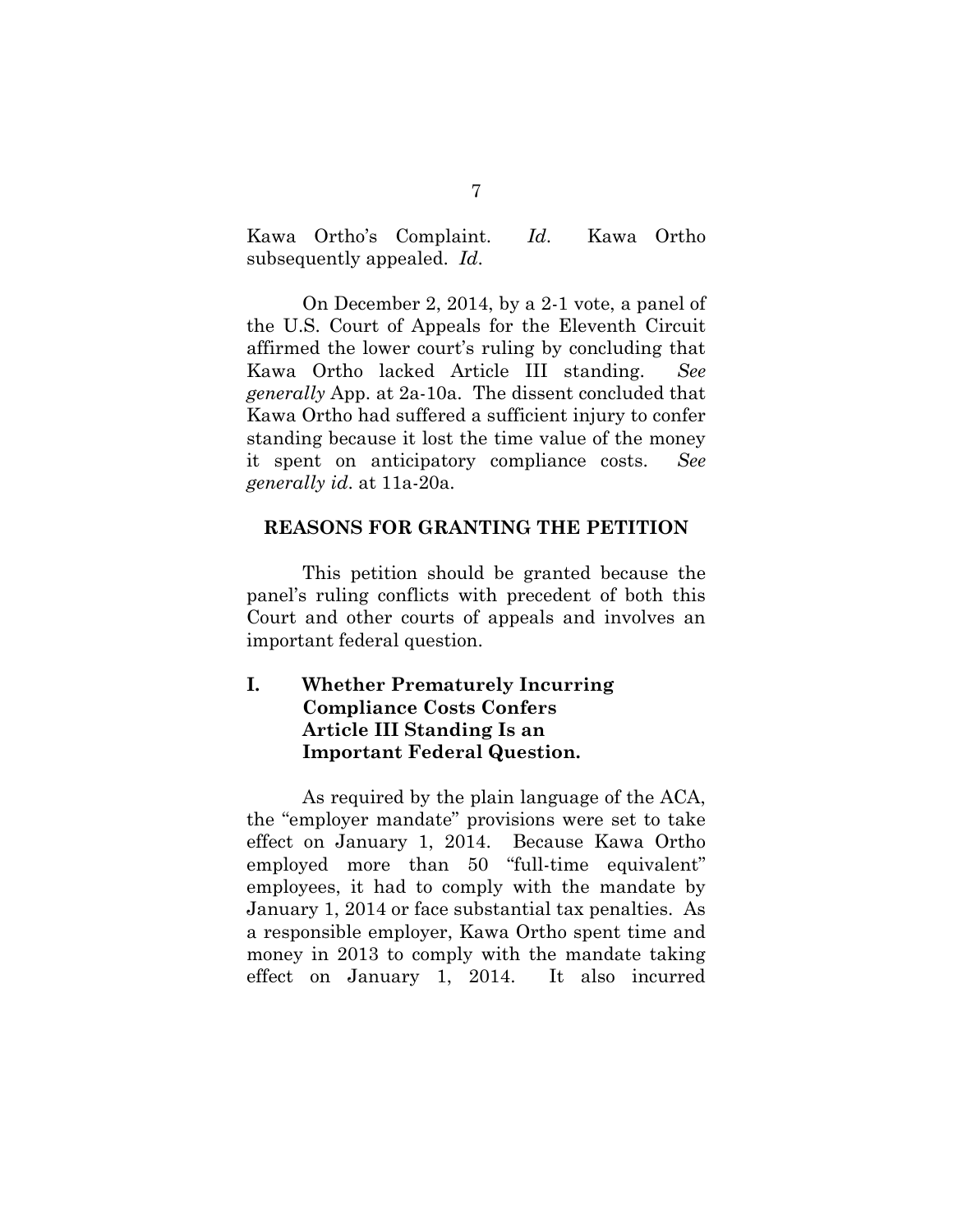substantial opportunity costs. Defendants subsequently delayed the date for compliance until January 1, 2015. They then delayed it a second time. The mandate now purportedly takes effect in "2016."

As a rational employer as well as a reasonable one, Kawa Ortho would not have expended its time and money in 2013 if it had not been required to comply with the mandate until "2016." It would have spent its time on other priorities, including generating new patients and additional revenue for its practice. It would have saved its money and accrued interest on it, or put it to other uses.

"A dollar today is worth more than a dollar tomorrow." *Atlantic Mut. Ins. Co. v. Comm'r*, 523 U.S. 382, 384 (1998) (quoting D. Herwitz & M. Barrett, Accounting for Lawyers 221 (2d ed. 1997)). "To put it simply, \$4,000 today is worth more than \$4,000 to be received 17 months from today because if received today, the \$4,000 can be invested to start earning interest immediately." *Till v. SCS Credit Corp.*, 541 U.S. 465, 487 (2004) (Thomas, J., dissenting) (citing Encyclopedia of Banking & Finance 1015 (9th ed. 1991)). Delay diminishes the time value of money.

Had the mandate taken effect on the date established by Congress, Kawa Ortho would have realized the full value of the time and money it spent in 2013 to comply with the mandate on January 1, 2014. Defendants' unlawful delay of the mandate by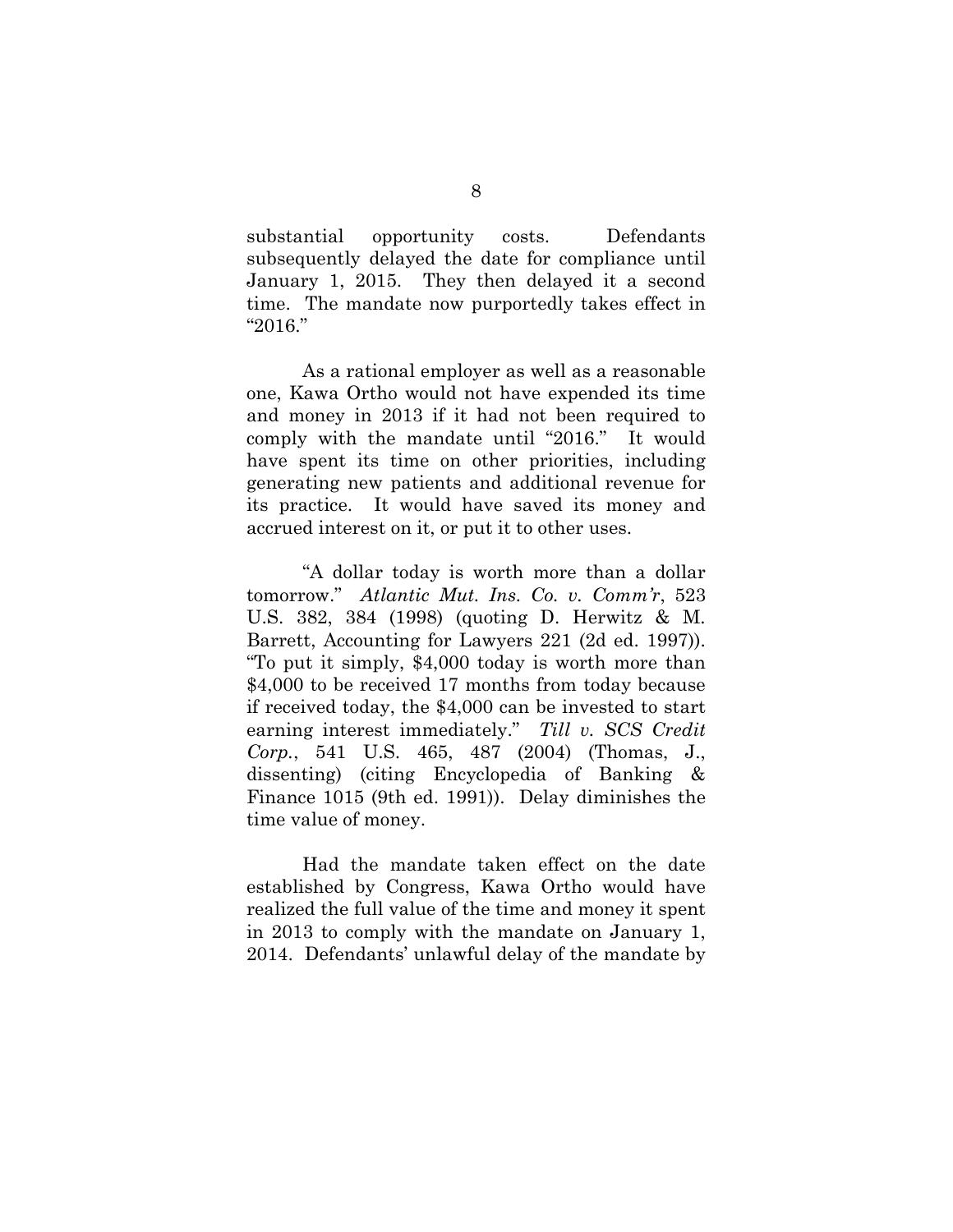at least two years made Kawa Ortho's expenditures premature.

The panel failed to apply the basic economic principle that a dollar today is worth more than a dollar tomorrow. It also failed to take into account how businesses operate. In concluding that Kawa Ortho was not harmed, the panel stated, "Although Kawa [Ortho] asserts it would have waited to research its ACA obligations, Kawa [Ortho] has not alleged that its ACA research is objectively worth less, or that Kawa [Ortho] has been actually harmed in a concrete way." App. at 6a.

But Kawa Ortho alleged a different injury. As the dissent correctly noted, "[L]ooking only to the utility of Kawa [Ortho]'s legal expenditures ignores the fact that Kawa [Ortho] could have obtained that information two years later, and benefited from the use of interest earned on that money had it known of the delay." *Id*. at 16a. Kawa Ortho plainly alleged that because of the delay, it lost some, if not all, of the value of the substantial time and resources it expended at least two years early. It lost the time value of the money it spent on anticipatory compliance costs. *Id*. at 14a.

Because it misidentified the injury, the panel concluded that Kawa Ortho's injury was not traceable to Defendants. *Id*. at 8a-9a. As the dissent concluded, however:

> Were the alleged injury the fact that Kawa [Ortho] spent the money on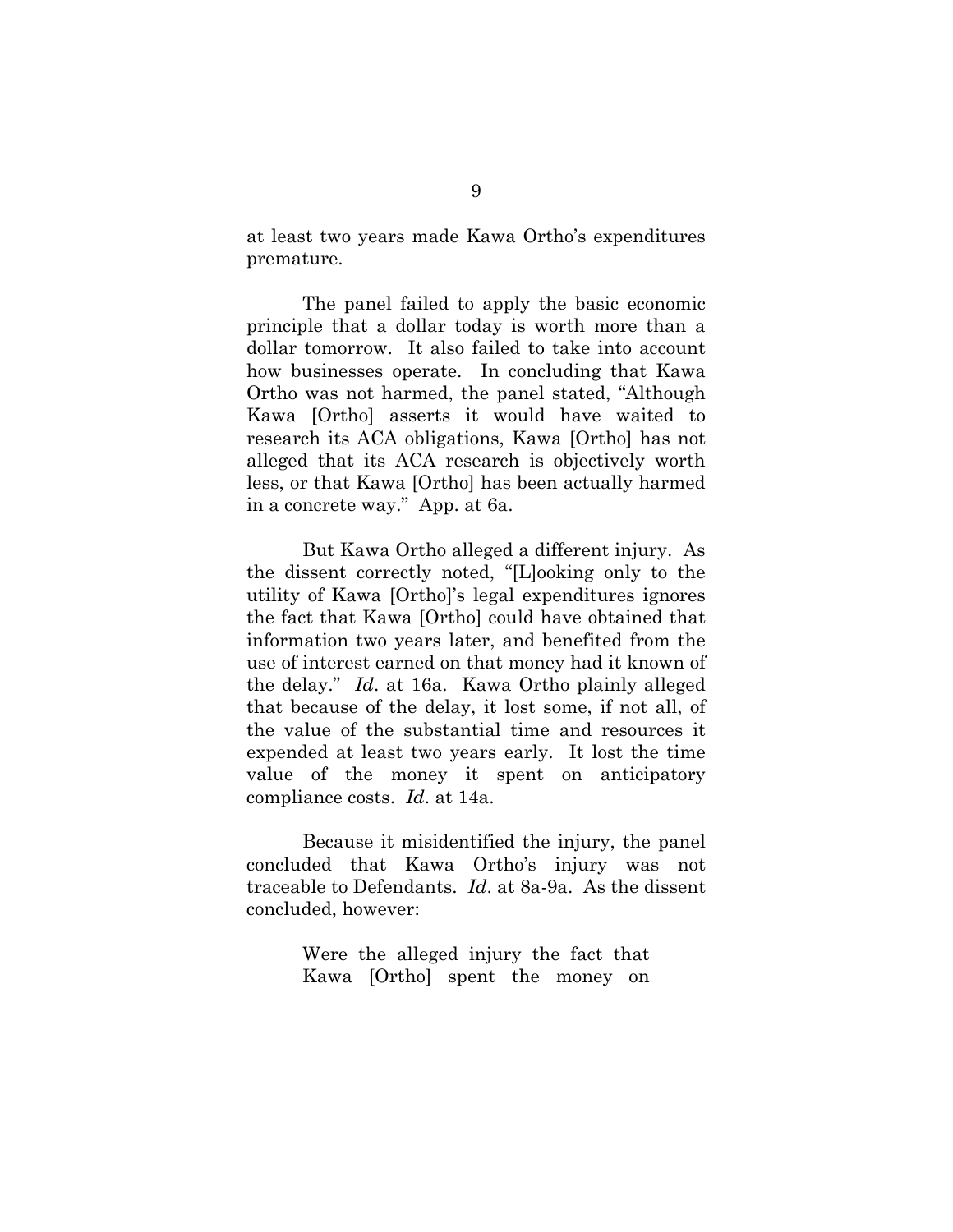compliance costs at all, the government would be correct that the statutory mandate — not the delay — brought about the need to make such expenditures. But since the injury is the lost time value of Kawa [Ortho]'s expenditures, not the expenditures themselves, the only reason for that loss is the delay in enforcement.

*Id*. at 16a-17a. Kawa Ortho's injury is directly traceable to Defendants' actions. Had Defendants not delayed the enforcement of the law, Kawa Ortho would not have lost the time value of the money it spent on anticipatory compliance costs.

In addition, Kawa Ortho's injury is redressable by a favorable ruling. If the delay is set aside, Kawa Ortho's 2013 expenditures will not have been premature. It will regain some, if not all, of the value of the time and resources it expended in 2013, and the opportunity costs it incurred will not have been wasted.

The lower courts simply got it wrong. The time value of money is important to any business, and losing the time value of money – such as by incurring opportunity costs prematurely or unnecessarily – constitutes an injury. A plaintiff has standing if it can demonstrate that a defendant's action caused the plaintiff to lose the time value of the money it spent on anticipatory compliance costs. Kawa Ortho spent money in 2013 it otherwise might not have spent until years later. Kawa Ortho can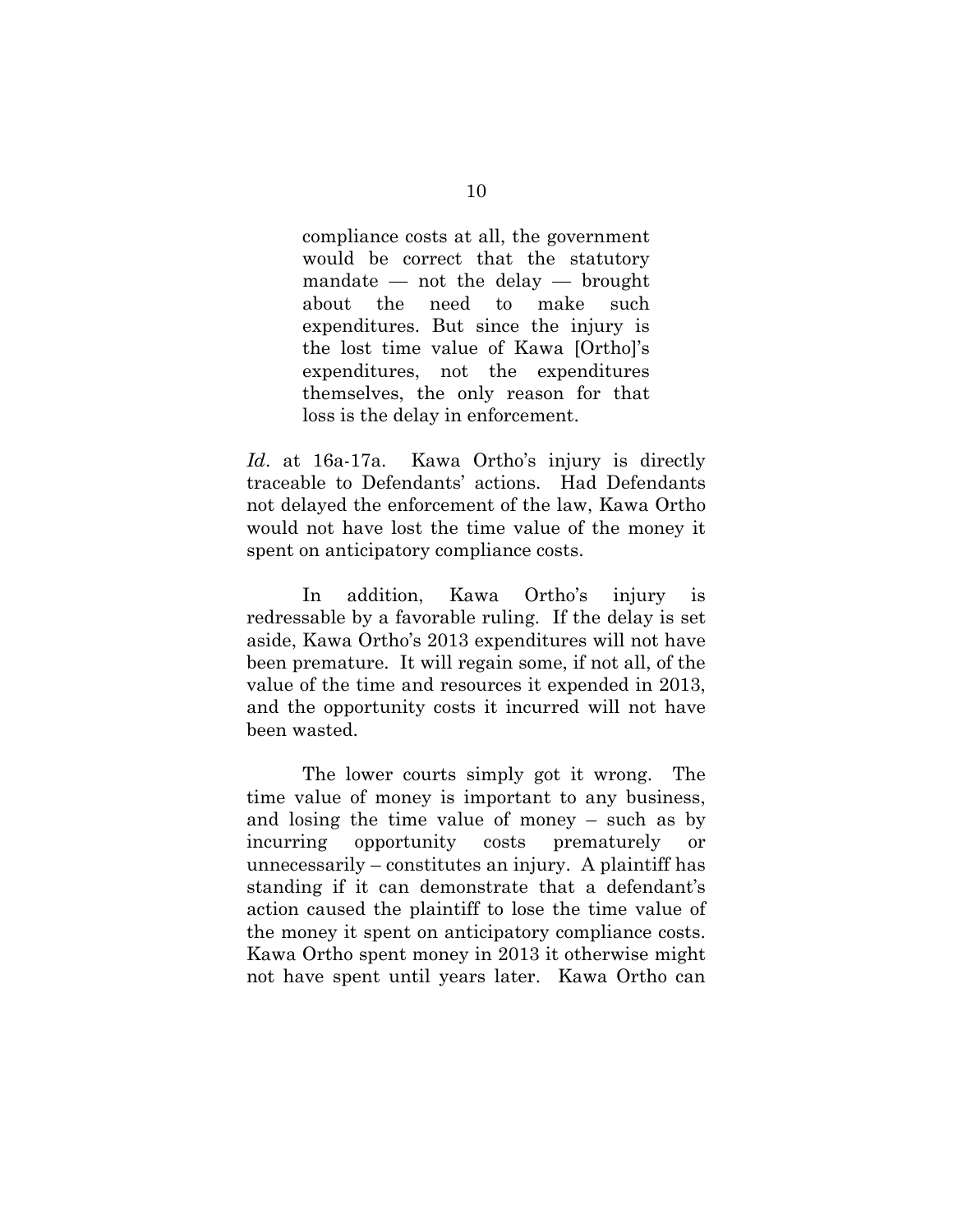regain some, if not all, of the value of those expenditures if a court were to set aside the delay.

Contrary to the panel's ruling, Kawa Ortho has standing. It was injured by Defendants' delay of the enforcement of the "employer mandate" provisions of the ACA. Had Defendants not delayed enforcement, Kawa Ortho's spending would not have been premature. If the mandate was ordered to take effect, Kawa Ortho will regain at least some, if not all, of the time and money it spent unnecessarily.

Kawa Ortho's standing claim is just plain commonsense and the result of how businesses operate. Defendants' action caused it to spend money on compliance costs two years earlier than necessary. If the "employer mandate" provisions were ordered to take effect as required by statute, Kawa Ortho would not lose all of the value of the time and money that it spent prematurely. Whether a rational and reasonable business has the authority to regain some of the value of the anticipatory compliance costs it spent prematurely because of the actions of the federal government is an important federal question. For this reason, the Court should grant this petition.

### **II. The Panel's Decision Conflicts with this Court's Precedent.**

Unlike all of the other ACA challenges submitted to the Court over the past few years, Kawa Ortho does not challenge the text of the law. Nor does it challenge the enforcement of the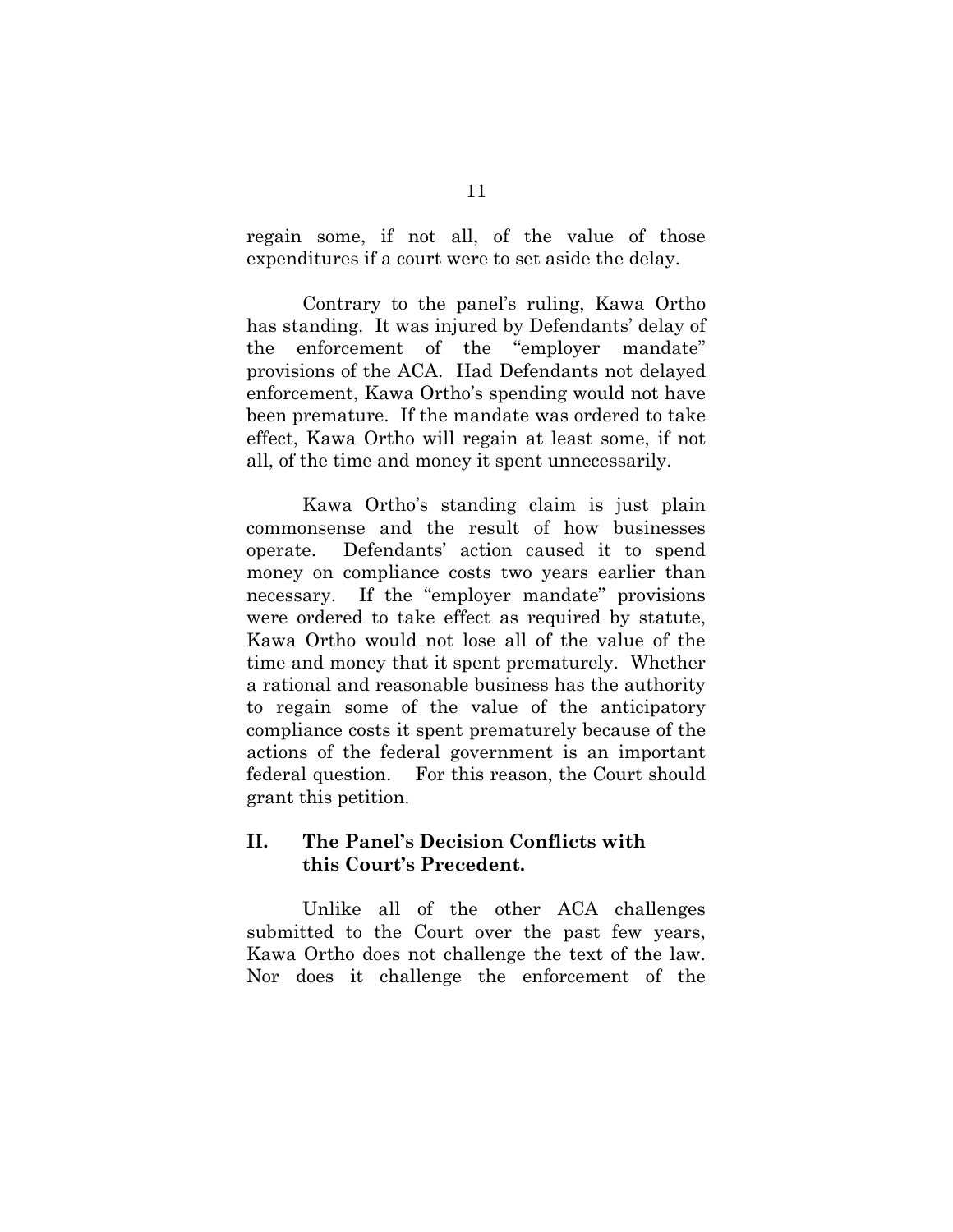"employer mandate" provisions as applied to it. Instead, Kawa Ortho challenges Defendants' unlawful decision to disregard statutory requirements and unilaterally delay enforcement of the law for at least two years.

A pre-enforcement challenge therefore was not possible. Had Kawa Ortho not taken the steps necessary to comply with the mandate, it would not have been injured. The same is true if Defendants had not unlawfully delayed its enforcement of the mandate. Although the posture is admittedly different, the result should not be. Kawa Ortho has suffered an injury no different than other plaintiffs before it.

In *National Federation of Independent Businesses v. Sebelius*, \_\_ U.S. \_\_, 132 S. Ct. 2566 (2012), the Court resolved whether the individual mandate was constitutional. Although it did not address standing, by reaching a decision, it implicitly affirmed the court of appeals' analysis. In that case, the court of appeals held that private parties challenging the constitutionality of the ACA's "individual mandate" had standing to pursue their claims based on their need to incur anticipatory compliance costs. *Florida v. U.S. Dep't of Health and Human Servs*., 648 F.3d 1235, 1244 (11th Cir. 2011). The individual plaintiffs argued that the financial planning and other steps they needed to take in order to comply with the "individual mandate," scheduled to take effect on January 1, 2014, constituted an injury: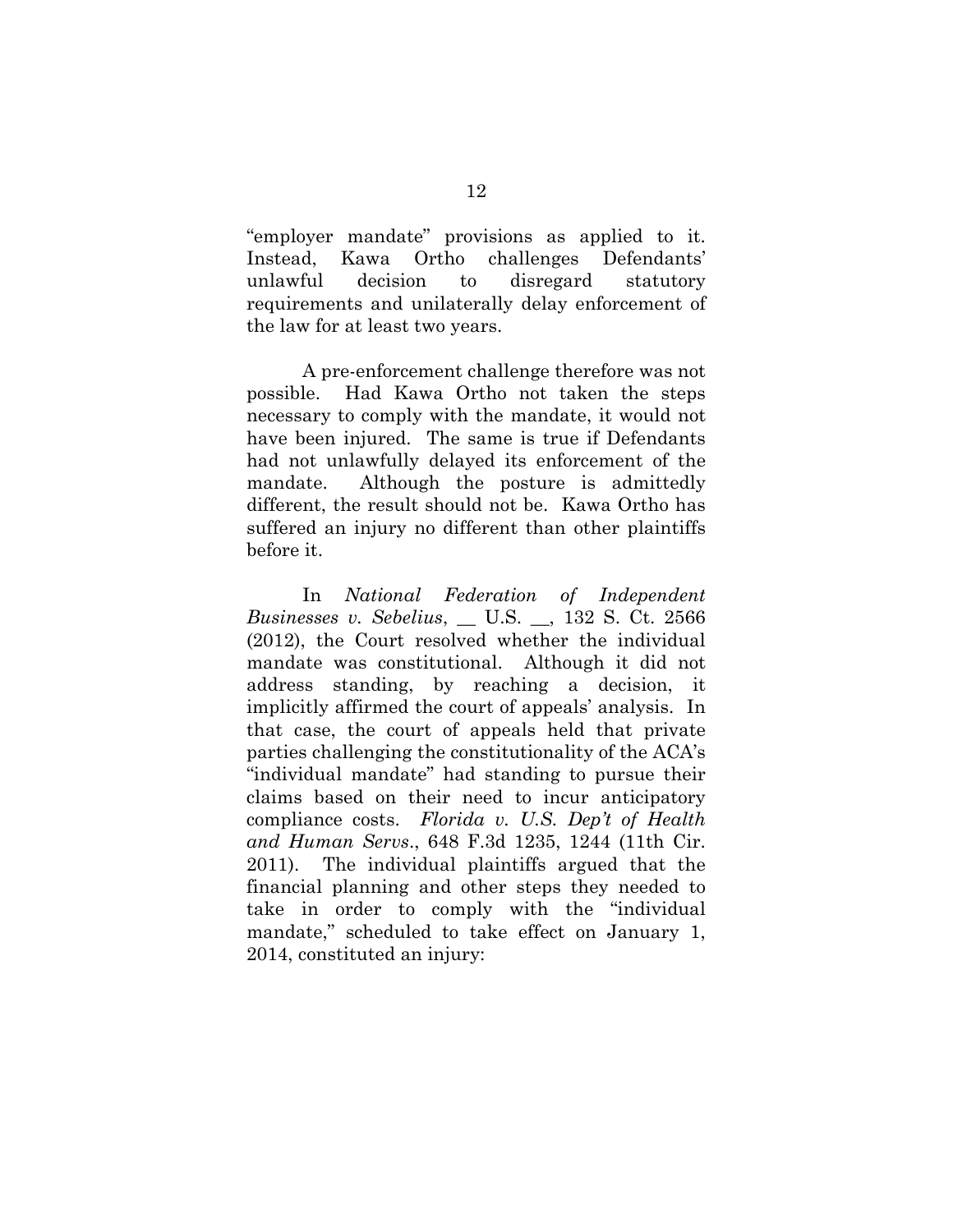The individual plaintiffs, Ms. Brown in particular, have established that because of the financial expense they will definitely incur under the Act in 2013, they are needing to take investigatory steps and make financial arrangements now to ensure compliance then.

*Florida v. U.S. Dep't of Health and Human Servs*., 780 F. Supp. 2d 1256, 1271 (N.D. Fla. 2011) (emphasis added). The district court agreed that these anticipatory compliance costs not only constituted an injury, but were sufficient to establish standing: "That is enough to show standing, as the clear majority of the district courts to consider legal challenges to the individual mandate have held." *Id*.

On appeal, the defendants in *Florida* did not contest the individual plaintiffs' standing. *Florida*, 648 F.3d at 1243. The court of appeals nonetheless considered the issue and determined that "it is beyond dispute that" the individual plaintiffs had standing to challenge the "individual mandate." *Id.*  at 1244. In other words, this Court has already held that the expenditure of anticipatory compliance costs is an injury sufficient to confer standing.

This Court has also reached the same conclusion in non-ACA challenges. The question presented in *Virginia v. American Booksellers Association, Inc.* was whether a business that had to comply with a new statute was sufficiently injured to confer standing. 484 U.S. 383 (1988). The Court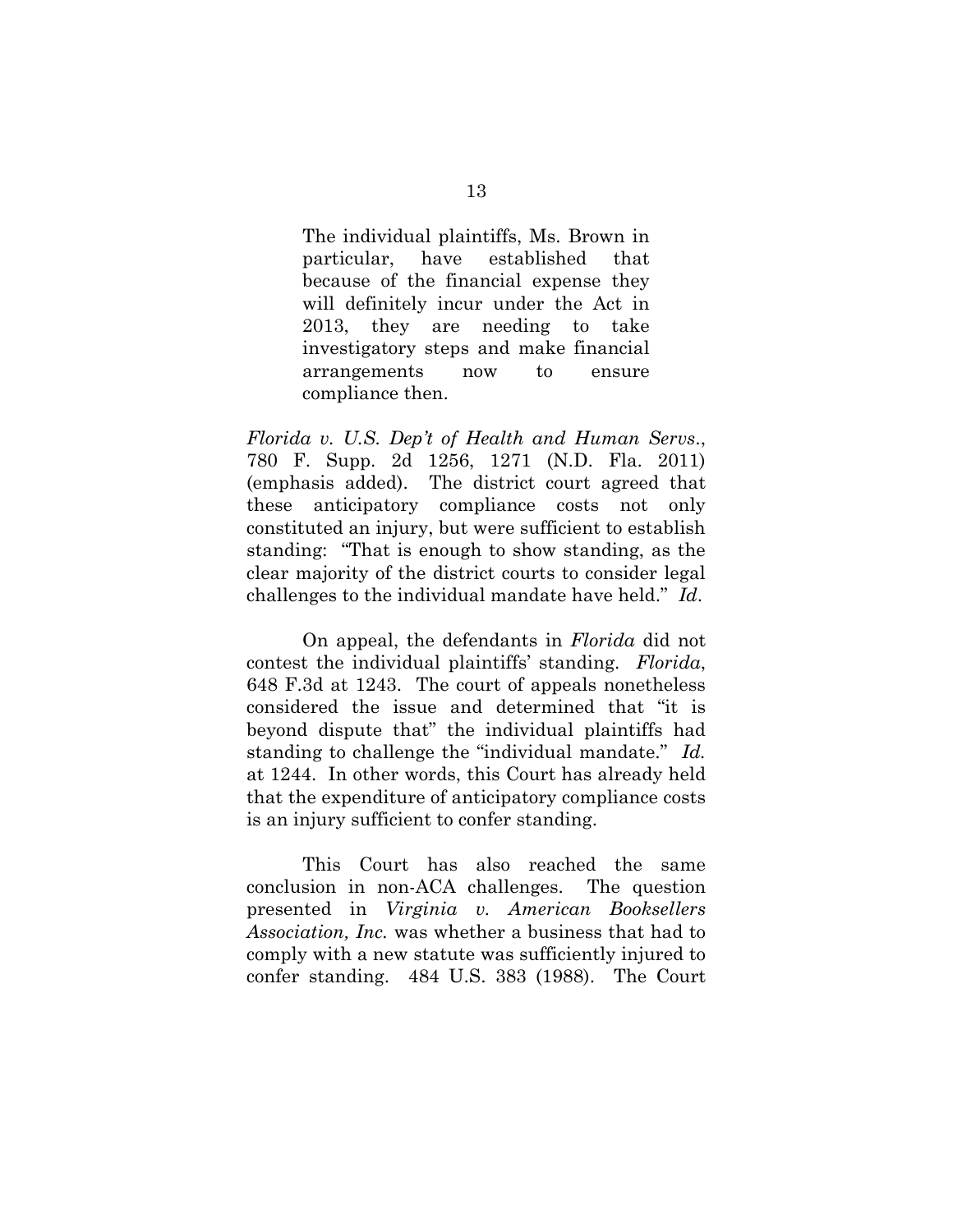answered in the affirmative: "[T]he law is aimed directly at plaintiffs, who, if their interpretation of the statute is correct, will have to take significant costly compliance measures or risk criminal prosecution." *Id*. at 392.

Similarly, in *Havens Realty Corp. v. Coleman*, this Court was asked to decide whether an organization suffered an injury sufficient to confer standing when the organization was required to divert resources from its own projects. 455 U.S. 363 (1982). The Court concluded: "Such concrete and demonstrable injury to the organization's activities – with the consequent drain on the organization's resources – constitutes far more than simply a setback to the organization's abstract social interest." *Id*. at 379.

Like the plaintiffs in these cases, Kawa Ortho spent money to comply with a law. It also diverted resources that it could have spent elsewhere. The only difference was that Kawa Ortho was injured because Defendant's unlawful action meant that it spent money prematurely. As the dissent succinctly explained, "It spent money on compliance costs two years earlier than necessary." App. at 14a. The delay caused Kawa Ortho to lose at least some of the time value of the money it spent on anticipatory compliance costs. *Id.* at 13. Kawa Ortho's injury is not unique. It is sufficient to confer Article III standing. The Court should grant this petition to reconcile the panel's ruling with this Court's clear precedent.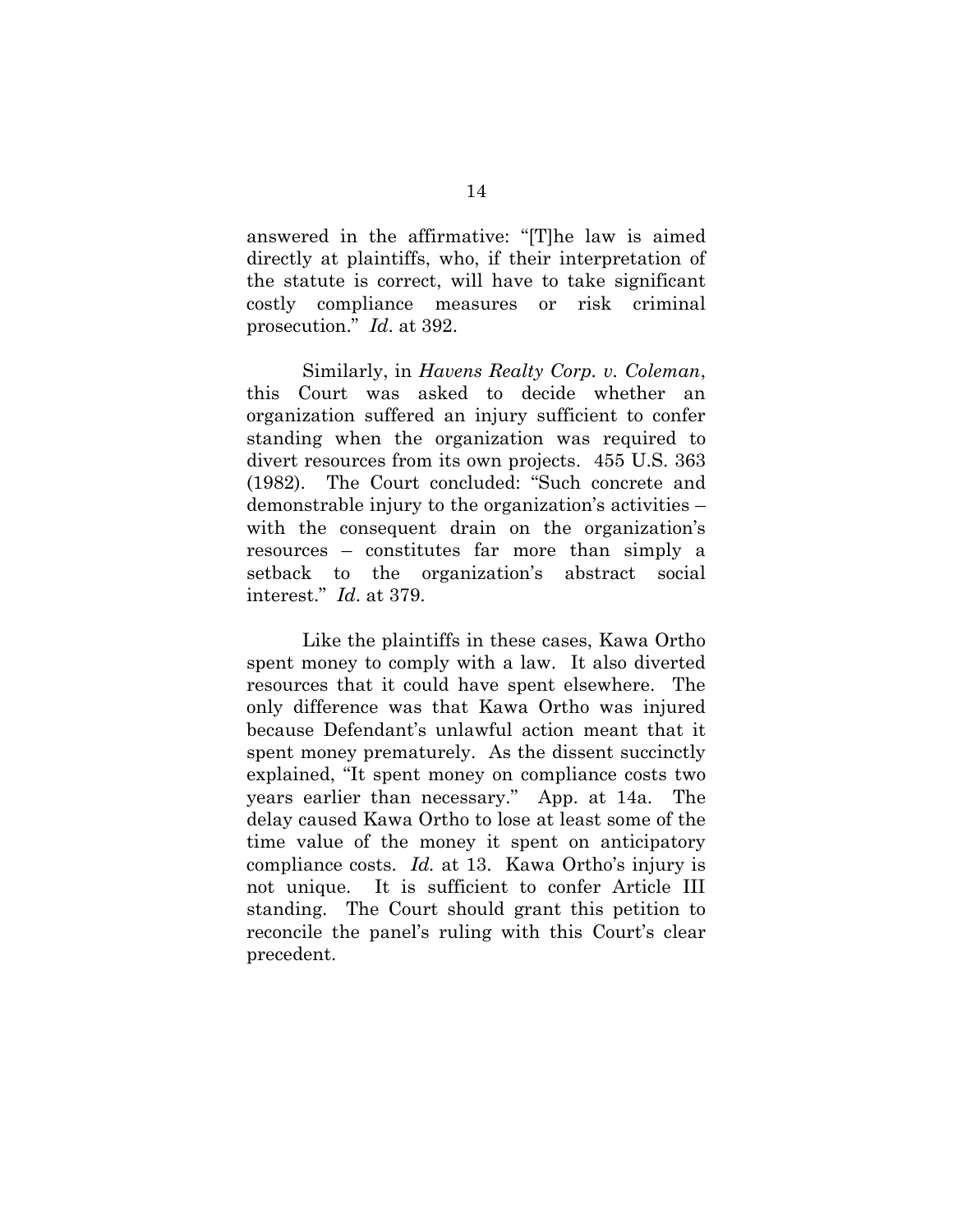### **III. The Panel's Decision Conflicts With Decisions of Other Circuits.**

Like this Court, other courts of appeals have concluded that incurring anticipatory compliance costs is a sufficient injury to confer Article III standing. In *Liberty University v. Sebelius*, the U.S. Court of Appeals for the Fourth Circuit held that the plaintiff-employer in that case, Liberty University, had standing to challenge the "employer mandate" because of the anticipatory compliance costs it had to incur in order to comply with the mandate:

> Even if the coverage Liberty currently provides ultimately proves sufficient, it may well incur additional costs because of the administrative burden of assuring compliance with the employer mandate, or due to an increase in the cost of care. Moreover, Liberty's injury is imminent even though the employer mandate will not go into effect until January 1, 2015, as Liberty must take measures to ensure compliance in advance of that date. Thus, Liberty has standing to challenge the employer mandate.

733 F.3d at 90 (internal citations and quotations omitted).

In *Association of Private Sector Colleges & Universities. v. Duncan*, 681 F.3d 427, 457-58 (D.C. Cir. 2012), the U.S. Court of Appeals for the District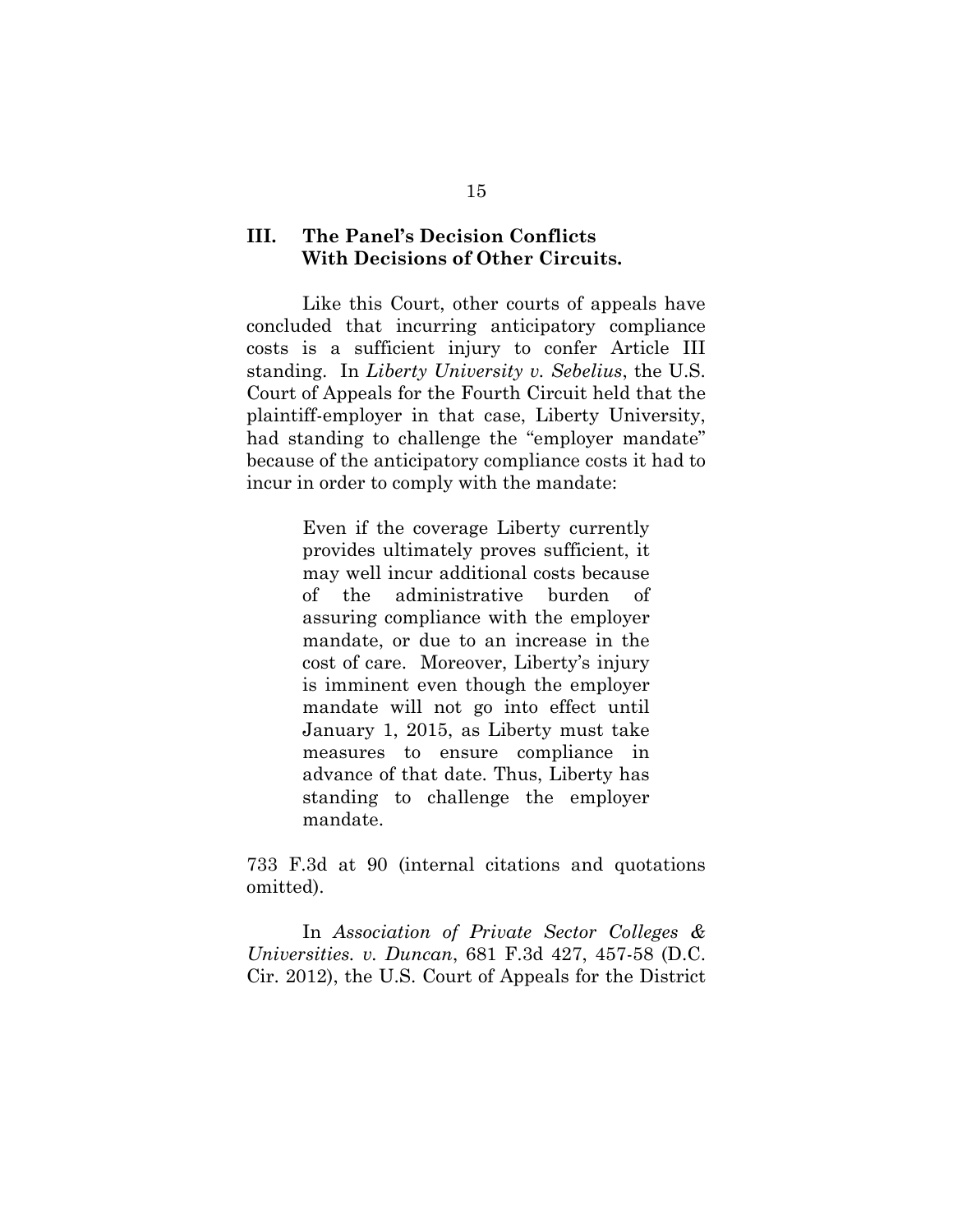of Columbia Circuit concluded that the plaintiffs were sufficiently injured to confer standing because they faced increased compliance costs. In addition, the same court, in *State Farm Mut. Auto Insurance Company v. Dole*, 802 F.2d 474, 480 (D.C. Cir. 1986), held that if a challenged rule "would reasonably prompt a regulated industry, unwilling to risk substantial penalties by defying the policy, to undertake costly compliance measures[,]" the regulated industry would be sufficiently injured. Similarly, the Second and Sixth Circuits have held that plaintiffs incurring compliance costs have standing. *See N.Y. Civil Liberties Union v. Grandeau*, 528 F.3d 122, 131 (2d Cir. 2008) and *National Rifle Ass'n v. Magaw*, 132 F.3d 272, 287 (6th Cir. 1997) (finding standing based on compliance costs).

The question of whether incurring compliance costs may confer standing is not new. Other circuits have answered it in the affirmative. The panel did not. For that reason, the panel's decision conflicts with the decisions of those other circuits. This petition therefore should be granted.

### **IV. The Underlying Issue Is of Paramount Importance.**

In considering the legality of an agency action, a court must measure the agency action against the statutory directive. "If the statute is clear and unambiguous 'that is the end of the matter, for the court, as well as the agency, must give effect to the unambiguously expressed intent of Congress.'"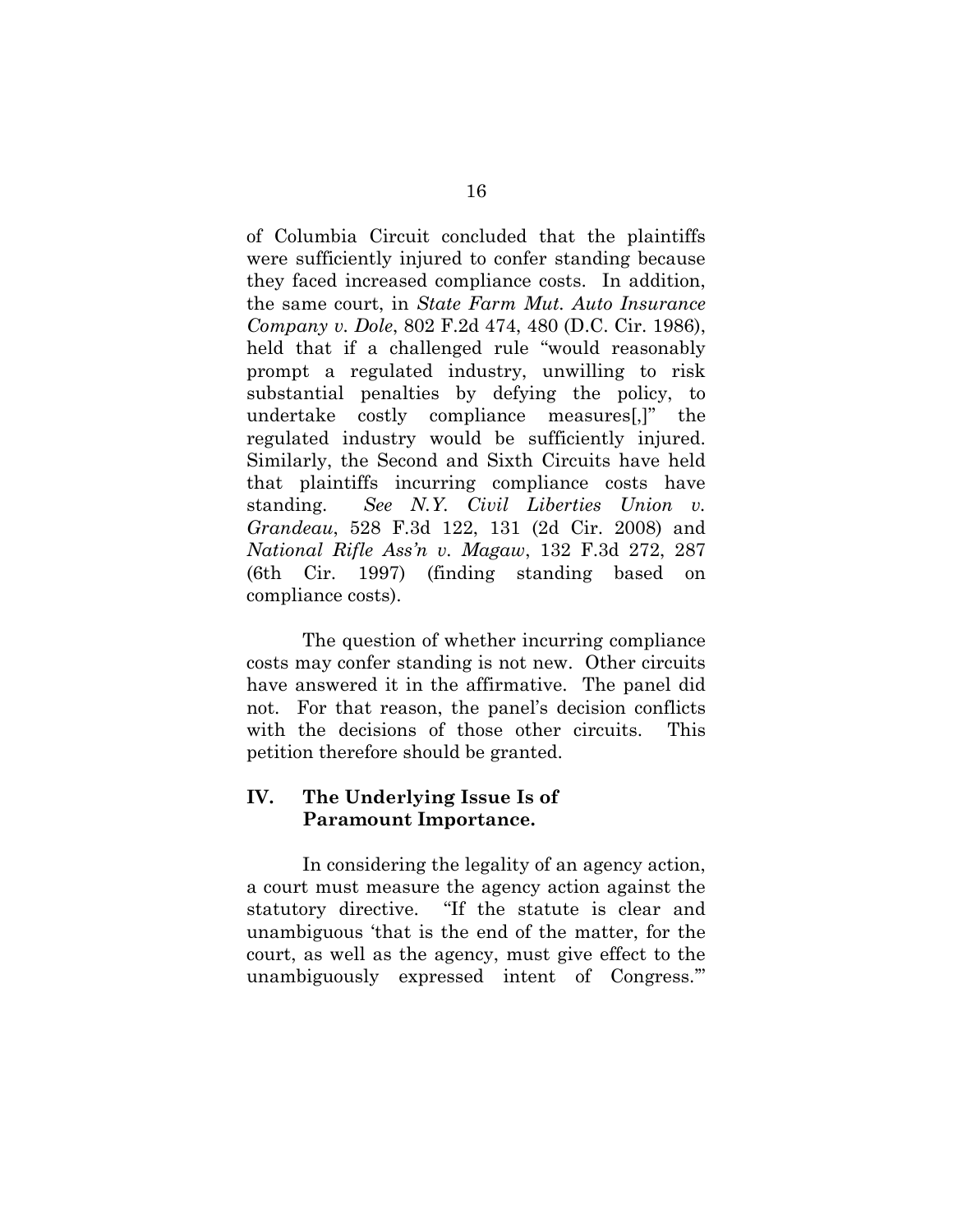*Board of Governors of the Fed. Reserve Sys. v. Dimension Fin. Corp*., 474 U.S. 361, 368 (1986) (quoting *Chevron U.S.A. Inc. v. Natural Res. Def. Council, Inc*., 467 U.S. 837, 842-43, (1984)).

"Congress speaks through the laws it enacts" (*In re Aiken County*, 725 F.3d 255, 260 (D.C. Cir. 2013)), and the text of the ACA is clear and unambiguous. The ACA plainly states that the obligation of employers with 50 or more "full time equivalent" employees to provide "affordable," "minimum essential" health insurance coverage to their employees and their employees' dependents under Section 4980H of Title 26 "shall apply to the months beginning after December 31, 2013." Pub. L. No. 111-148, § 1513(d), 124 Stat. 119, 256. Similarly, the reporting obligations under Section 6055 of Title 26 "shall apply to calendar years beginning after 2013." Pub. L. No. 111-148, § 1502(e), 124 Stat. 119, 252. Likewise, the obligations under Section 6056 of Title 26 "shall apply to the periods beginning after December 31, 2013." Pub. L. No. 111-148, § 1514(d), 124 Stat. 119, 257. As a result, it is indisputable that the plain language of the ACA mandates that these obligations commence on January 1, 2014. Defendants effectively conceded this fact when the U.S. Department of Treasury posted an announcement on its website stating that the "employer mandate" was being delayed originally until "2015" and now until at least "2016." If Defendants believed that the language was not "clear and unambiguous," then they would not have had to "delay" anything. By seeking to delay these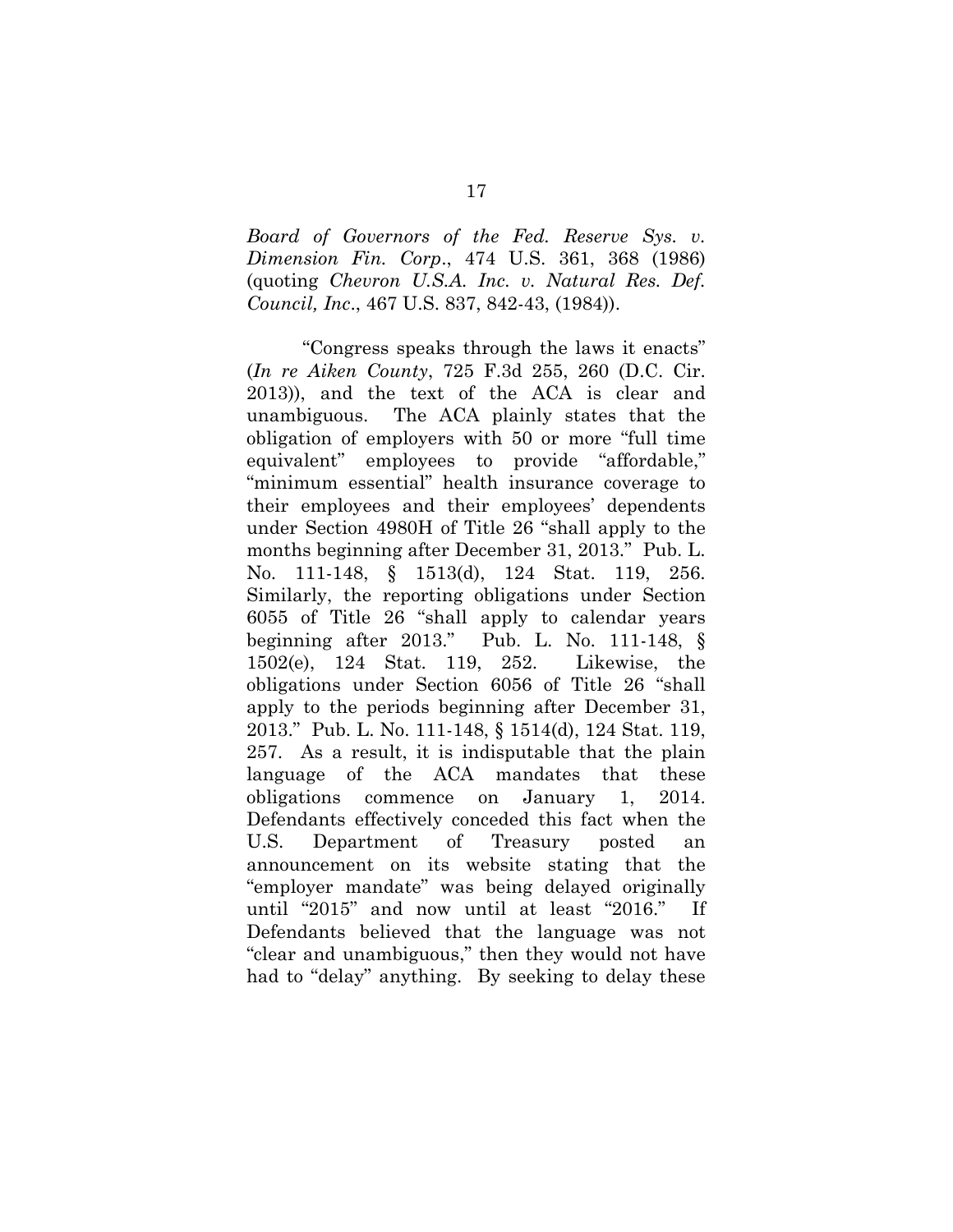clear statutory mandates, Defendants failed to respect the unambiguous textual limitations of the ACA "employer mandate."

When it enacted the ACA, Congress made a deliberate policy choice to have the "employer mandate" obligations commence on January 1, 2014. Defendants seek to replace Congress' policy choice with their own policy choice, purportedly by providing "transitional relief" until 2016 for some, but not all, "large employers." Defendants' action is not "transitional relief." It is a deliberate and unequivocal policy change with very real consequences for hundreds of thousands of businesses and millions of employees across the country. Defendants' unilateral postponement of the "employer mandate" is nothing short of a direct and deliberate disregard for the clear policy choice made by Congress, as reflected in the unambiguous language of the ACA.

Nor is Defendants' "transitional relief" entitled to any *Chevron* deference. Where, as here, Congress has "unambiguously expressed [its] intent" through the plain language of a statute, no deference is afforded to an agency. *Chevron*, 467 U.S. at 842- 43; see also *Dimension Fin.*, 474 U.S. at 368 ("The traditional deference courts pay to agency interpretation is not to be applied to alter the clearly expressed intent of Congress.").

Of note, in *In re Aiken County*, another case that "raise[d] significant questions about the scope of the Executive's authority to disregard federal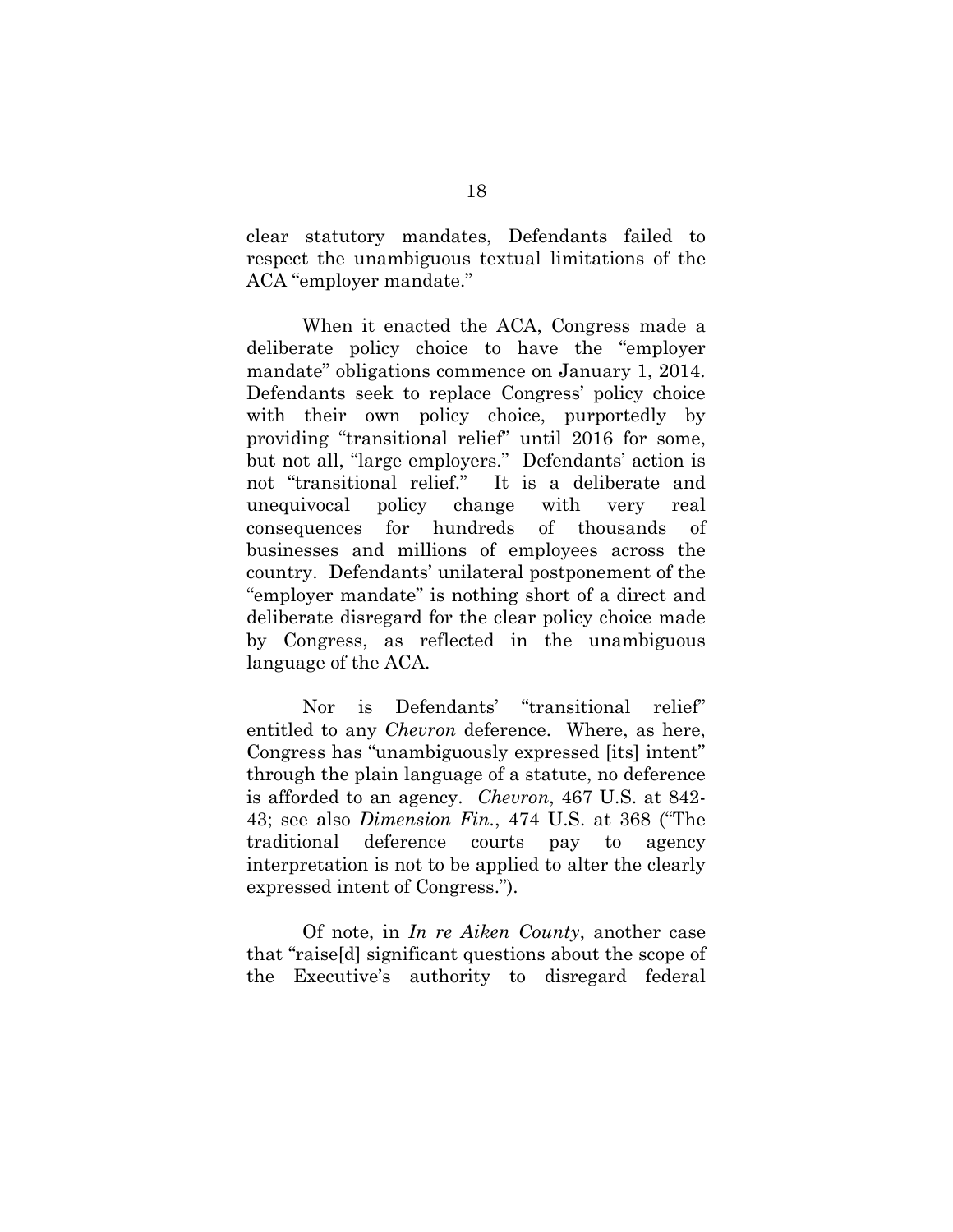statutes," the U.S. Court of Appeals for the D.C. Circuit declared that, "[u]nder Article II of the Constitution and relevant Supreme Court precedents, the President must follow statutory mandates so long as there is appropriated money available and the President has no constitutional objection to the statute." 725 F.3d at 257, 259. At issue in *In re Aiken County* was a petition for writ of mandamus that sought to compel the Nuclear Regulatory Commission to adhere to a statutory deadline for completing the licensing process for approving or disapproving an application to store nuclear waste at Yucca Mountain in Nevada. As the U.S. Court of Appeals for the D.C. Circuit explained:

> If the President has a constitutional objection to a statutory mandate . . . the President may decline to follow the law unless and until a final Court order dictates otherwise. But the President may not decline to follow a statutory mandate . . . simply because of policy objections. Of course, if Congress appropriates no money for a statutorily mandated program, the Executive obviously cannot move forward. But absent a lack of funds or a claim of unconstitutionality that has not been rejected by final Court order, the Executive must abide by statutory mandates. These basic constitutional privileges apply to the President and subordinate executive agencies.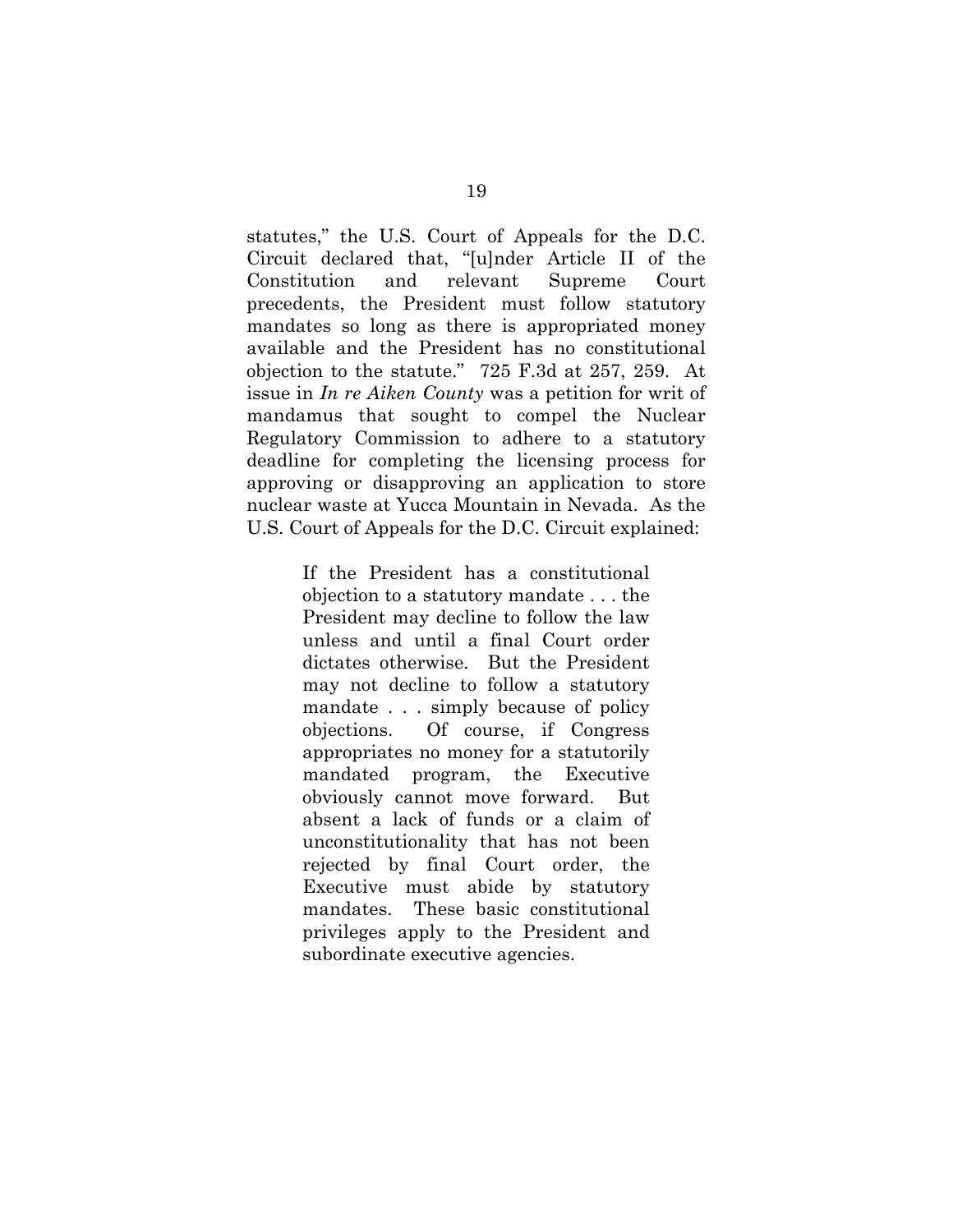*In re Aiken County*, 725 F.3d at 259. In granting the petition, the court of appeals concluded:

> It is no overstatement to say that our constitutional system of separation of powers would be significantly altered if we were to allow executive and independent agencies to disregard federal law in the manner asserted in this case by the Nuclear Regulatory Commission. Our decision today rests on the constitutional authority of Congress and the respect that the Executive and the Judiciary properly owe to Congress in the circumstances here.

Id. at 267.

The same is true here. Defendants have not indicated that the President has a constitutional objection to the "employer mandate." Nor have Defendants suggested that they lack the funds necessary to implement the "employer mandate." Defendants simply seek to replace Congress' policy choice about when the "employer mandate" should take effect  $-$  January 1, 2014  $-$  with their own policy choice – sometime in "2016." The constitutional authority of Congress and the respect that the Executive and the Judiciary properly owe to Congress demands that Congress' policy choice prevail.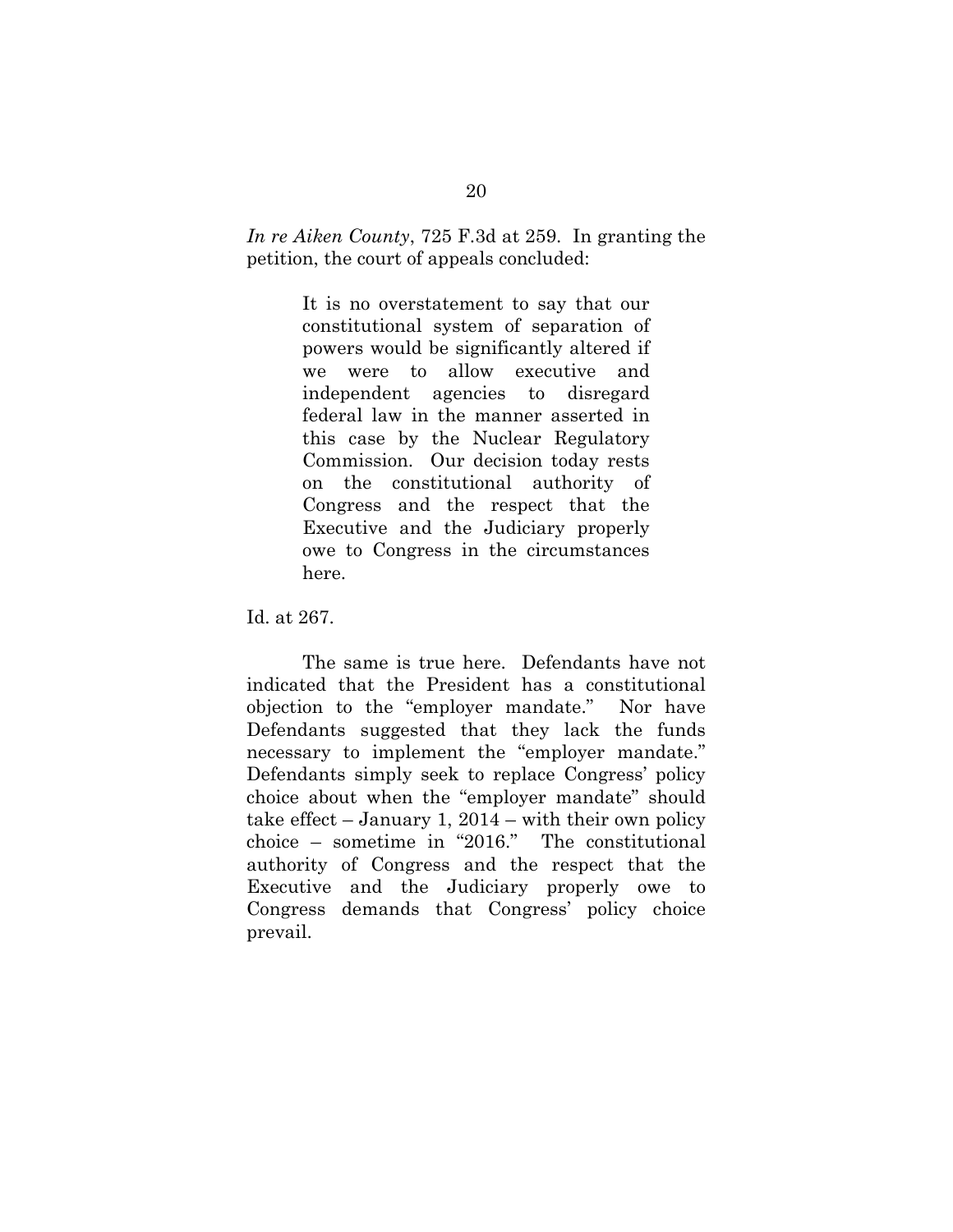Therefore, whether Kawa Ortho, an entity that lost at least some of the value of the substantial time and resources it prematurely expended and the time value of the money it spent on anticipatory compliance costs, has been sufficiently injured to confer Article III standing is a question of utmost importance. Like many cases before it, this case presents another circumstance in which a responsible and rational business is injured by the Executive Branch refusing to adhere to the rule of law. In this case, Defendants caused harm to Kawa Ortho by unilaterally and unlawfully delaying the "employer mandate" provisions of the ACA. Kawa Ortho was only injured because it sought to comply with a newly enacted law. Had Defendants not ignored the law as written, Kawa Ortho would not have been injured. Therefore, the Court should grant this petition and ultimately reverse the panel's ruling to allow for the lower courts to provide the check on the Executive Branch which the Constitution requires.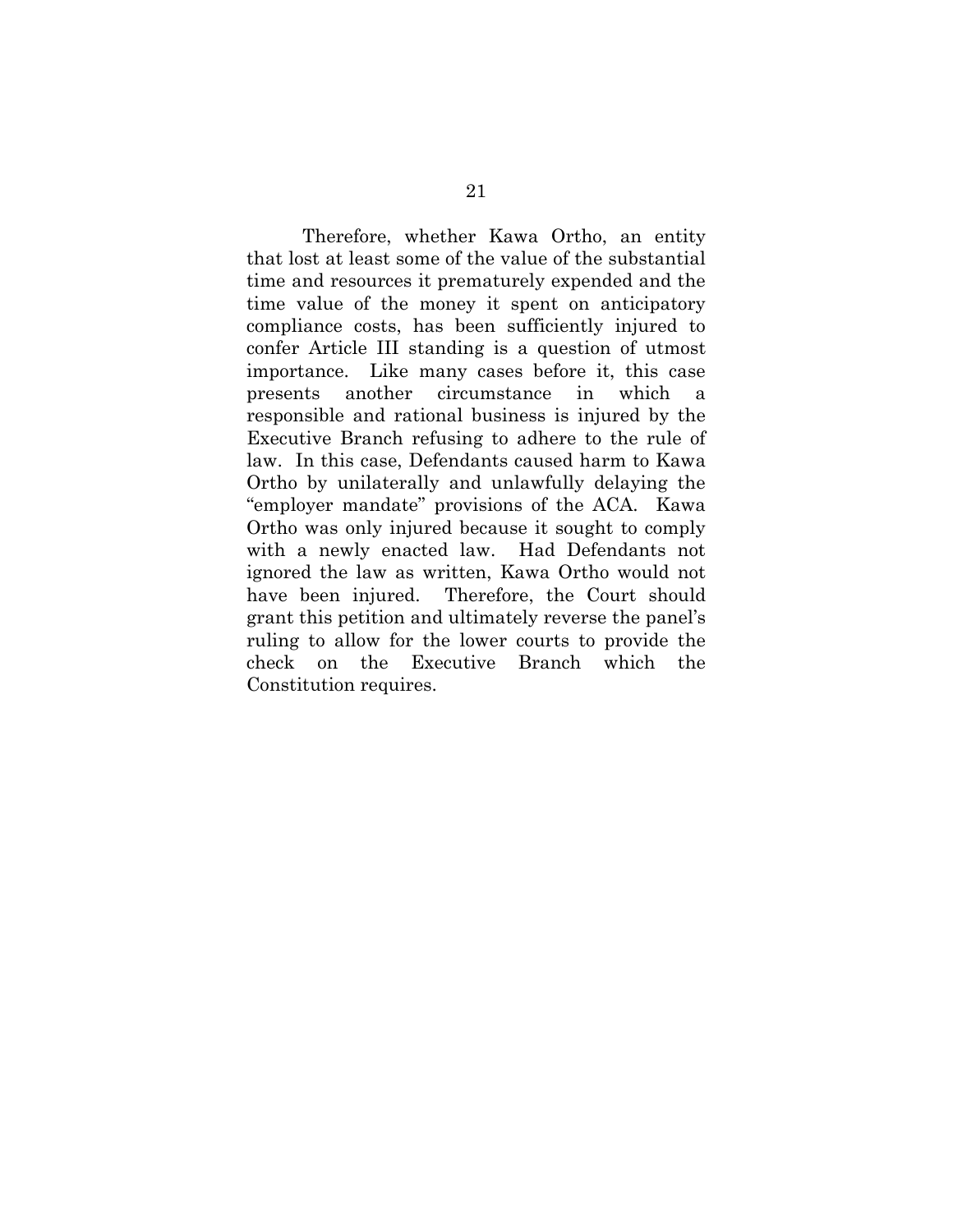### **CONCLUSION**

The Court should grant this petition.

Respectfully submitted,

Michael Bekesha Counsel of Record JUDICIAL WATCH, INC. 425 Third Street, S.W., Suite 800 Washington, DC 20024 mbekesha@judicialwatch.org (202) 646-5172

*Counsel for Petitioner*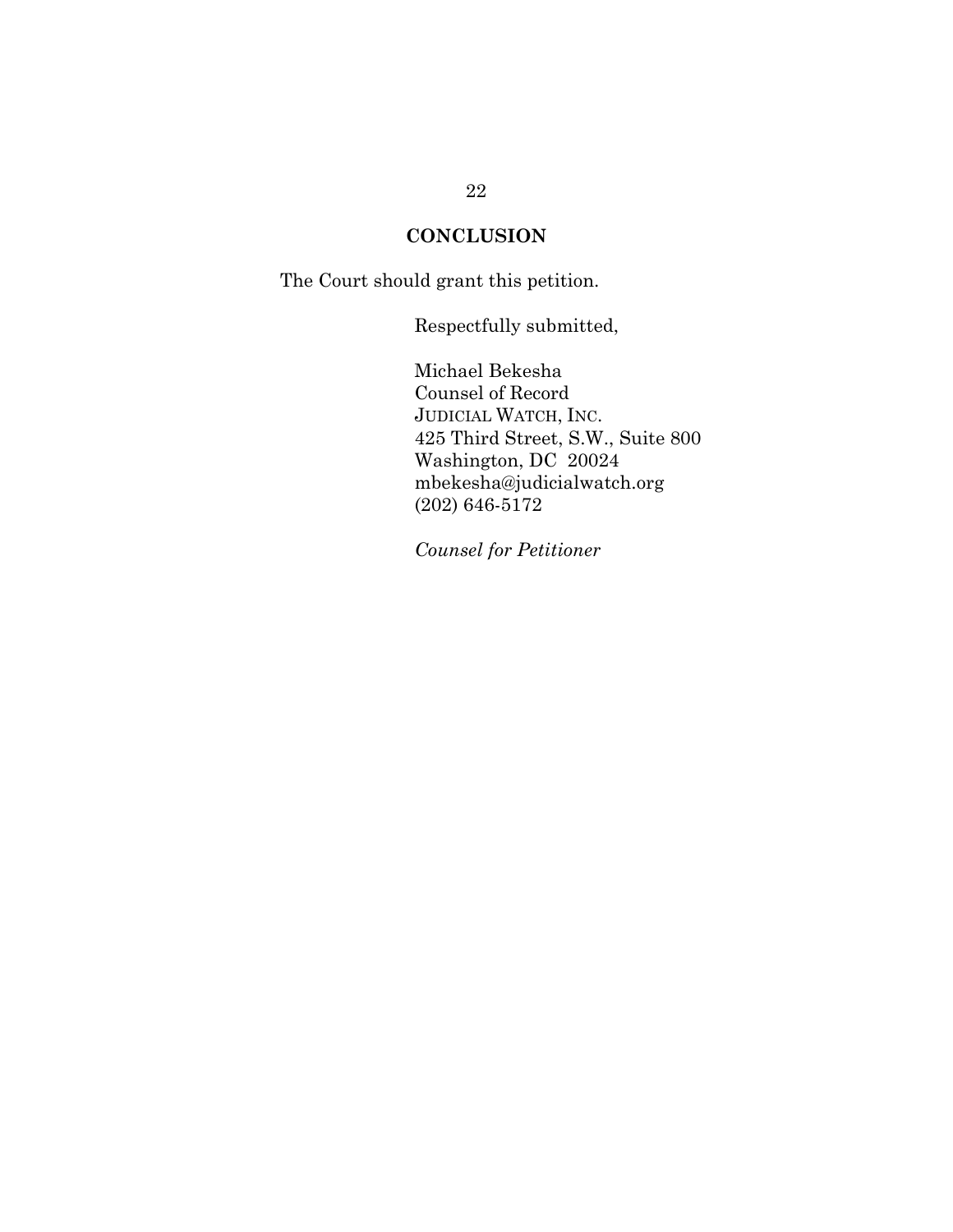### 1a

### UNITED STATES COURT OF APPEALS For the Eleventh Circuit

### $\frac{1}{2}$ No. 14-10296

District Court Docket No. 9:13-cv-80990-WPD

#### KAWA ORTHODONTICS, LLP,

Plaintiff - Appellant,

versus

### SECRETARY, U.S. DEPARTMENT OF THE TREASURY, U.S. DEPARTMENT OF TREASURY, COMMISSIONER OF THE INTERNAL REVENUE SERVICE, INTERNAL REVENUE SERVICE,

### Defendants - Appellees.  $\mathcal{L}_\text{max}$  , and the contract of the contract of the contract of the contract of the contract of the contract of the contract of the contract of the contract of the contract of the contract of the contract of the contr

### Appeal from the United States District Court for the Southern District of Florida

#### JUDGMENT

It is hereby ordered, adjudged, and decreed that the opinion issued on this date in this appeal is entered as the judgment of this Court.

> Entered: December 02, 2014 For the Court: John Ley, Clerk of Court By: Djuanna Clark

### ISSUED AS MANDATE 02/23/2015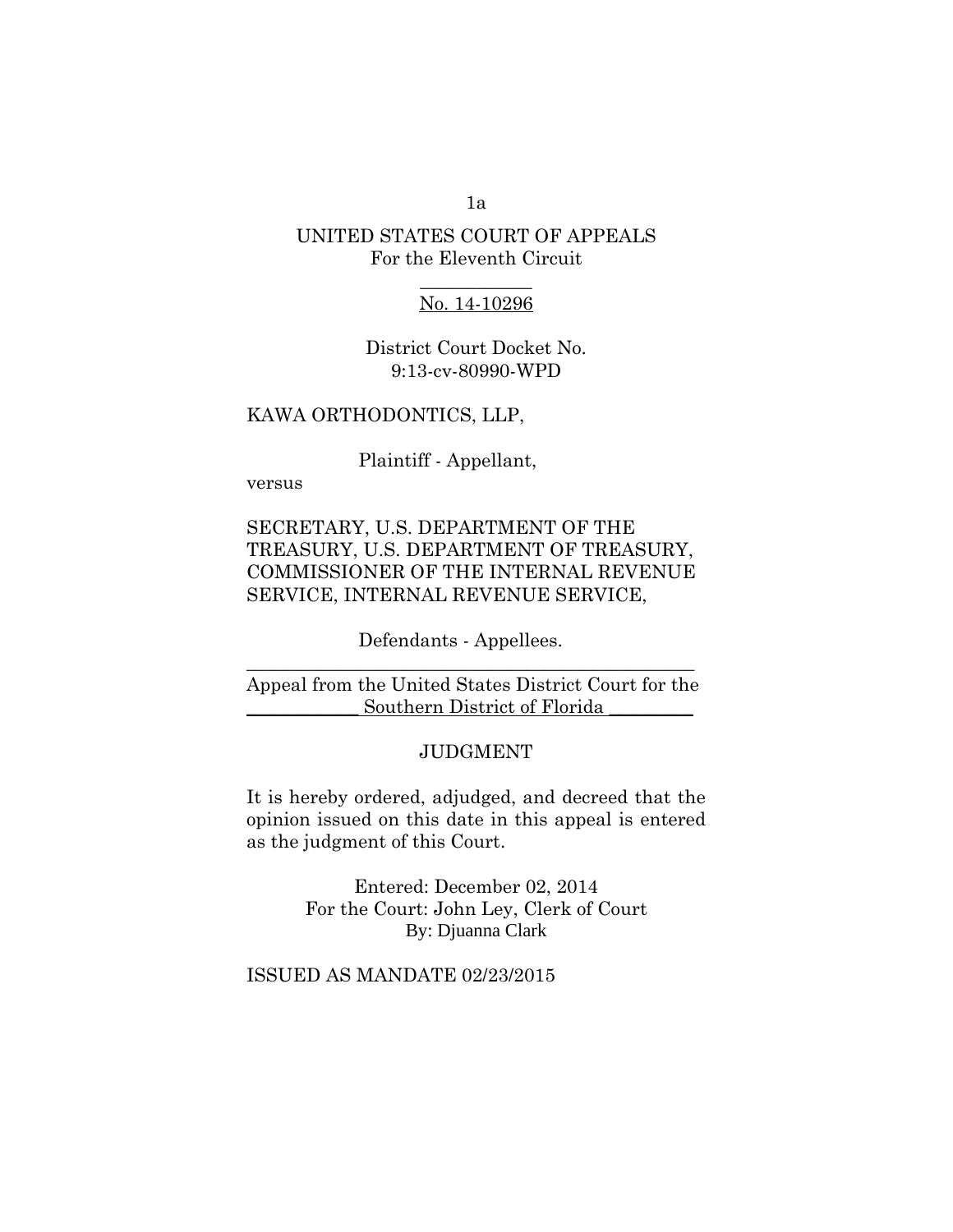### 2a

### [PUBLISH] IN THE UNITED STATES COURT OF APPEALS FOR THE ELEVENTH CIRCUIT

### No. 14-10296 \_\_\_\_\_\_\_\_\_\_\_\_\_\_\_\_\_\_\_\_\_\_\_\_

\_\_\_\_\_\_\_\_\_\_\_\_\_\_\_\_\_\_\_\_\_\_\_\_

D.C. Docket No. 9:13-cv-80990-WPD

KAWA ORTHODONTICS, LLP,

Plaintiff – Appellant,

versus

SECRETARY, U.S. DEPARTMENT OF THE TREASURY, U.S. DEPARTMENT OF TREASURY, COMMISSIONER OF THE INTERNAL REVENUE SERVICE, INTERNAL REVENUE SERVICE,

Defendants – Appellees.

Appeal from the United States District Court for the Southern District of Florida

\_\_\_\_\_\_\_\_\_\_\_\_\_\_\_\_\_\_\_\_\_\_\_\_\_

\_\_\_\_\_\_\_\_\_\_\_\_\_\_\_\_\_\_\_\_\_\_\_\_

(December 2, 2014)

Before MARTIN, JULIE CARNES and BLACK, Circuit Judges.

BLACK, Circuit Judge: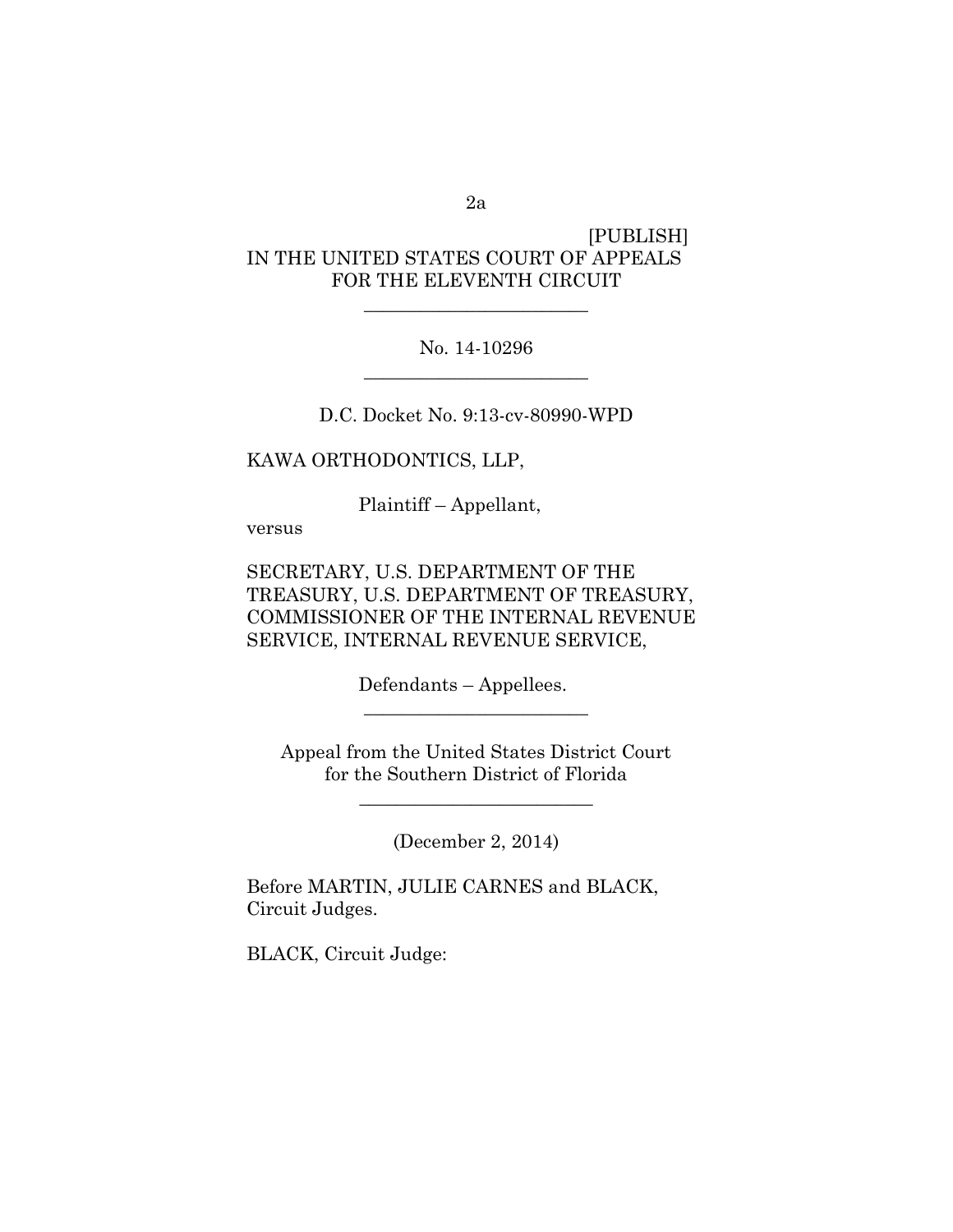#### I. BACKGROUND

The "employer mandate" provisions of the Patient Protection and Affordable Care Act (ACA) require certain employers to offer their employees health insurance that meets statutorily-specified minimum requirements. The ACA imposes reporting obligations on those employers and provides for the assessment of a tax penalty if an employer fails to provide adequate insurance.

Between early 2013 and the end of June 2013, Kawa Orthodontics, LLP (Kawa) expended time and money to determine how to comply with the employer mandate. After Kawa incurred these expenses, on July 2, 2013, the U.S. Department of the Treasury (Treasury) announced it would not enforce the mandate for a transition period of one year—until the end of 2014. Treasury later extended the transition relief for certain employers, including Kawa, for a second year.

In October 2013, Kawa filed a complaint in federal district court challenging Treasury's decision to postpone enforcement of the employer mandate. Kawa did not seek the return of the money that Kawa paid to research its upcoming obligations under the ACA. Nor did it seek the return of any money attributable to the monetary value of the time that Kawa spent in this endeavor. Rather, Kawa sought a declaratory judgment and an injunction setting aside Treasury's transition relief. The district court dismissed the complaint, finding that Kawa lacked Article III standing. Kawa appeals.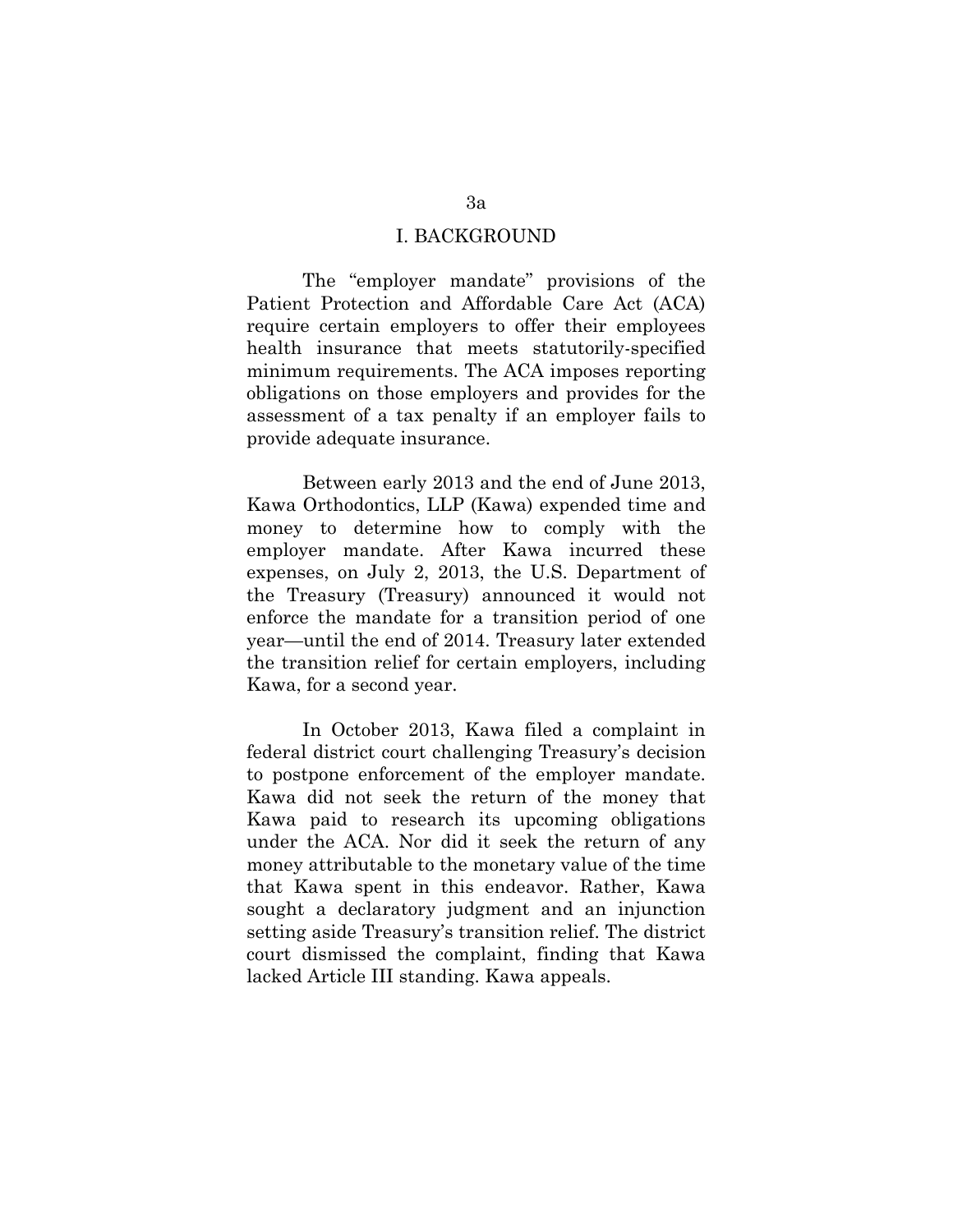#### II. STANDARD OF REVIEW

Whether a party has Article III standing is a jurisdictional issue, and therefore must be addressed before we may reach the merits. *Vt. Agency of Natural Res. v. United States ex rel. Stevens*, 529 U.S. 765, 771, 120 S. Ct. 1858, 1861 (2000); *see also Bochese v. Town of Ponce Inlet*, 405 F.3d 964, 974 (11th Cir. 2005) ("Standing is a threshold jurisdictional question which must be addressed prior to and independent of the merits of a party's claims." (brackets and quotation omitted)). We review de novo whether plaintiffs have Article III standing. *Ga. Latino Alliance for Human Rights v. Governor of Georgia*, 691 F.3d 1250, 1257 (11th Cir. 2012). In assessing standing on a motion to dismiss, we presume the plaintiff's "general allegations embrace those specific facts that are necessary to support the claim." *Lujan v. Defenders of Wildlife*, 504 U.S. 555, 561, 112 S. Ct. 2130, 2137 (1992). Moreover, we "must accept as true all material allegations of the complaint, and must construe the complaint in favor of the complaining party." *Warth v. Seldin*, 422 U.S. 490, 501, 95 S. Ct. 2197, 2206 (1975). We may affirm for any reason supported by the record, even if not relied upon by the district court. *United States v. Al-Arian*, 514 F.3d 1184, 1189 (11th Cir. 2008).

#### III. DISCUSSION

To establish Article III standing, a plaintiff must show "(1) an injury in fact that is concrete, particularized, and either actual or imminent; (2) a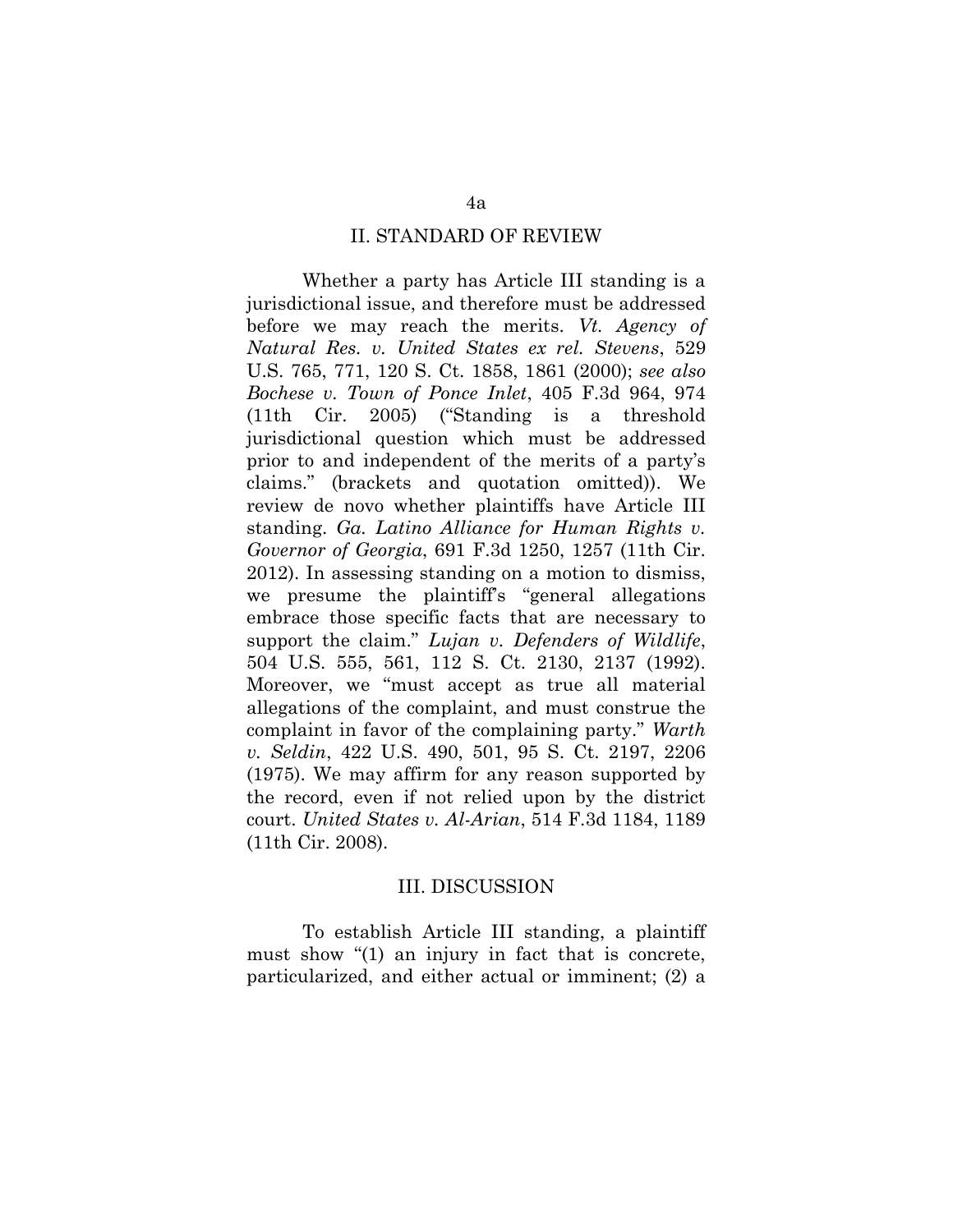causal connection between the injury and the conduct complained of; and (3) a likelihood that a favorable judicial decision will redress the injury." *McCullum v. Orlando Reg'l Healthcare Sys., Inc.*, 768 F.3d 1135, 1145 (11th Cir. 2014). Applying this test, we conclude Kawa lacks Article III standing to challenge Treasury's delay of the mandate.<sup>1</sup>

We address each element in turn.

### *A. Injury*

 $\overline{a}$ 

In its complaint Kawa alleges Treasury's delay in enforcing the employer mandate injured it because the delay caused Kawa to "lose some, if not all, of the value of the time and resources it expended in 2013 in anticipation of the mandate going into effect on January 1, 2014." Kawa alleges it would not have spent its time and money researching the ACA in 2013 had it known the mandate would be delayed until 2015, "but instead would have spent its time, resources, and money on other priorities."

To satisfy the injury requirement, Kawa must show "an invasion of a legally protected interest that is sufficiently concrete and particularized rather than abstract and indefinite." *Ga. State Conference* 

<sup>&</sup>lt;sup>1</sup> Because we conclude Kawa lacks Article III standing, we need not address whether Treasury's decision to postpone enforcement of the employer mandate is unreviewable under § 701(a)(2) of the Administrative Procedure Act (the APA), which precludes judicial review of an agency's action if the "agency action is committed to agency discretion by law." 5 U.S.C. § 701(a)(2).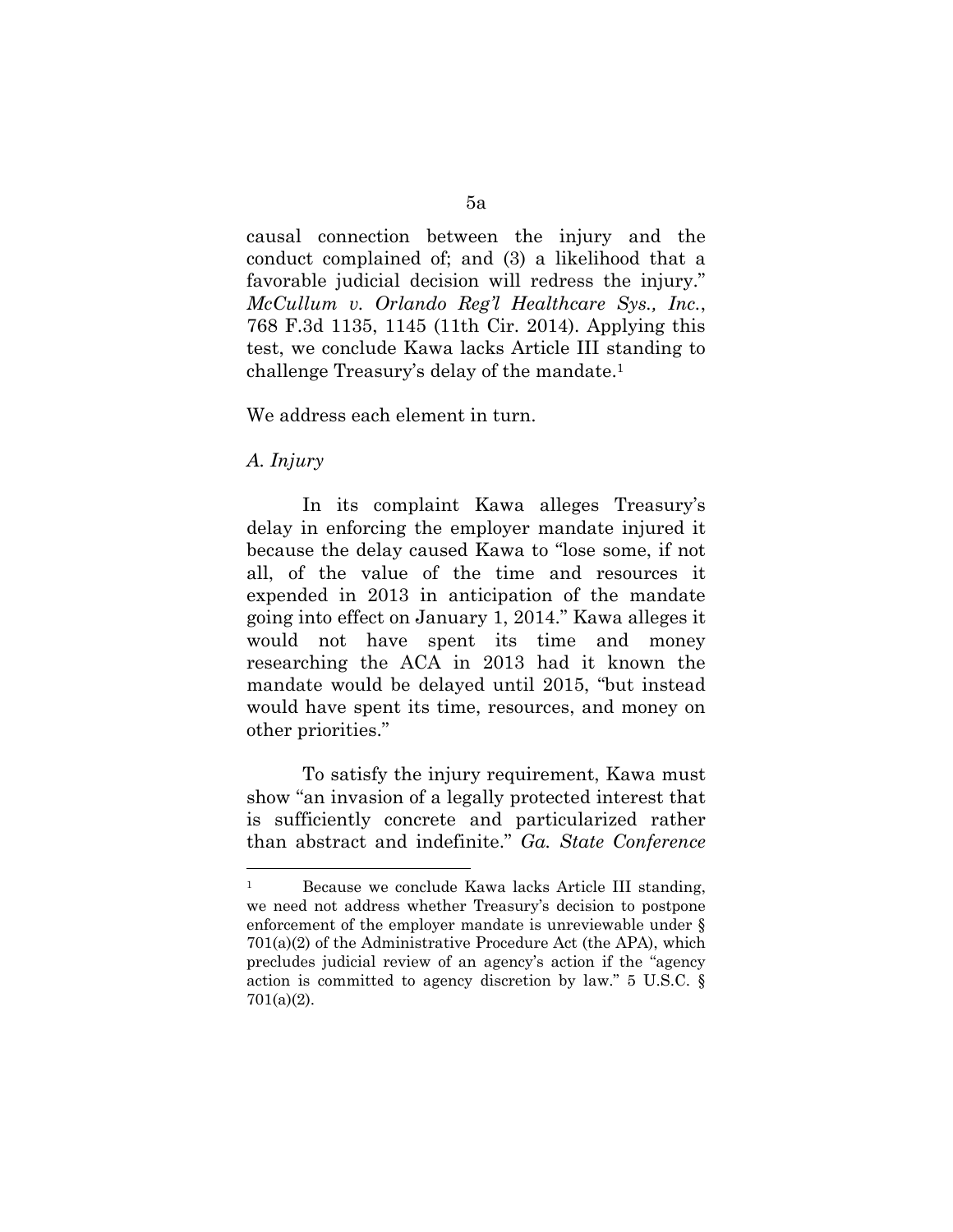*of NAACP Branches v. Cox*, 183 F.3d 1259, 1262 (11th Cir. 1999). "The interest must consist of obtaining compensation for, or preventing, the violation of a legally protected right." *Vt. Agency of Natural Res.*, 529 U.S. at 772, 120 S. Ct. at 1862.

The allegations in Kawa's complaint do not state such a concrete and particularized injury. Although Kawa asserts it would have waited to research its ACA obligations, Kawa has not alleged that its ACA research is objectively worth less, or that Kawa has been actually harmed in a concrete way. *See GrassRoots Recycling Network, Inc. v. E.P.A.*, 429 F.3d 1109, 1112 (D.C. Cir. 2005) (holding a plaintiff failed to show an actual injury to challenge an EPA rule when the plaintiff alleged he "would not have purchased" a piece of property or "would have paid . . . less" because the plaintiff's allegations showed only that the property was "worth less to him," not that the property was "in fact worth less"). Therefore, as set out in its complaint, Kawa's bare allegation that it has lost the "value of the time and resources it expended in 2013" sets out an injury that is too abstract and indefinite to confer Article III standing, particularly because the substantive requirements for complying with the employer mandate remain unchanged and Kawa is still subject to them.

The dissent characterizes Kawa's alleged injury as the "lost two years of interest" Kawa could have accrued on the money spent in 2013 to comply with the employer mandate. However, as this appeal comes to us on a motion to dismiss, we must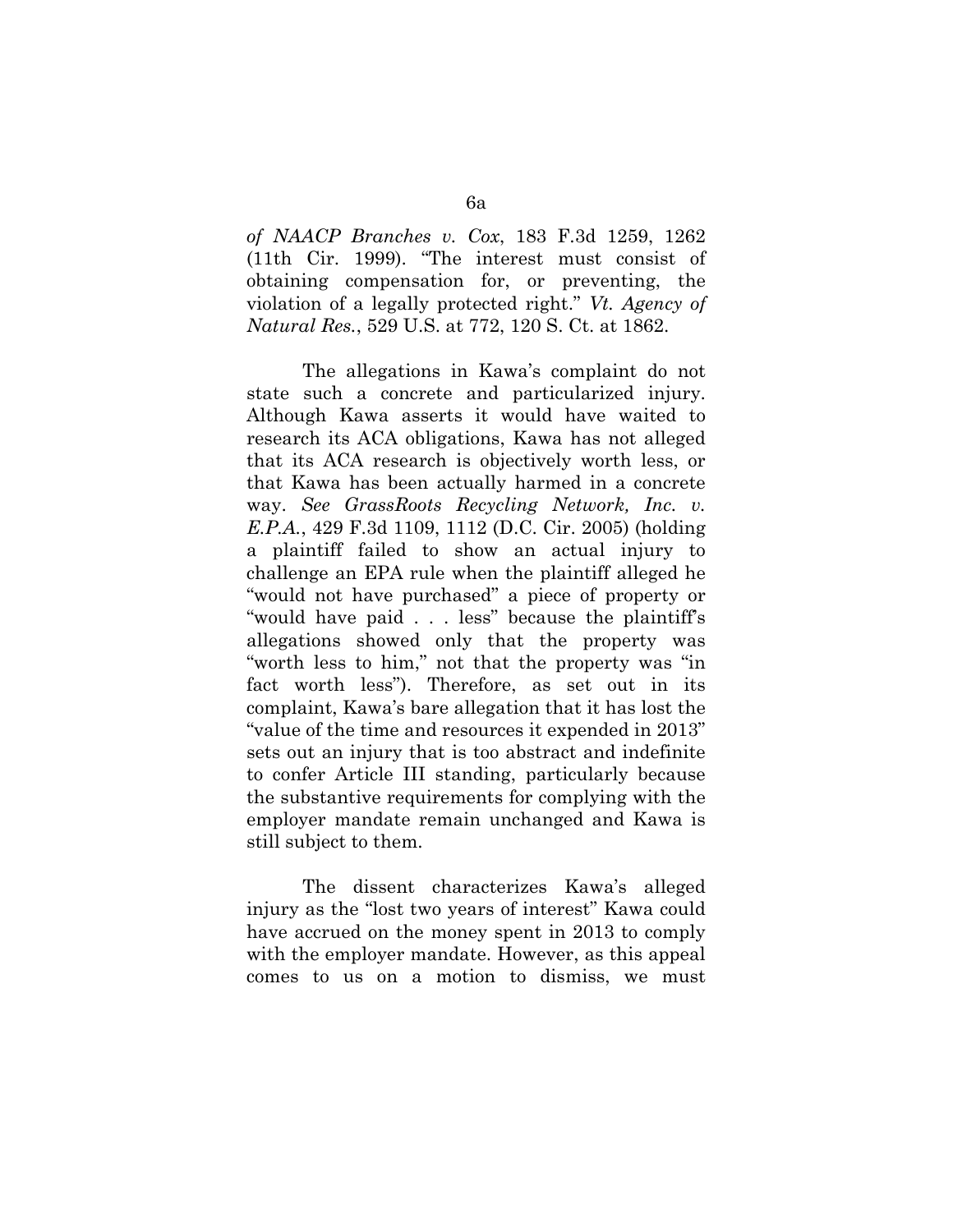evaluate Kawa's standing "based on the facts alleged in the complaint." *Shotz v. Cates*, 256 F.3d 1077, 1081 (11th Cir. 2001). We may not hypothesize or speculate about the existence of an injury Kawa did not assert. *Id.* ("[W]e may not speculate concerning the existence of standing or piece together support for the plaintiff." (quotation omitted)). Kawa's complaint does not mention the word "interest," let alone allege that Kawa had specific plans to invest its money into an interest-bearing asset.2 Therefore, Kawa's lost-interest argument is waived. *See Bryant v. Jones*, 575 F.3d 1281, 1308 (11th Cir. 2009) ("[A]bsent extraordinary circumstances, legal theories and arguments not raised squarely before the district court cannot be broached for the first time on appeal.").

In short, Kawa's complaint alleges only a subjective perception that Treasury's delay caused it harm, which is insufficient to establish Article III standing.<sup>3</sup>

 $\overline{a}$ 

<sup>2</sup> Kawa's response to the motion to dismiss also makes no mention of lost interest. It was not until its initial brief before this Court that Kawa made a one-sentence passing reference to lost interest, stating only that "[a]t a minimum, Kawa Ortho could have saved its money and accrued interest on it rather than spending it on compliance with a mandate that never took effect." Appellant Br. 16.

<sup>3</sup> Even if Kawa's complaint had alleged lost interest revenue as its injury, that would not confer standing on it to challenge Treasury's delay. First, as explained in our discussion of causation, it was the ACA itself, not Treasury's delay, which caused Kawa to spend money on legal research in 2013 and thereby forego the opportunity to earn interest on whatever money it spent. Second, as explained in our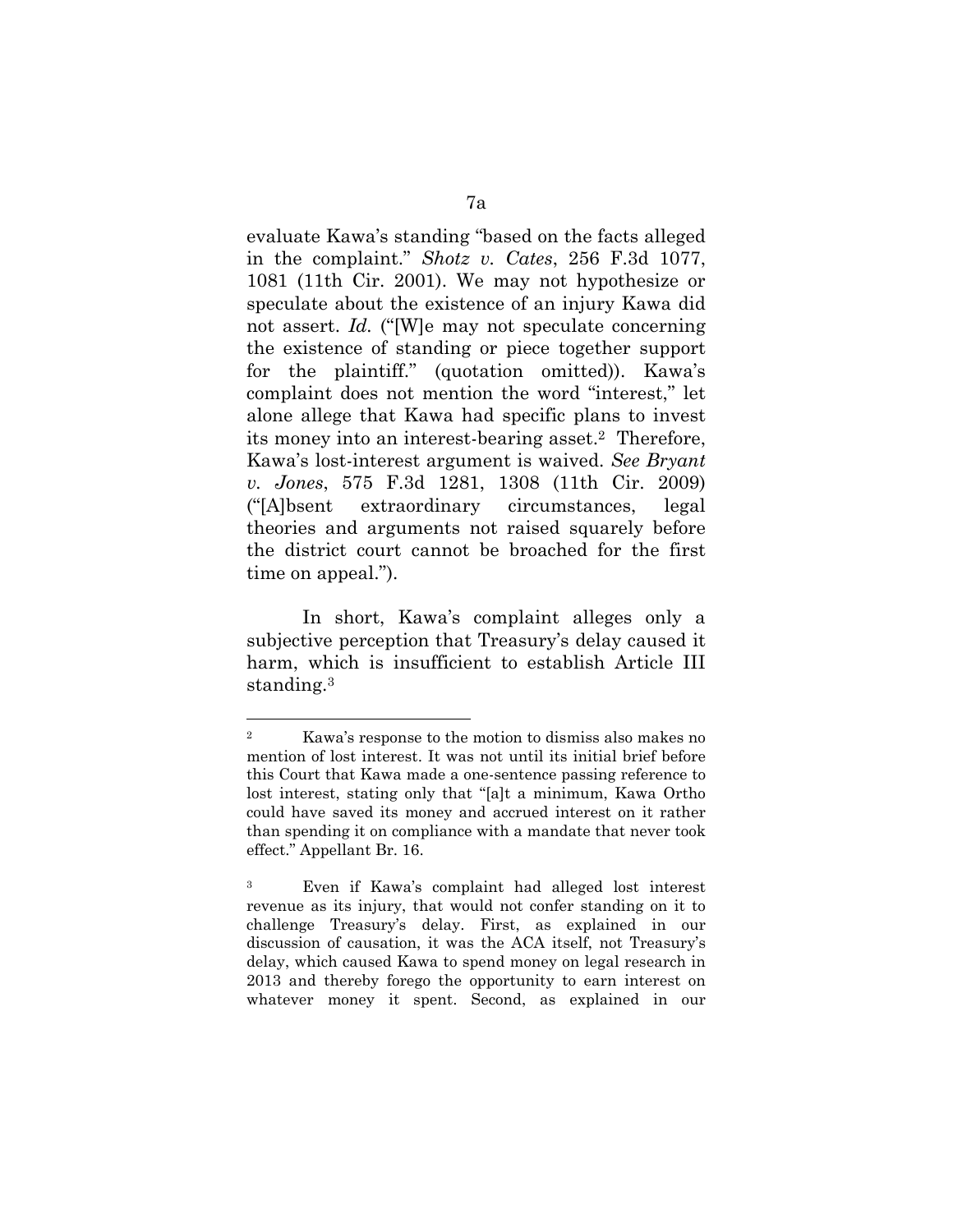#### *B. Causation*

 $\overline{a}$ 

Even if Kawa had established a concrete and particularized injury, Kawa's claim of standing fails on the causation requirement.

To establish causation, Kawa must demonstrate its alleged injury is "fairly traceable to the challenged action of the defendant, and not the result of the independent action of some third party not before the court." *Lujan*, 504 U.S. at 560, 112 S. Ct. at 2136 (quotation and alterations omitted). Kawa alleges its injury was caused by Treasury's delay of the mandate. Kawa has not demonstrated its purported injury is fairly traceable to Treasury's delay. Any injuries associated with the timing of Kawa's compliance expenses, including any opportunity costs, are attributable to the ACA itself. *Cf. Arcia v. Fla Sec'y of State*, No. 12-15738, 2014 WL 6235917, at \*4 (11th Cir. Nov. 17, 2014) (plaintiffs who incurred costs because of Florida's voter-removal program had standing to challenge that particular program); *Habitat Educ. Ctr. v. U.S. Forest Serv.*, 607 F.3d 453, 456-57 (7th Cir. 2010) (plaintiff who incurred costs because of an order requiring it to post a bond had standing to challenge bond order). Treasury played no role in determining when or how Kawa allocated its resources in preparation for the employer mandate and reporting

discussion of redressability, the only remedy that could restore Kawa's lost interest is money, which Kawa does not seek.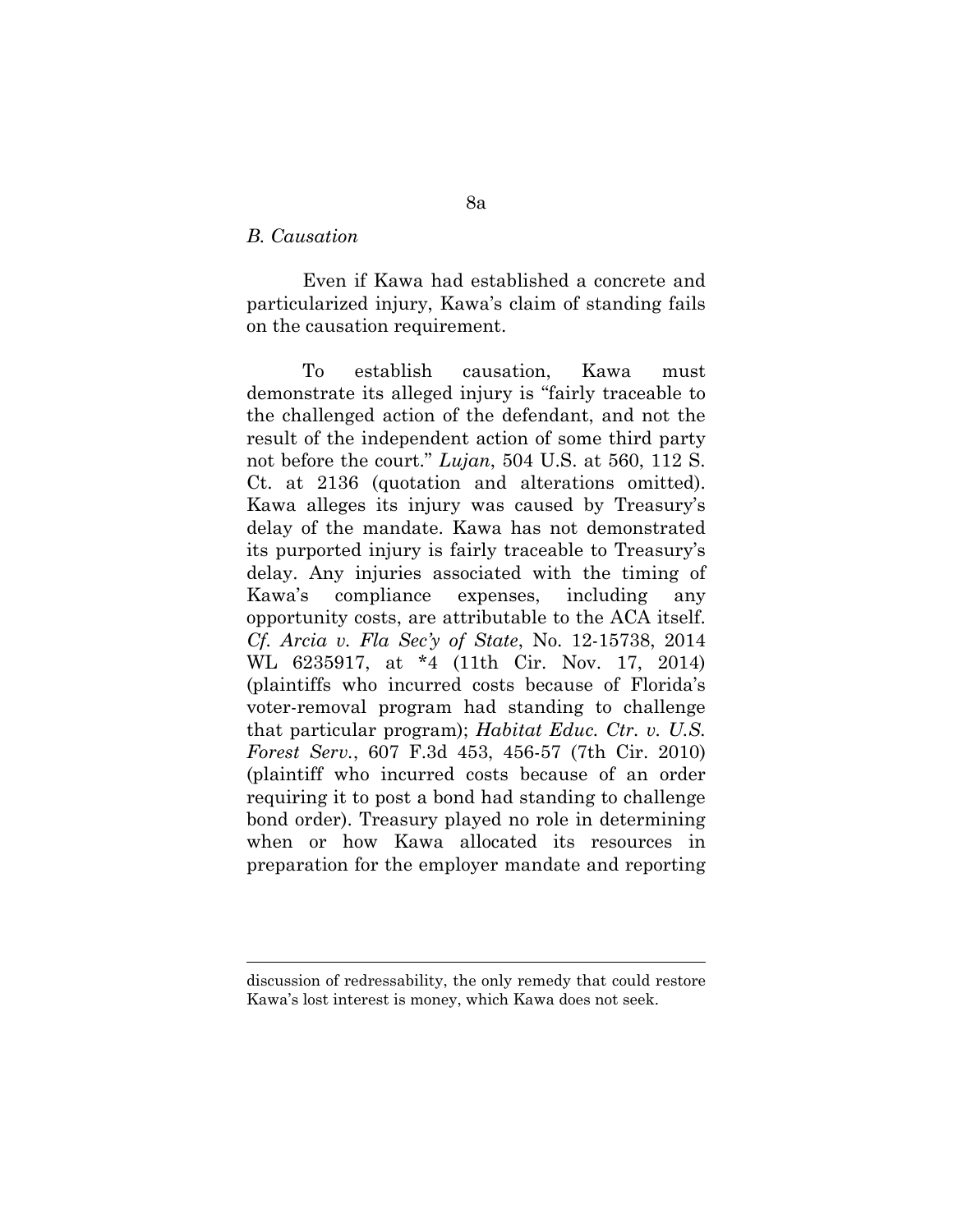requirements of the ACA. Therefore, Kawa cannot show causation.<sup>4</sup>

#### *C. Redressability*

 $\overline{a}$ 

Even if Kawa had met both the injury and causation requirements to establish standing, it cannot meet the redressability requirement. This is so because Kawa does not—and cannot5—seek money damages in this case, and money damages are the only relief that could redress Kawa's alleged injury. Kawa nevertheless requests a declaratory judgment that Treasury's transition relief violates the Administrative Procedure Act and an injunction prohibiting and setting aside the transition relief. Kawa argues an injunction would reinstate the original January 1, 2014, effective date of the mandate, and Kawa would thereby regain some or all of the value of its 2013 expenditures.

To establish redressability, "it must be likely, as opposed to merely speculative, that the injury will be redressed by a favorable decision." *Lujan*, 504 U.S. at 561, 112 S. Ct. at 2136 (quotation omitted). In this case, granting the requested declaratory and injunctive relief would not redress Kawa's purported injury. Kawa would not recoup its compliance expenses or any value associated with the time and

<sup>&</sup>lt;sup>4</sup> The dissent does not cite any authority for its view that Kawa's alleged injury is fairly traceable to Treasury's actions, but instead relies only on its characterization of Kawa's injury.

<sup>5</sup> Damages are not available under the Administrative Procedure Act in this action. *See* 5 U.S.C. § 702 (authorizing actions seeking "relief other than money damages").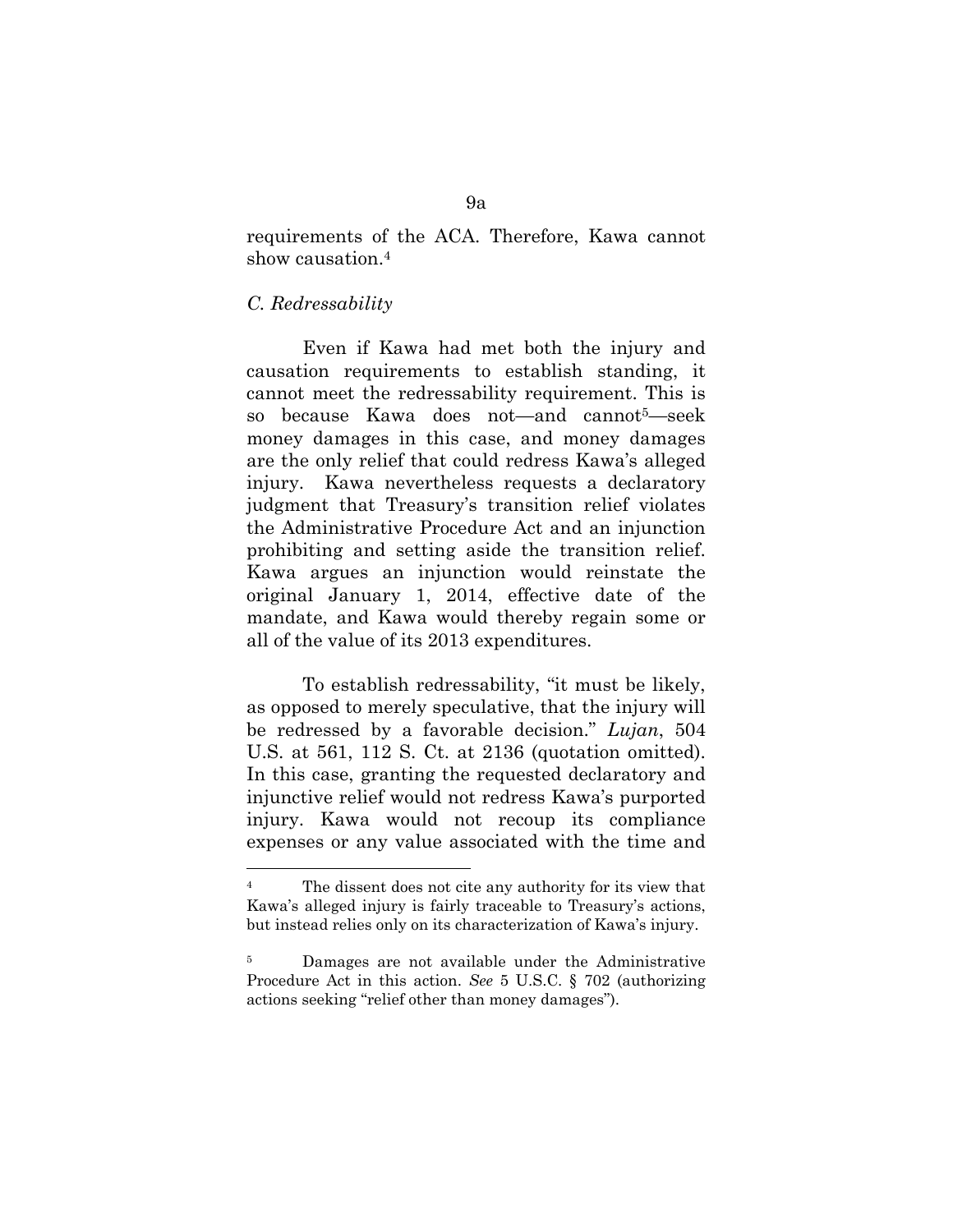resources Kawa expended in 2013. The consequence of granting the requested relief would be to simply subject Kawa and other employers to the employer mandate tax penalties and reporting requirements. Kawa has not explained how Treasury's enforcement of tax penalties and reporting requirements would put Kawa in any different position than Kawa is currently in now, or how the requested relief will or could increase the value of the resources Kawa expended. *See DiMaio v. Democratic Nat'l Comm.*, 520 F.3d 1299, 1303 (11th Cir. 2008) (explaining a plaintiff lacked standing where the complaint did not "suggest in any way how [the] 'injury' could be redressed by a favorable judgment"). Therefore, Kawa has not shown redressability.<sup>6</sup>

#### IV. CONCLUSION

For the foregoing reasons, we conclude Kawa lacks Article III standing.

### **AFFIRMED.**

 $\overline{a}$ 

<sup>6</sup> The dissent argues that an injunction "would end the continued injury Kawa faces from each new day of unearned interest on the money" Kawa spent on compliance in 2013. But nothing short of monetary compensation that may be invested in an interest-bearing account could stop Kawa from continuing to lose the potential interest revenue Kawa gave up in 2013 when it paid for ACA research. As explained, Kawa does not seek and cannot obtain monetary damages. And neither a declaratory judgment nor an injunction could restore to Kawa its alleged loss of time and value.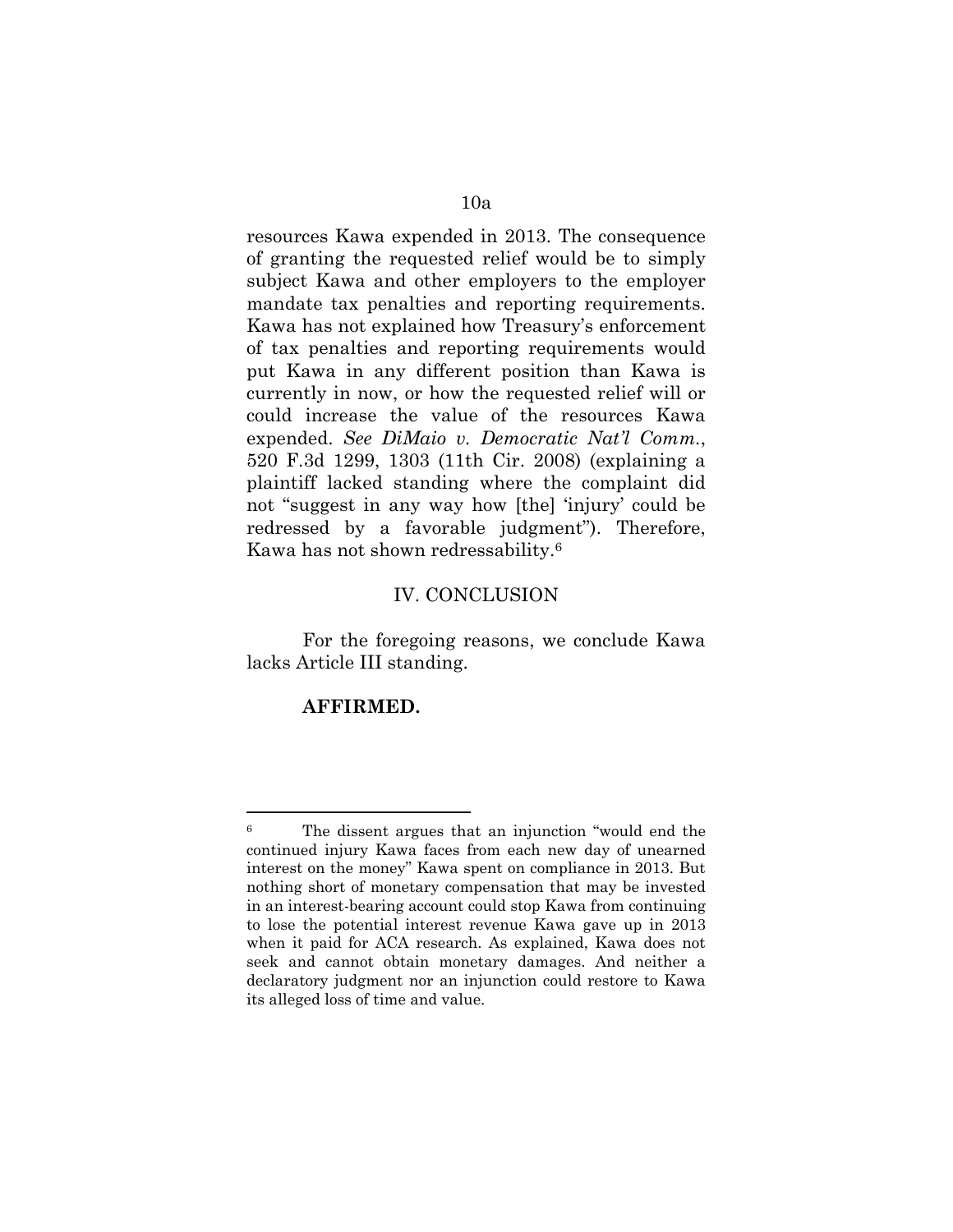#### MARTIN, Circuit Judge, dissenting:

Kawa Orthodontics, LLP (Kawa) filed suit in federal court challenging the Treasury Department's decision to delay enforcement of the "employer mandate" provisions of the Patient Protection and Affordable Care Act (ACA). Before us is the narrow question of whether Kawa has Article III standing to challenge that delay. Because I believe that Kawa has standing, I respectfully dissent.

I.

The ACA requires employers with more than fifty full-time employees to provide minimum essential health-insurance coverage to its employees and their dependents or pay a tax penalty. 26 U.S.C. § 4980H. According to the statute, these provisions (known as the "employer mandate") were scheduled to take effect on January 1, 2014. Pub. L. No. 111- 148, § 1513(d), 124 Stat. 119, 256. However, on July 2, 2013, the Treasury Department announced a oneyear delay in enforcement of the employer mandate. See IRS Notice 2013-45, Transition Relief for 2014 Under §§ 6055 (§ 6055 Information Reporting), 6056 (§ 6056 Information Reporting) and 4980H (Employer Shared Responsibility Provisions), IRB 2013-31, July 29, 2013, available at http://www.irs.gov/irb/2013-31\_IRB/ar08.html. That delay has since been extended until the end of 2015 for employers with between fifty and ninety-nine employees. See 79 Fed. Reg. 8544 (Feb. 12, 2014).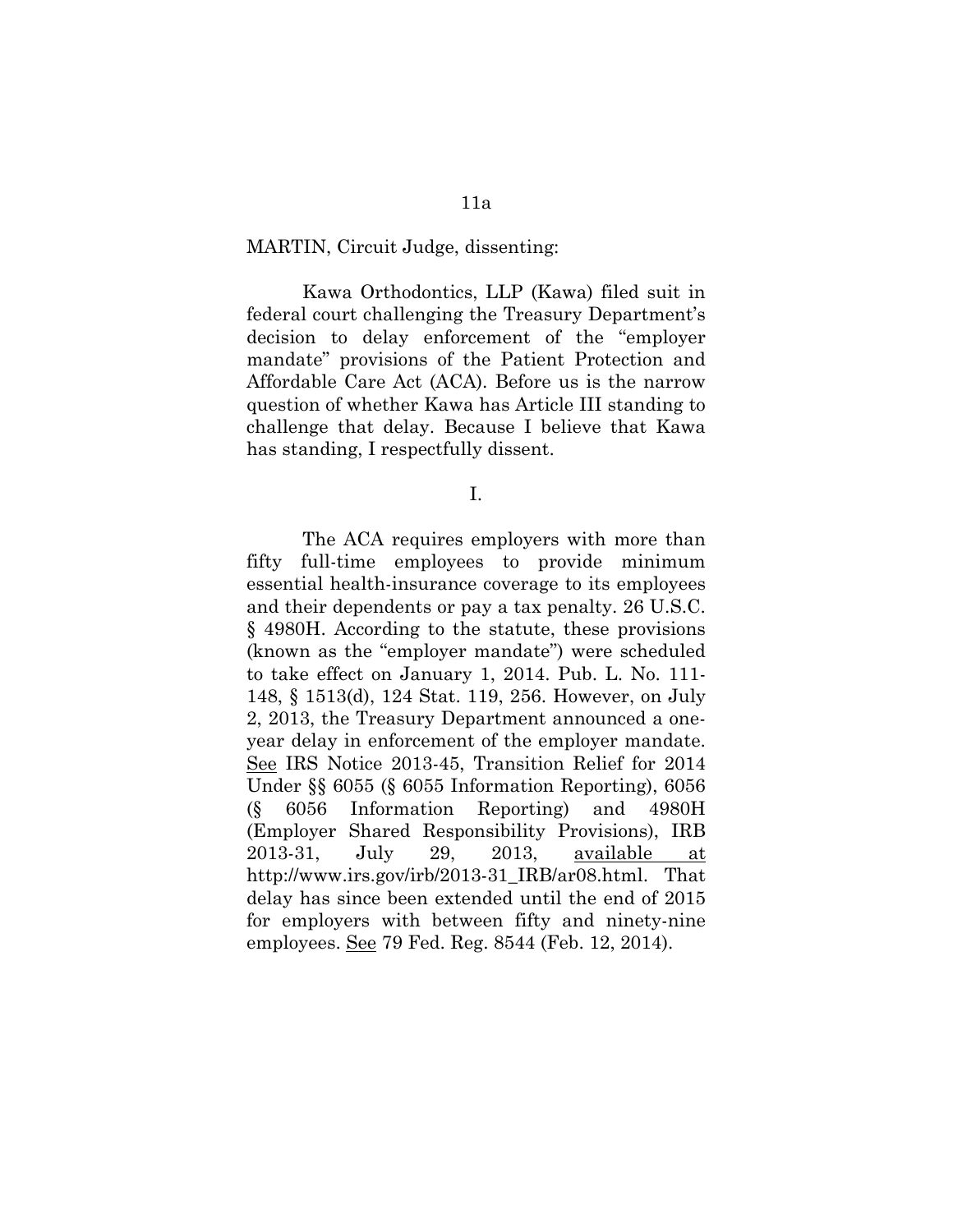In October 2013, Kawa filed suit in federal district court challenging Treasury's delay in enforcing the employer mandate. Kawa has more than fifty full-time employees and would therefore be subject to the provision. According to the complaint, prior to the announcement of delayed enforcement, Kawa incurred certain costs "including money spent on legal fees . . . in order to determine what options and obligations it ha[d] under the 'employer mandate' and how the coverage Plaintiff [then] offer[ed] to its employees w[ould] be affected by the mandate." Kawa alleged that had it known the employer mandate would not be enforced until well after January 1, 2014, it "would not have expended its time and resources and incurred these anticipatory costs in 2013 . . . but instead would have spent its time, resources, and money on other priorities." In short, Kawa alleged injury because it "los[t] some, if not all, of the value of the time and resources it expended in 2013 in anticipation of the mandate going into effect on January 1, 2014." Kawa sought declaratory and injunctive relief under the Administrative Procedure Act (APA) setting aside the delay of the employer mandate. On January 13, 2014, the District Court dismissed Kawa's suit for lack of subject-matter jurisdiction, holding that Kawa lacked Article III standing. Kawa appeals that holding here.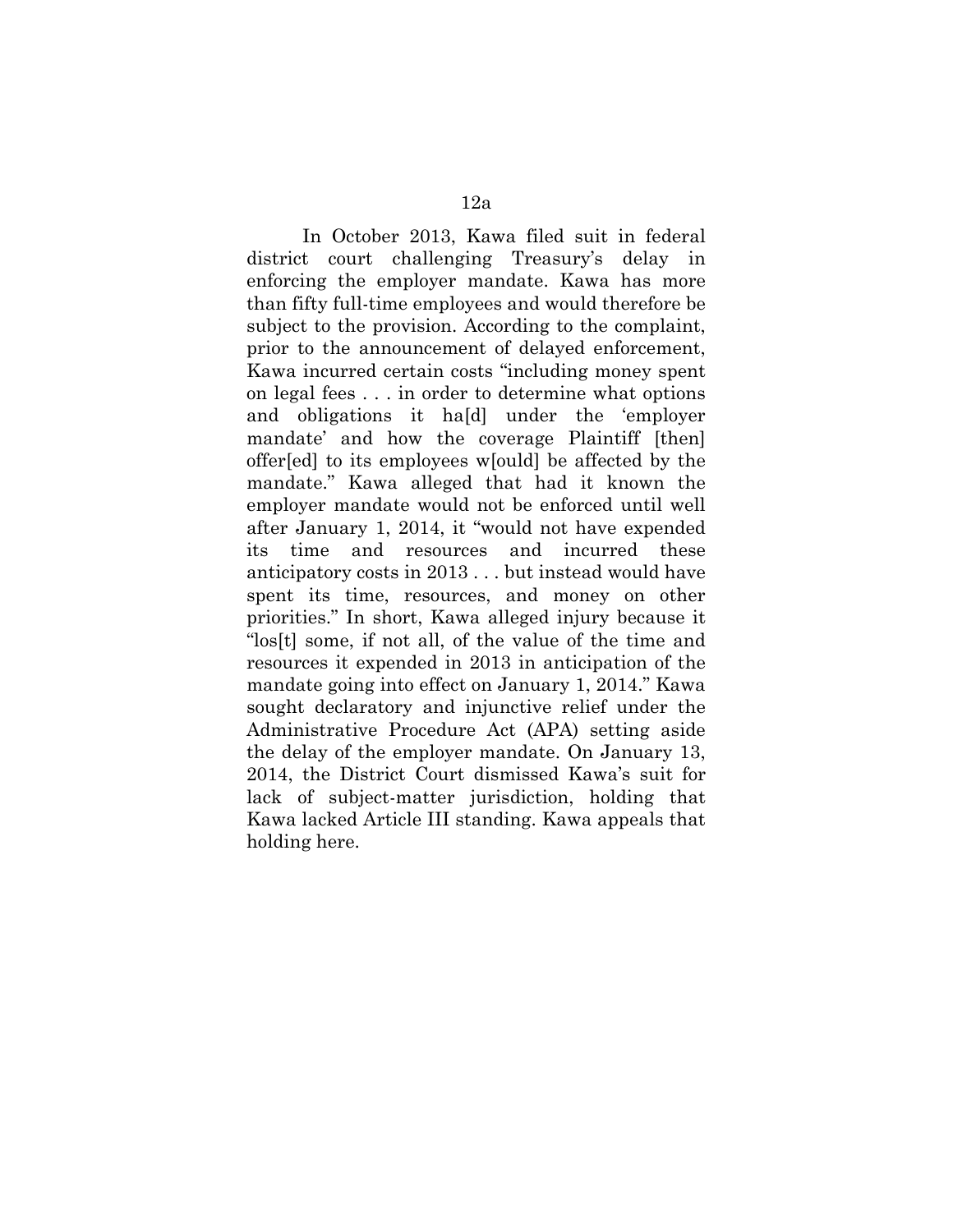### II.

In order to show standing, a plaintiff "must allege personal injury fairly traceable to the defendant's allegedly unlawful conduct and likely to be redressed by the requested relief." Allen v. Wright, 468 U.S. 737, 751, 104 S. Ct. 3315, 3324 (1984), abrogated on other grounds by Lexmark Int'l, Inc. v. Static Control Components, Inc., \_\_ U.S. \_\_, 134 S. Ct. 1377 (2014). The "party invoking federal jurisdiction bears the burden of establishing these elements." Lujan v. Defenders of Wildlife, 504 U.S. 555, 561, 112 S. Ct. 2130, 2136 (1992). "We review issues of standing de novo." Hollywood Mobile Estates, Ltd. v. Seminole Tribe of Fla., 641 F.3d 1259, 1264 (11th Cir. 2011). After careful consideration, I believe that Kawa has alleged facts sufficient to meet each part of the three-pronged standing test.

### A.

First, Kawa has shown that it has sustained an injury as a result of the government's decision to delay enforcement of the employer mandate. It spent money on compliance costs two years earlier than necessary, and therefore lost two years of interest on those expenditures. Under basic rules of accounting, "[a] dollar today is worth more than a dollar tomorrow." Atlanta Mut. Ins. Co. v. Comm'r, 523 U.S. 382, 384, 118 S. Ct. 1413, 1415 (1998) (quoting D. Herwitz & M. Barrett, Accounting for Lawyers 221 (2d ed. 1997)); see also Till v. SCS Credit Corp., 541 U.S. 465, 487, 124 S. Ct. 1951, 1966 (2004)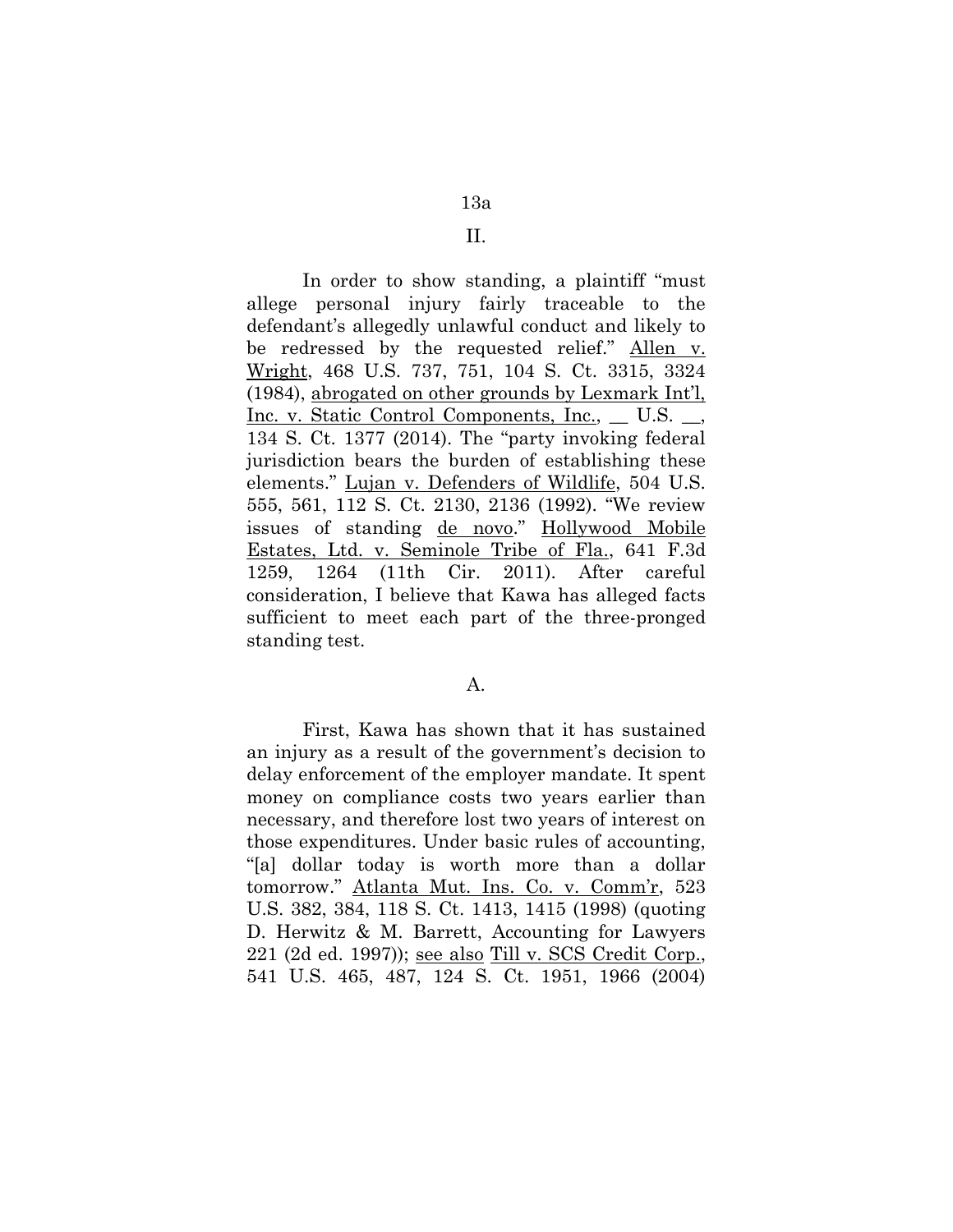(Thomas, J., concurring in the judgment) ("\$4,000 today is worth more than \$4,000 to be received 17 months from today because if received today, the \$4,000 can be invested to start earning interest immediately." (footnote omitted)).

This is the "time value of money." See Habitat Educ. Ctr. v. U.S. Forest Serv., 607 F.3d 453, 459 (7th Cir. 2010). Here, had Kawa spent money to ensure its compliance with the employer mandate in 2015 instead of 2013, it could have earned an additional two years of interest on that money. Or, instead of earning interest, Kawa could have invested that money in other endeavors to generate two years' worth of added profits to the company. Cf. Arcia v. Florida Sec'y of State, 746 F.3d 1273, 1279 (11th Cir. 2014) ("Under the diversion-of-resources theory, an organization has standing to sue when a defendant's illegal acts impair the organization's ability to engage in its own projects by forcing the organization to divert resources in response.").<sup>1</sup>

This loss of the time value of Kawa's money is a sufficient injury to meet the requirements of Article III standing. Recently, in Habitat Education Center, the Seventh Circuit addressed a similar question and held that the plaintiff had standing to

 $\overline{a}$ 

<sup>1</sup> The owner of Kawa, Larry Kawa, also said in his declaration that he "spent approximately 100 hours researching and familiarizing [him]self with the ACA and the 'employer mandate.'" "Had [he] not spent [his] time researching the ACA and the 'employer mandate' and seeking and obtaining professional advice on how best to comply with the mandate, [he] would have spent this same time generating new patient referrals for Kawa Ortho."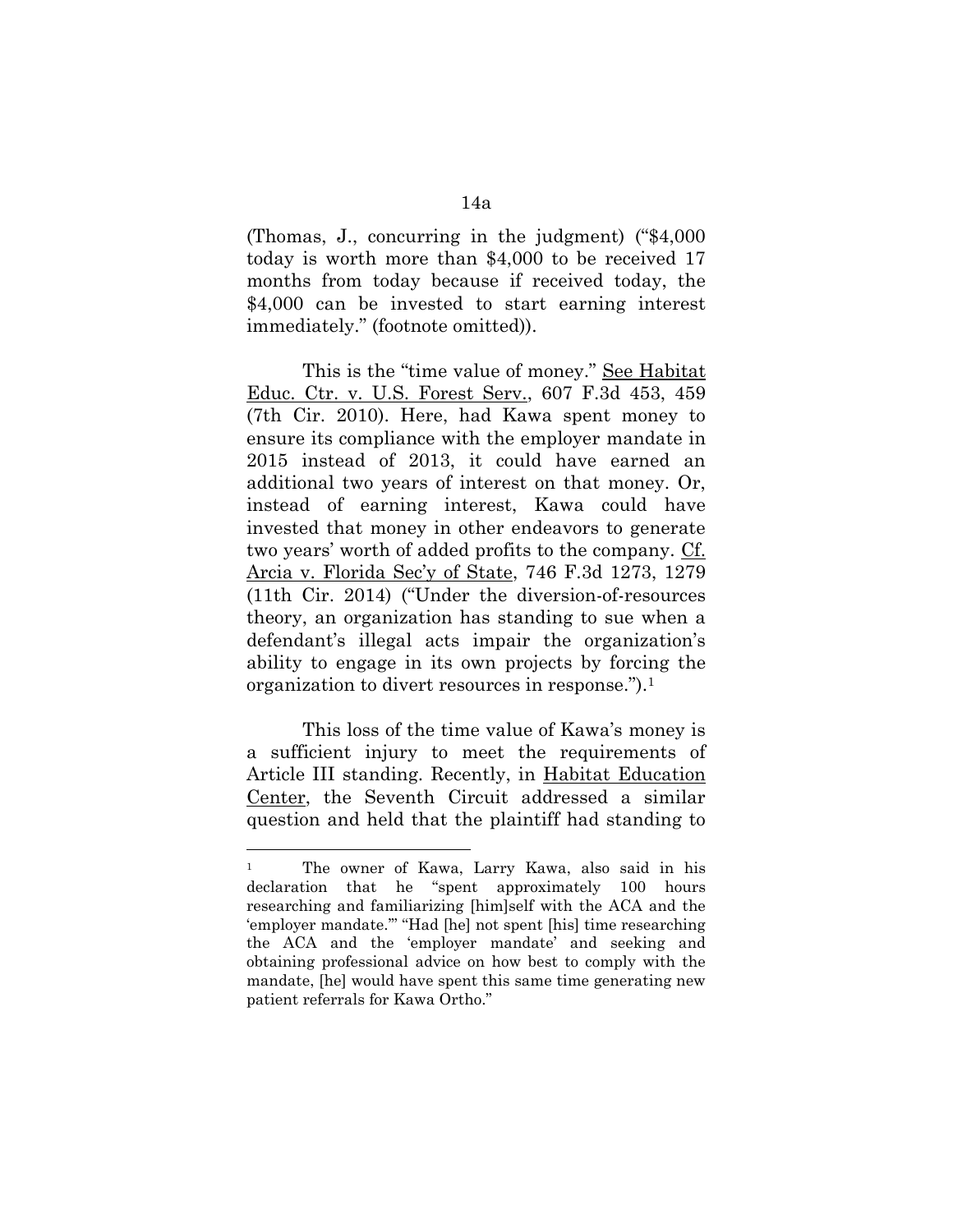challenge a deposit of \$10,000 with the court, even though it was possible the plaintiff would eventually receive the full amount of money back if it won the case. Id. at 457. The Seventh Circuit reasoned:

> It could be argued that unless and until damages are assessed, Habitat has incurred no loss and therefore lacks standing to appeal. But it has incurred a loss—a loss of the use of \$10,000. Every day that a sum of money is wrongfully withheld, its rightful owner loses the time value of the money. Suppose no damages are ever assessed against Habitat and so eventually the court returns the \$10,000 that it is holding; there would be no procedural vehicle to enable Habitat to recover the loss of the time value of its money. Therefore it had standing to challenge the bond order on appeal from the final judgment.

### Id.

The very same can be said here. Kawa alleged that it "spent [money] on legal fees . . . in order to determine what options and obligations it ha[d] under the [ACA]." And by paying lawyers to ensure that its health insurance program complied with the ACA in 2013 rather than 2015, Kawa lost two years of interest on those expenditures. Given that the Supreme Court has found an injury as small as "a \$5 fine and costs" and a "\$1.50 poll tax" sufficient to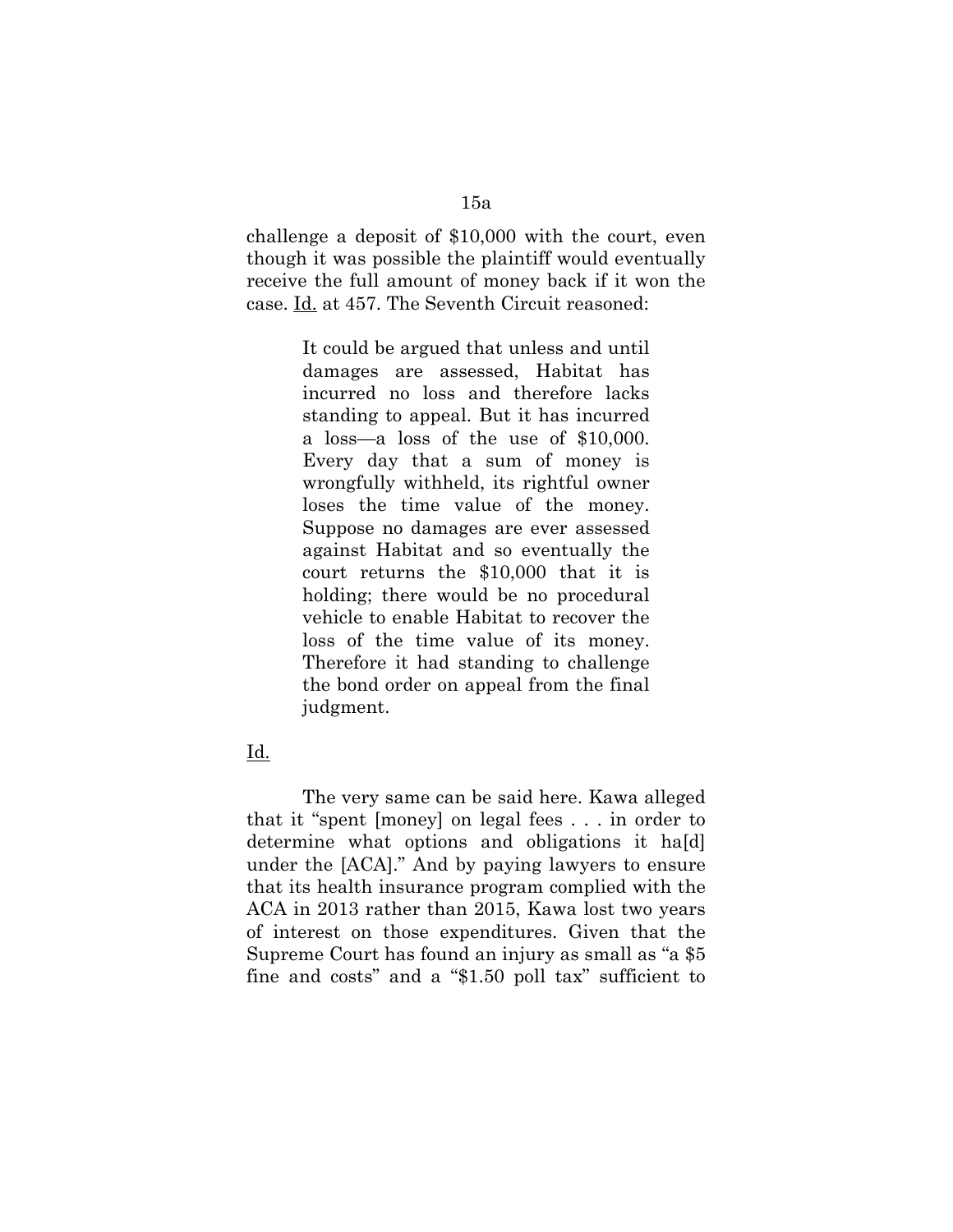show standing, United States v. SCRAP, 412 U.S. 669, 689 n.14, 93 S. Ct. 2405, 2417 (1973), I understand the lost interest on thousands of dollars of legal payments that were prematurely spent to meet the injury prong of standing. See also F. Andrew Hessick, Probabilistic Standing, 106 Nw. U. L. Rev. 55, 67–68 (2012) ("[S]tanding treats identically a plaintiff who alleges only  $1¢$  in harm and a plaintiff who alleges a \$100,000 injury; both have a personal stake warranting invocation of the courts.").

Of course, I agree that the information Kawa obtained as a result of its legal expenditures will also be valuable in 2015 when the employer mandate goes into effect. However, looking only to the utility of Kawa's legal expenditures ignores the fact that Kawa could have obtained that information two years later, and benefited from the use of interest earned on that money had it known of the delay. Monetary loss—no matter how small—has been recognized as a cognizable injury for standing purposes. I would hold that Kawa has alleged facts that show an injury sufficient to demonstrate Article III standing.

Second, Kawa has shown that its "injury [is] fairly traceable to the defendant's allegedly unlawful conduct," Allen, 468 U.S. at 751, 104 S. Ct. at 3324. The government argues that Kawa's asserted injury "did not result from the actions of the defendants in this case," but rather "from the enactment of the statute itself." Were the alleged injury the fact that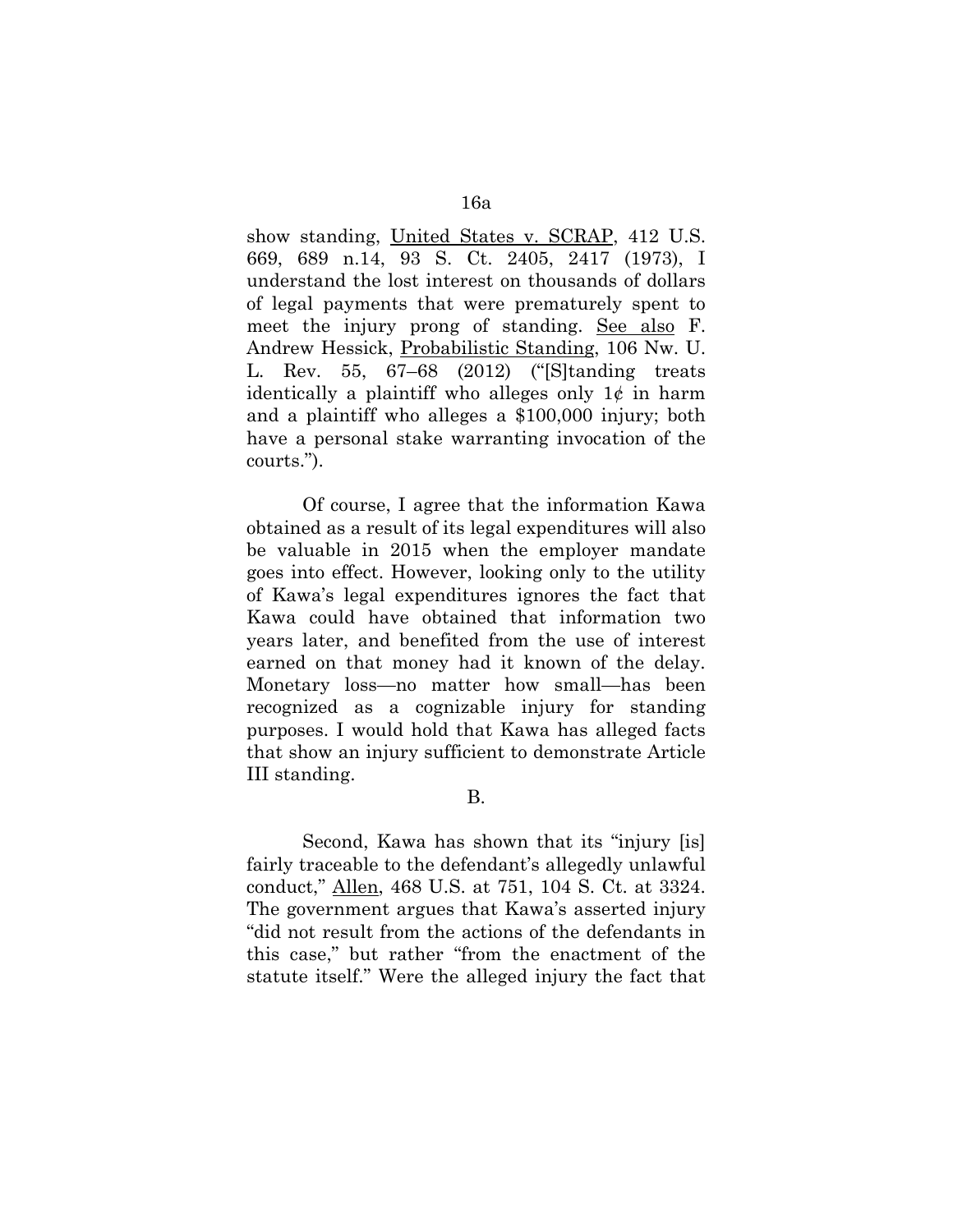Kawa spent the money on compliance costs at all, the government would be correct that the statutory mandate—not the delay—brought about the need to make such expenditures. But since the injury is the lost time value of Kawa's expenditures, not the expenditures themselves, the only reason for that loss is the delay in enforcement. I would hold that Kawa has alleged causation sufficient to demonstrate Article III standing.

C.

Third, Kawa has shown that its injury is "likely to be redressed by the requested relief." Allen, 468 U.S. at 751, 104 S. Ct. at 3324. When determining redressibility, we simply inquire as to whether the plaintiff has shown that it would gain some relief in the event of a favorable ruling. See Hollywood Mobile Estates, 641 F.3d at 1266.

Here, Kawa sought relief under the APA for injunctive and declaratory relief—not monetary damages. I agree with the District Court that "[n]either a declaration that Defendants acted unlawfully nor an injunction requiring the immediate implementation of the employer mandate would compensate Plaintiff for its time and resources expended in 2013." However, compensation is not the only means of redress. Kawa may not be able to obtain redress for the interest it has lost between January 1, 2014, and now. But if a court required the government to enforce the employer mandate going forward, that decision would end the continued injury Kawa faces from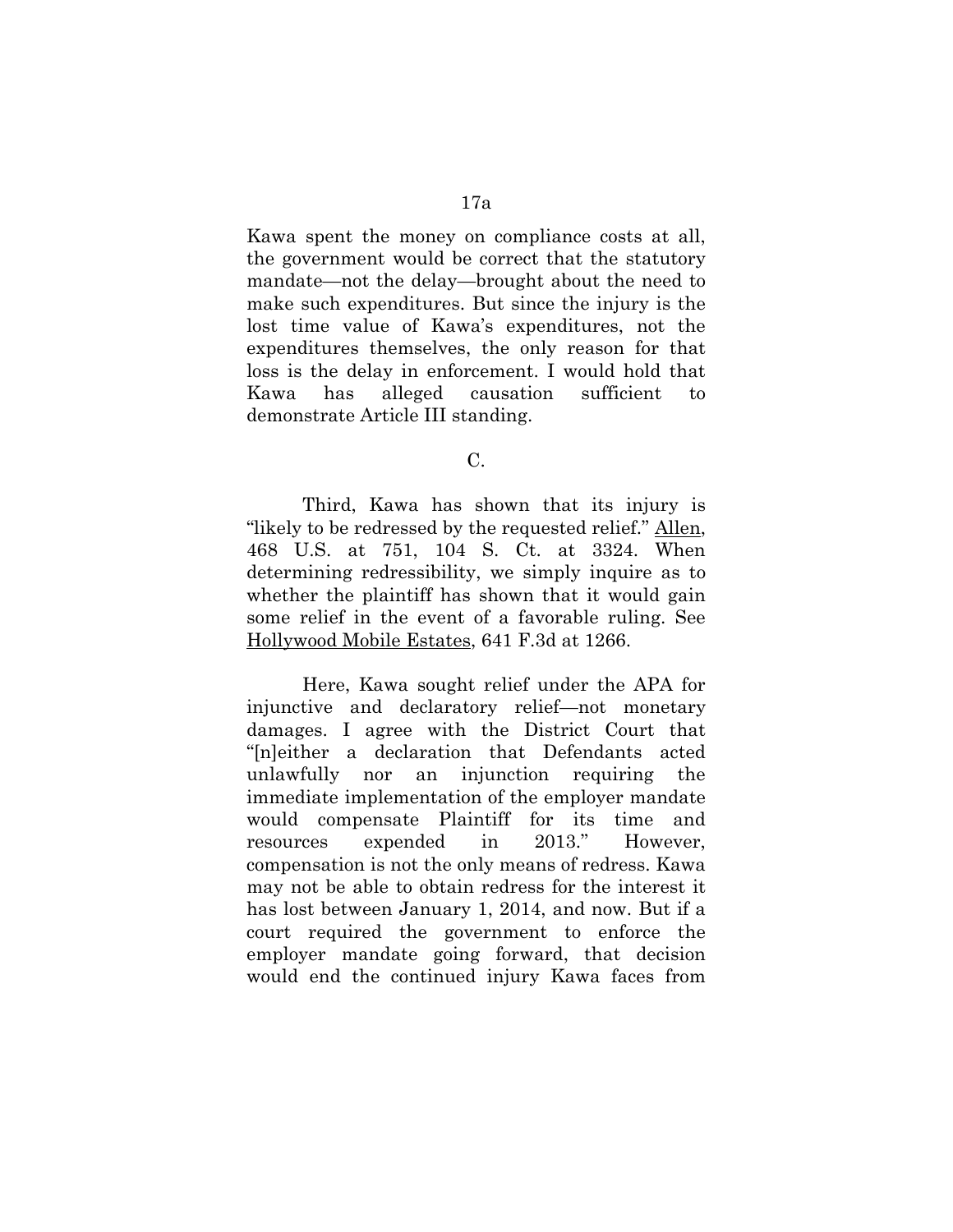each new day of unearned interest on the money it prematurely used for those legal expenditures. In other words, it would not have unnecessarily spent the money before it needed to. For this reason, I would hold that Kawa has met the redressibility prong for Article III standing.

#### III.

The majority says that because "Kawa's complaint does not mention the word 'interest,' let alone allege that Kawa had specific plans to invest its money into an interest-bearing asset . . . [its] lostinterest argument is waived." But I am mindful that "[w]hen the defendant challenges standing via a motion to dismiss, both trial and reviewing courts must accept as true all material allegations of the complaint, and must construe the complaint in favor of the complaining party." Region 8 Forest Serv. Timber Purchasers Council v. Alcock, 993 F.2d 800, 806 (11th Cir. 1993) (quotation marks omitted). We may find standing "based on the facts alleged in the complaint." Shotz v. Cates, 256 F.3d 1077, 1081 (11th Cir. 2001) (emphasis added). The plaintiffs' complaint here clearly says that "Plaintiff would not have expended its time and resources and incurred these anticipatory costs in 2013 if the mandate had not been schedule to take effect until 2015, but instead would have spent its time, resources, and money on other priorities." The complaint also states that the delay in enforcement of the "employer mandate" has "caus[ed] Plaintiff to lose some . . . of the value of the time and resources it expended in 2013." Applying the well-known principle of "the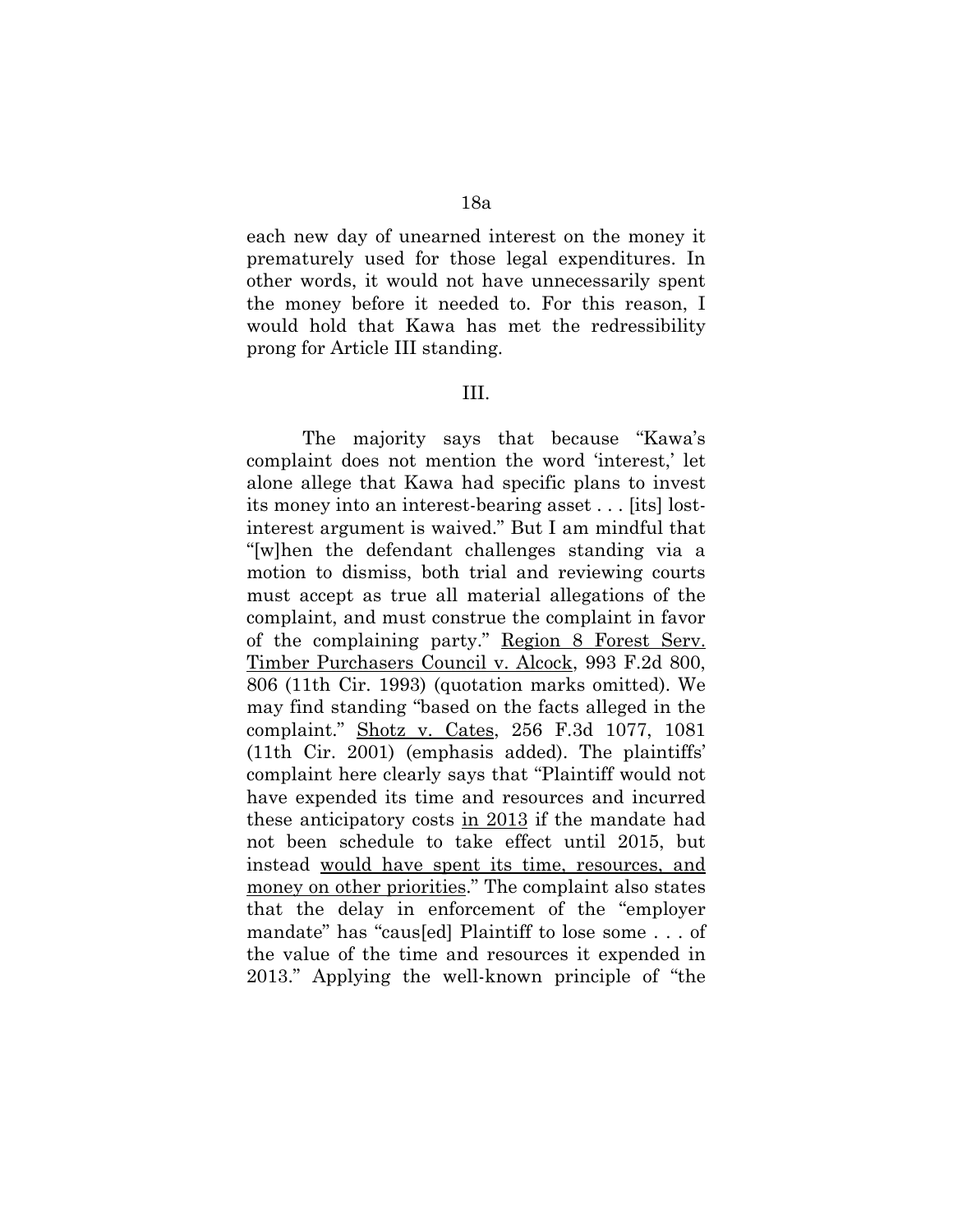time value of money" means that spending money on other priorities in 2013—and reaping the benefits of those investments between 2013 and 2015—would financially benefit Kawa even if it eventually expends money in 2015 to comply with the mandate. Construing Kawa's complaint liberally, I understand Kawa to have easily alleged facts sufficient to demonstrate Article III standing in its complaint.<sup>2</sup>

Of course, my view on the issue of standing has nothing to do with the merits of Kawa's complaint challenging the employer mandate's delayed enforcement under the APA. In fact, any discussion of the merits here would be inappropriate. See, e.g., Mulhall v. UNITE HERE Local 355, 618 F.3d 1279, 1294 (11th Cir. 2010) (holding, after we found standing following a district court's dismissal for lack of subject matter jurisdiction, that "[t]he merits will be for the district court to decide on remand"). However, I would hold that Kawa has alleged facts that demonstrate it has met the requirements of Article III standing, and would remand and allow the District Court to address the

 $\overline{a}$ 

<sup>&</sup>lt;sup>2</sup> I agree with the majority's suggestion that Kawa has poorly explained how expending funds in 2013 rather than in 2015 would injure it. However, a party's deficient enunciation of a legal argument does not strip us of our duty to view the complaint in the light most favorable to the plaintiff and determine whether it has alleged facts sufficient to show standing. See Lawrence v. Dunbar, 919 F.2d 1525, 1529 (11th Cir. 1990) ("Facial attacks on the complaint require the court merely to look and see if the plaintiff has sufficiently alleged a basis of subject matter jurisdiction, and the allegations in his complaint are taken as true for the purposes of the motion." (quotation marks omitted)).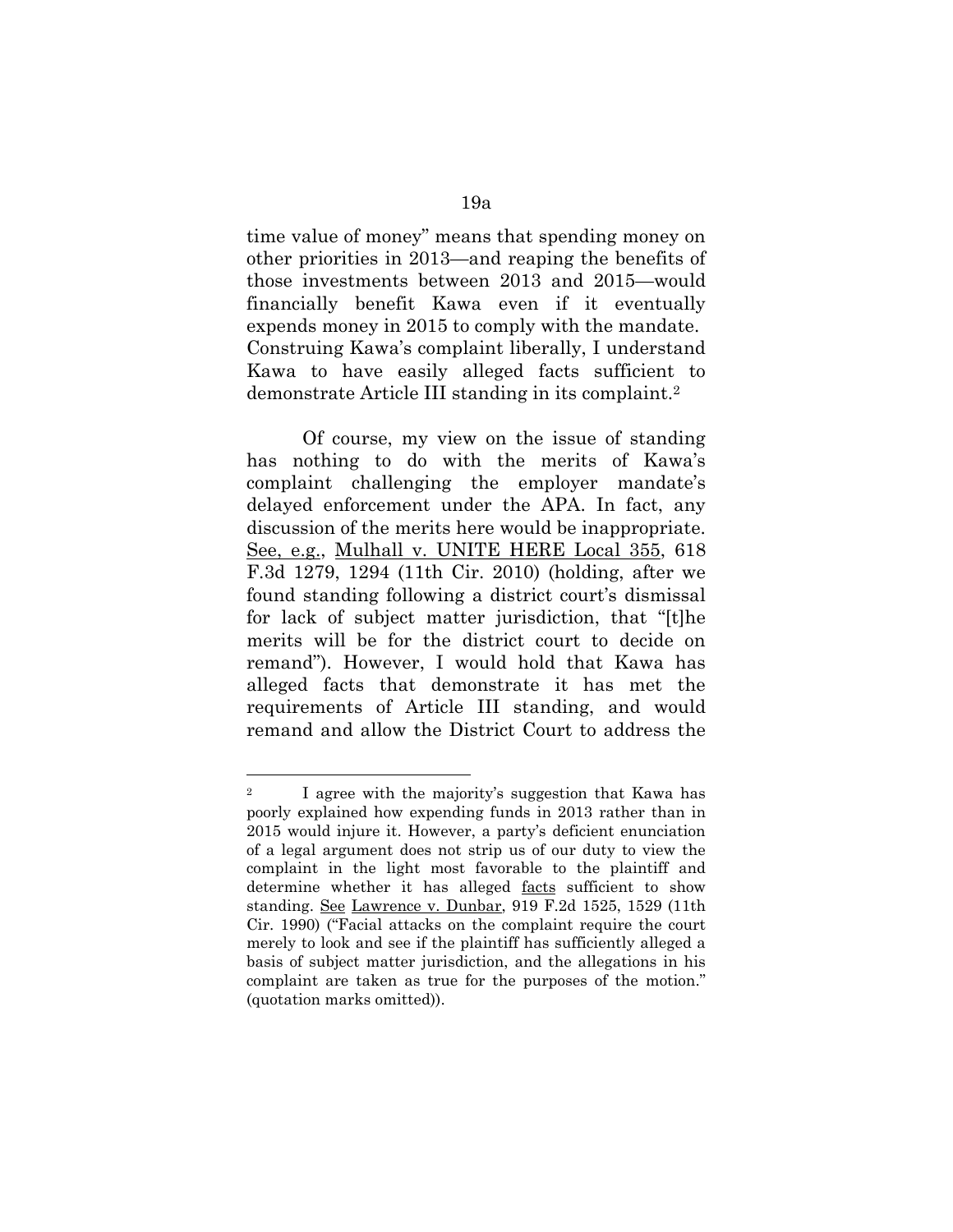# 20a

merits of Kawa's claims. I therefore respectfully dissent.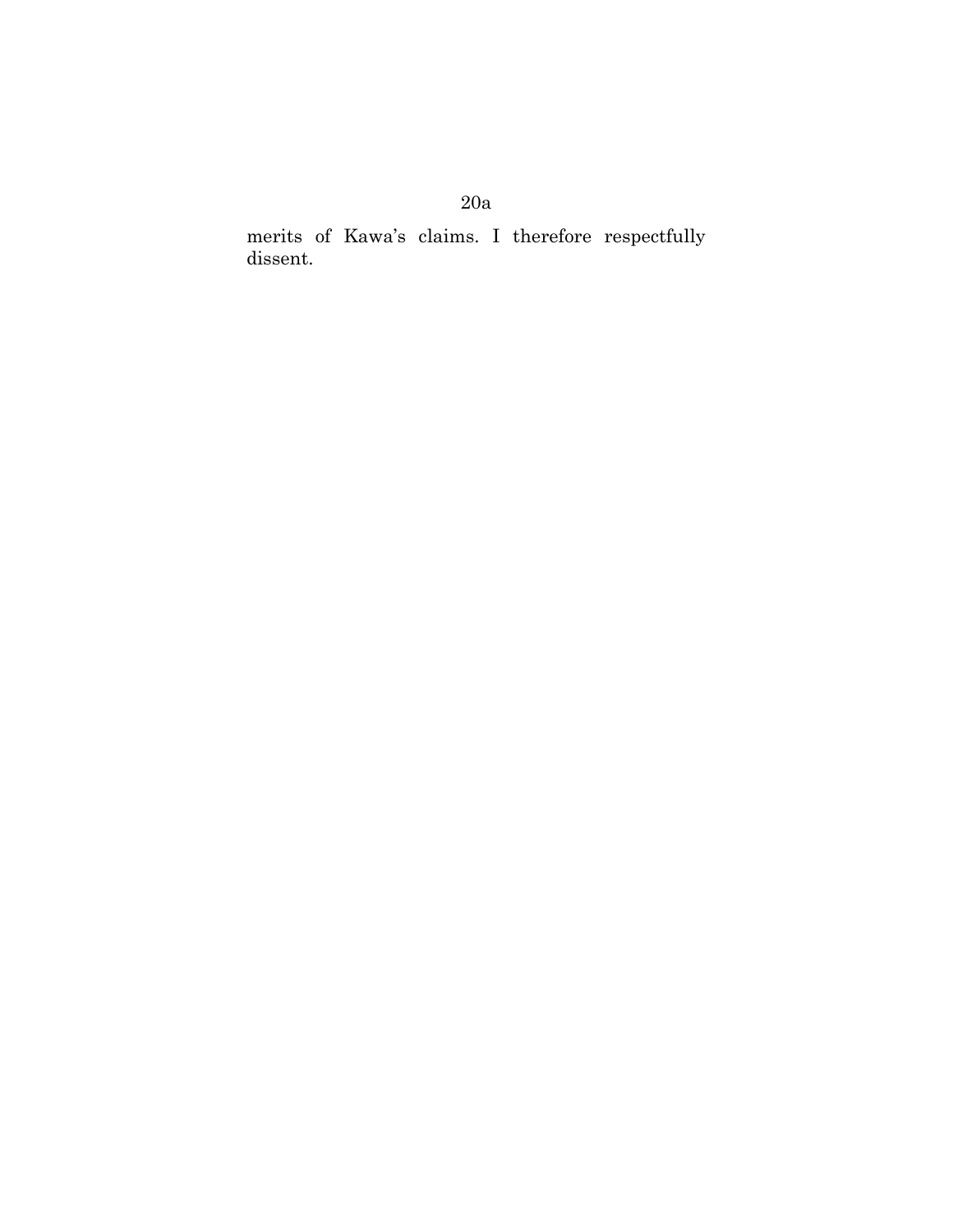#### 21a

### **UNITED STATES DISTRICT COURT SOUTHERN DISTRICT OF FLORIDA**

### **CASE NO. 13-80990-CIV-DIMITROULEAS**

### KAWA ORTHODONTICS, LLP,

Plaintiff,

vs.

JACK LEW, in his official capacity as Secretary of the U.S. Department of the Treasury, and U.S. DEPARTMENT OF THE TREASURY, and DANIEL L. WERFEL, in his official capacity as the Acting Commissioner of the Internal Revenue Service, and INTERNAL REVENUE SERVICE, Defendants. \_\_\_\_\_\_\_\_\_\_\_\_\_\_\_\_\_\_\_\_\_\_\_\_\_\_\_\_\_\_\_\_\_\_\_\_\_/

### **ORDER GRANTING MOTION TO DISMISS**

THIS CAUSE is before the Court upon Defendant's Motion to Dismiss for Lack of Subject Matter Jurisdiction (the "Motion") [DE 13], filed herein on December 9, 2013. The Court has considered the Motion [DE 13], the Response [DE 14], and the Reply [DE 22] and is otherwise fully advised in the premises.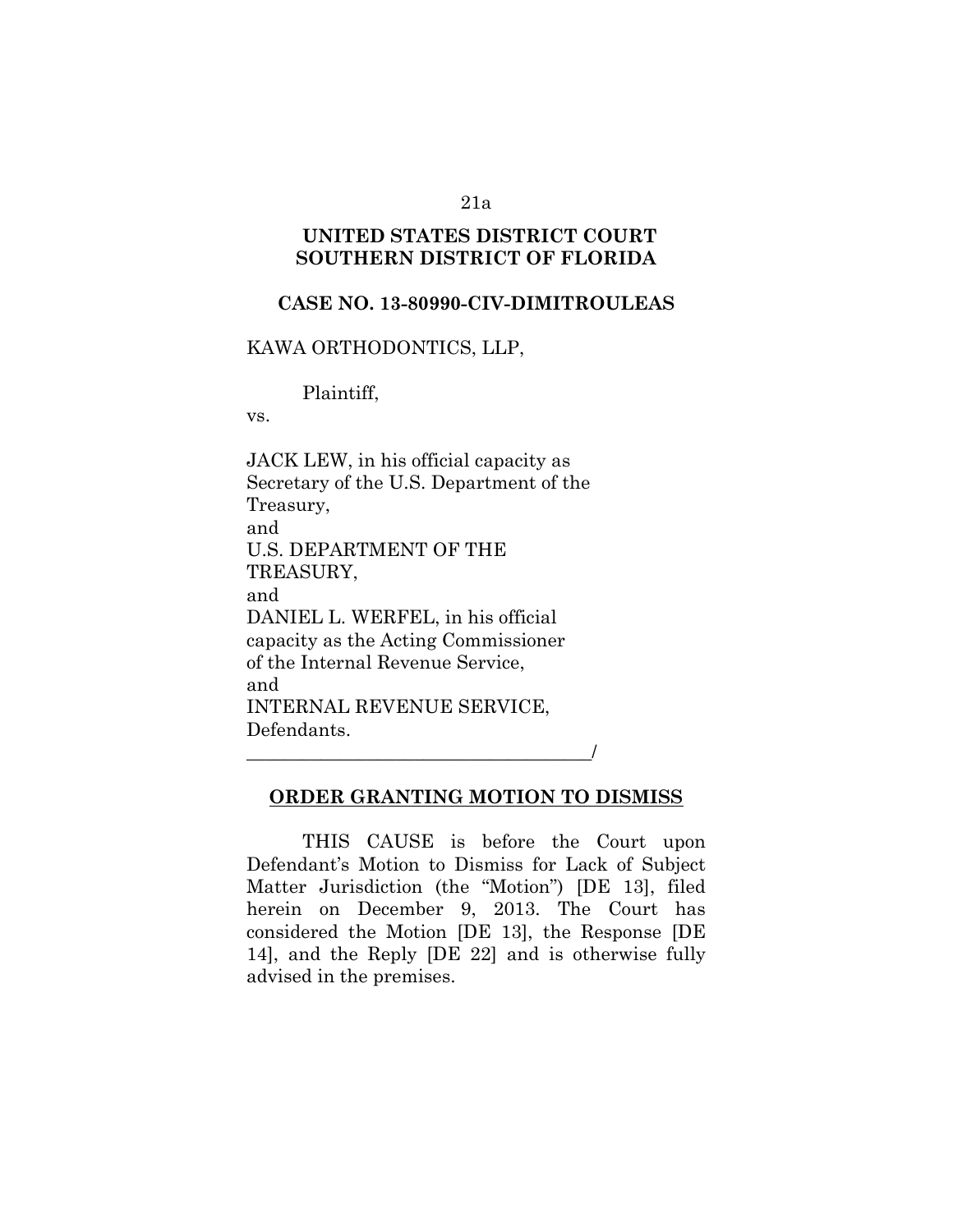### **I. BACKGROUND**

The parties to this action are Plaintiff Kawa Orthodontics, LLP ("Plaintiff") and Defendants Jack Lew, Secretary of the U.S. Department of the Treasury; the U.S. Department of the Treasury; Daniel I. Werfel, Acting Commissioner of the Internal Revenue Service; and the Internal Revenue Service (together, "Defendants"). Pursuant to the Administrative Procedure Act, 5 U.S.C. § 500, et seq. (the "APA"), Plaintiff seeks declaratory and injunctive relief as to certain aspects of the Patient Protection and Affordable Care Act ("ACA").

Under the ACA, employers who have more than fifty (50) full-time employees face certain requirements (the "employer mandate"). First, these employers face tax penalties if they do not offer health insurance coverage that meets statutorily specified minimum requirements. Second, these employers must fulfill certain annual reporting obligations. The ACA specifies that the employer mandate—including these tax penalties and reporting requirements—would take effect at the beginning of 2014. However, as of July 2, 2013, Defendants announced that the tax penalties and reporting requirements would not begin until 2015.

Prior to July 2, 2013, Plaintiff had expended substantial time and resources in preparation for complying with the employer mandate as scheduled to take effect on January 1, 2014. Plaintiff would not have expended its time and resources on these issues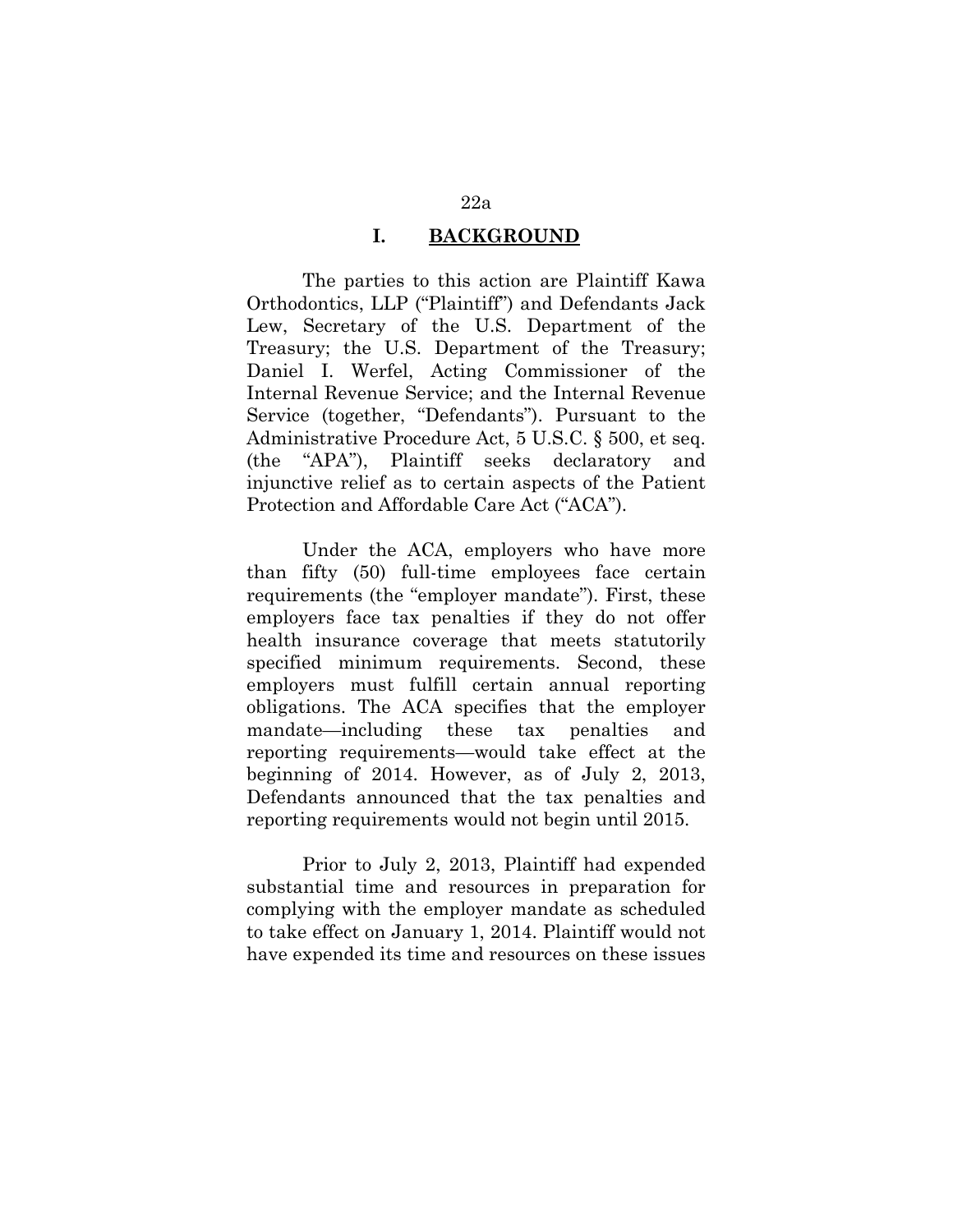if Plaintiff had known that the employer mandate would not take effect until January 1, 2015.

Plaintiff alleges that Defendants' action of delaying the implementation of the employer mandate exceeded Defendants' statutory authority, was arbitrary and capricious, and was contrary to law. Accordingly, Plaintiff seeks a declaratory judgment that Defendants' delay of the employer mandate violates the APA and an injunction prohibiting and setting aside Defendants' delay of the employer mandate. Through the instant Motion [DE 13], Defendants argue that this Court lacks subject matter jurisdiction because Plaintiff has failed to establish its standing.

#### **II. DISCUSSION**

#### **A. Standard of Review**

As a threshold matter, the Court must determine if jurisdiction exists before proceeding to the merits of the case. *Sinochem Int'l Co. v. Malay Int'l Shipping Corp*, 127 S. Ct. 1184, 1191 (2007) ("Without jurisdiction the court cannot proceed at all in any cause; it may not assume jurisdiction for the purposes of deciding the merits of the case." (internal quotations omitted)). "The burden for establishing federal subject matter jurisdiction rests with the party bringing the claim." *Sweet Pea Marine, Ltd. v. APJ Marine, Inc*., 411 F.3d 1242, 1247 (11th Cir. 2005).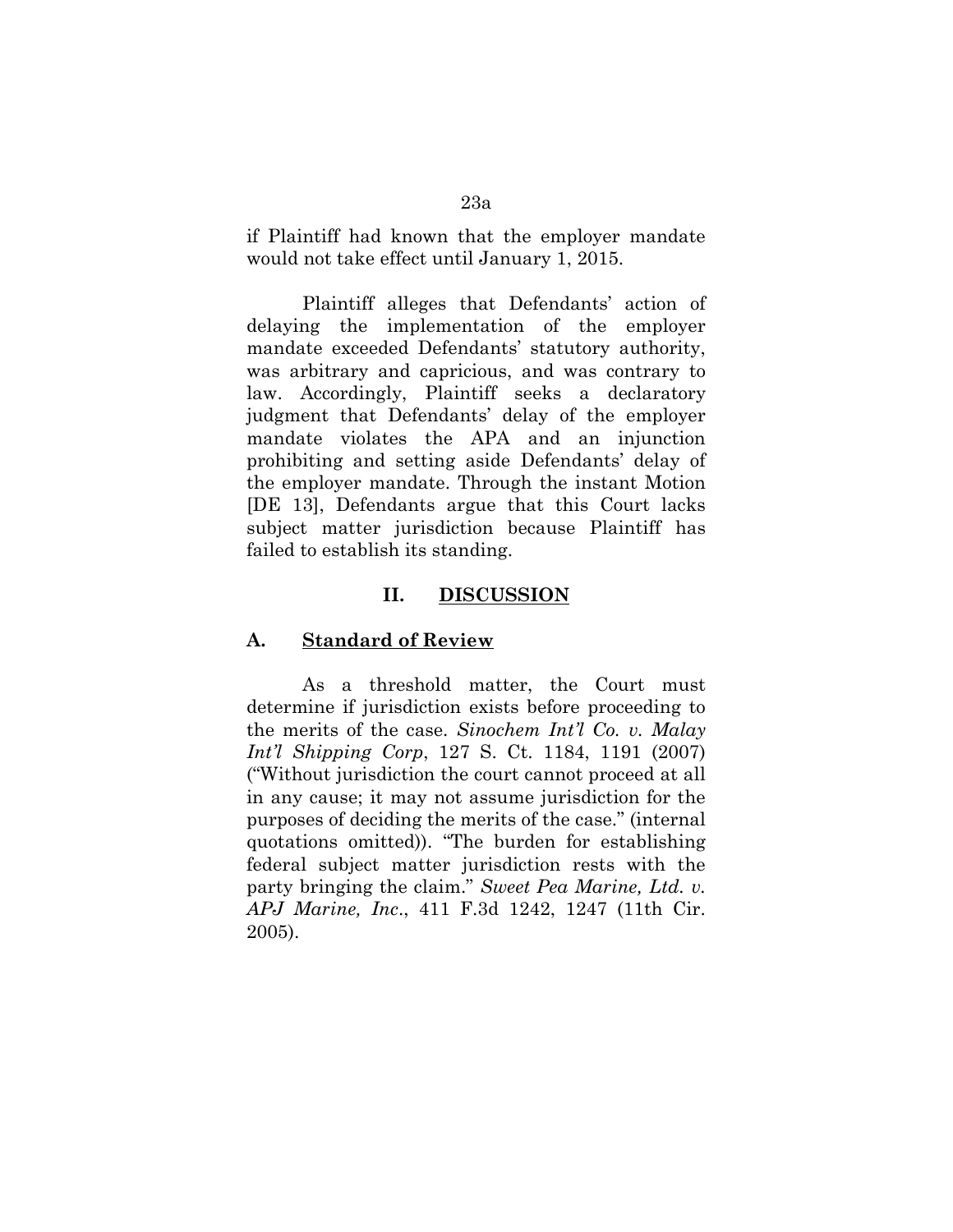"Federal courts cannot exercise jurisdiction over cases where the parties lack standing." *Fla. Wildlife Fed'n, Inc. v. S. Fla. Water Mgmt. Dist*., 647 F.3d 1296, 1302 (11th Cir. 2011). To establish standing, "a plaintiff must show (1) it has suffered an 'injury in fact' that is (a) concrete and particularized and (b) actual or imminent, not conjectural or hypothetical; (2) the injury is fairly traceable to the challenged action of the defendant; and (3) it is likely, as opposed to merely speculative, that the injury will be redressed by a favorable decision." *Id.* (citing *Friends of the Earth, Inc. v. Laidlaw Envtl. Servs. (TOC), Inc.*, 528 U.S. 167, 180–181 (2000)). "If at any point in the litigation the plaintiff ceases to meet all three requirements for constitutional standing, the case no longer presents a live case or controversy, and the federal court must dismiss the case for lack of subject matter jurisdiction." *Id.* 

### **B. Analysis**

Plaintiff has not established that it has standing. First, there is no concrete injury in fact. Second, even if there were a concrete injury in fact, Plaintiff has not shown that a favorable decision would redress that injury.

Plaintiff alleges that "[p]rior to July 2, 2013, [it] expended substantial time and resources, including money spent on legal fees and other costs, in preparation for the 'employer mandate' taking effect on January 1, 2014" and that it "would not have expended its time and resources and incurred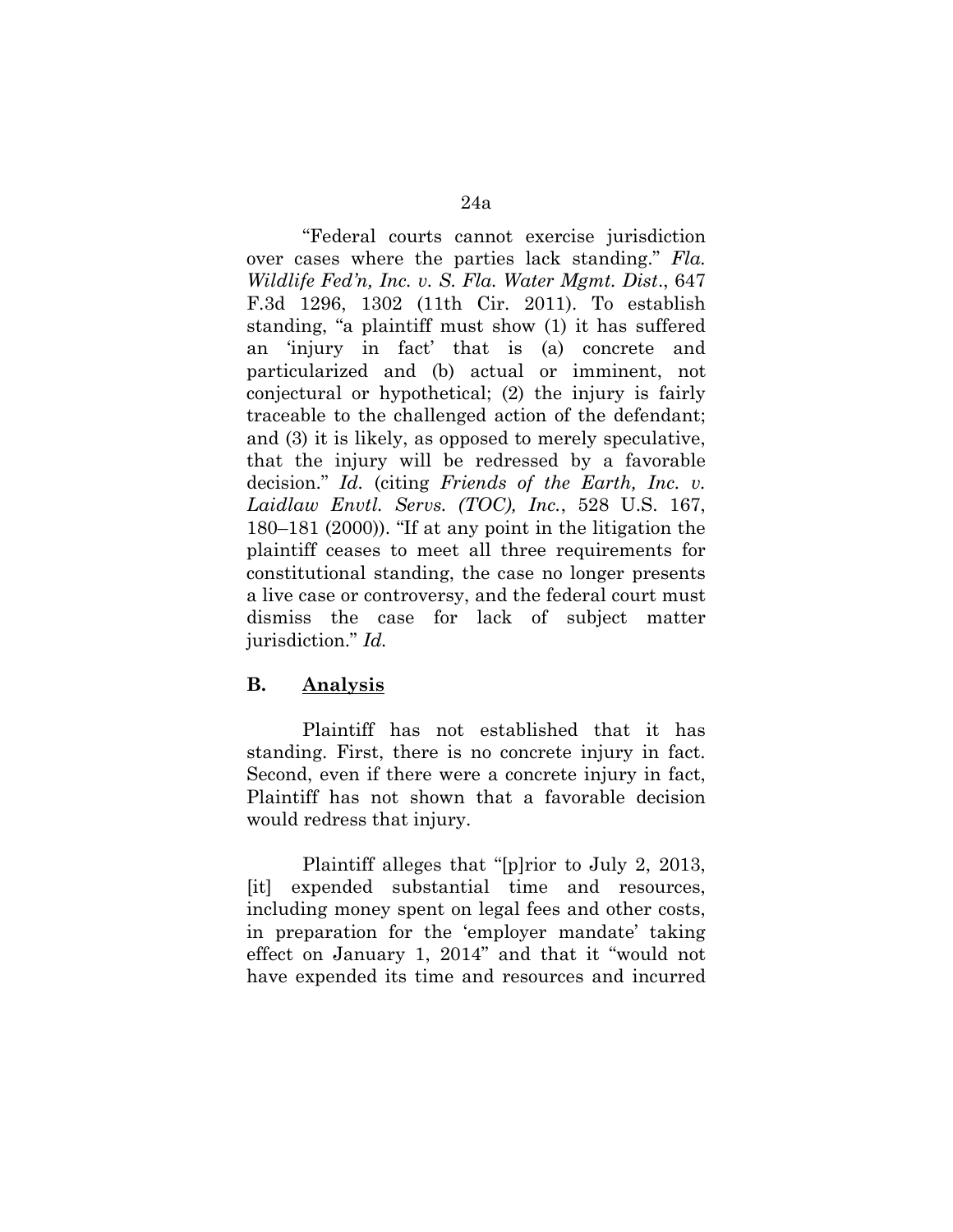these anticipatory costs in 2013 if the mandate had not been scheduled to take effect until 2015, but instead would have spent its time, resources, and money on other priorities." [DE  $1 \parallel 13$ ]. These allegations do not show that Plaintiff has uselessly expended resources. Plaintiff has prepared to comply with imminent statutory requirements. The substance of those requirements has not changed. There is no basis to conclude that the fruits of Plaintiff's "time and resources" are any less valuable because of the one-year delay in the commencement of the employer mandate.

The Court can imagine circumstances where a plaintiff *might* have an injury based on a delayed implementation of the employer mandate. The employer mandate may require some employers to incur additional costs on a yearly basis. For example, some employers may have to upgrade to more expensive insurance coverage. An employer could have purchased the more expensive insurance or otherwise incurred the additional costs for the 2014 calendar year only to discover that those additional expenditures were no longer mandatory for that calendar year. Those additional and unnecessary costs for the 2014 calendar year could then arguably constitute an injury in fact.<sup>1</sup>

However, those facts are absent from this case. Plaintiff does not allege that, based on the employer mandate, it made an insurance purchase

 $\overline{a}$ 

<sup>&</sup>lt;sup>1</sup> Even under those facts, however, it is unclear whether the injury could be redressed through declaratory or injunctive relief.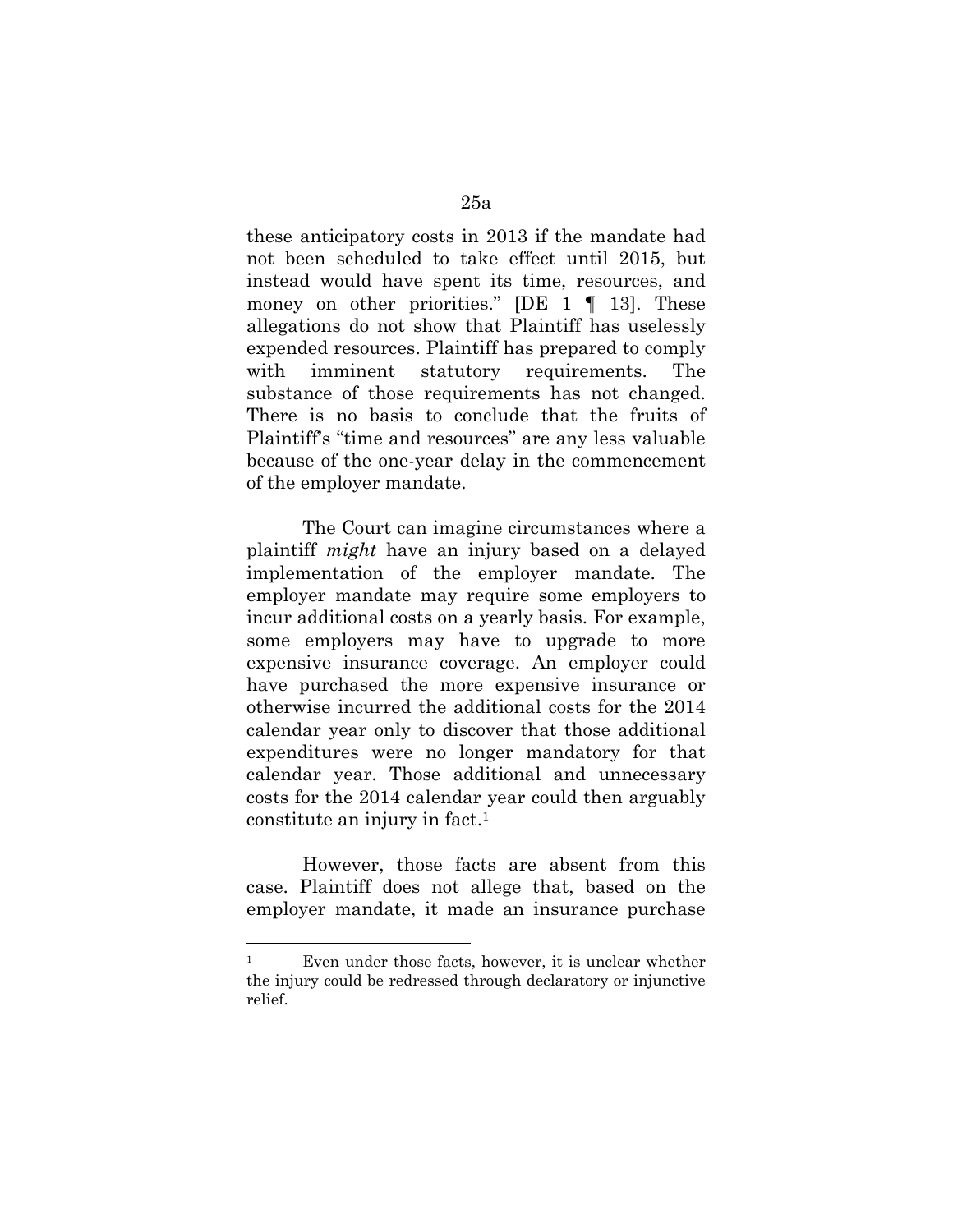or incurred any other expenses limited to the 2014 calendar year. Rather, Plaintiff expended time and resources to prepare for its eventual ongoing compliance with the employer mandate. Plaintiff must still comply with that mandate and, in so doing, may rely on the fruits of its previously expended time and resources. There is no allegation that Plaintiff's efforts are somehow valueless because they took place in the first half of 2013 rather than in the first of half of 2014. The knowledge that Plaintiff has gained will not lapse at the end of 2014. The benefits will continue through the initiation of the employer mandate in 2015. Thus, Plaintiff's early preparations for the employer mandate do not give rise to any concrete injury.

Furthermore, even if Plaintiff had a concrete injury in fact, the requested relief would not redress that injury. Neither a declaration that Defendants acted unlawfully nor an injunction requiring the immediate implementation of the employer mandate would compensate Plaintiff for its time and resources expended in 2013. Plaintiff's time and resources will remain expended regardless of the date of enforcement of the employer mandate.

Finally, Plaintiff does not cite to any binding authority indicating that a party who has taken steps to prepare for statutory requirements has standing to sue the government for delaying enforcement of those requirements. Thus, because Plaintiff has not established that it has standing, the Court does not have subject matter jurisdiction over this dispute.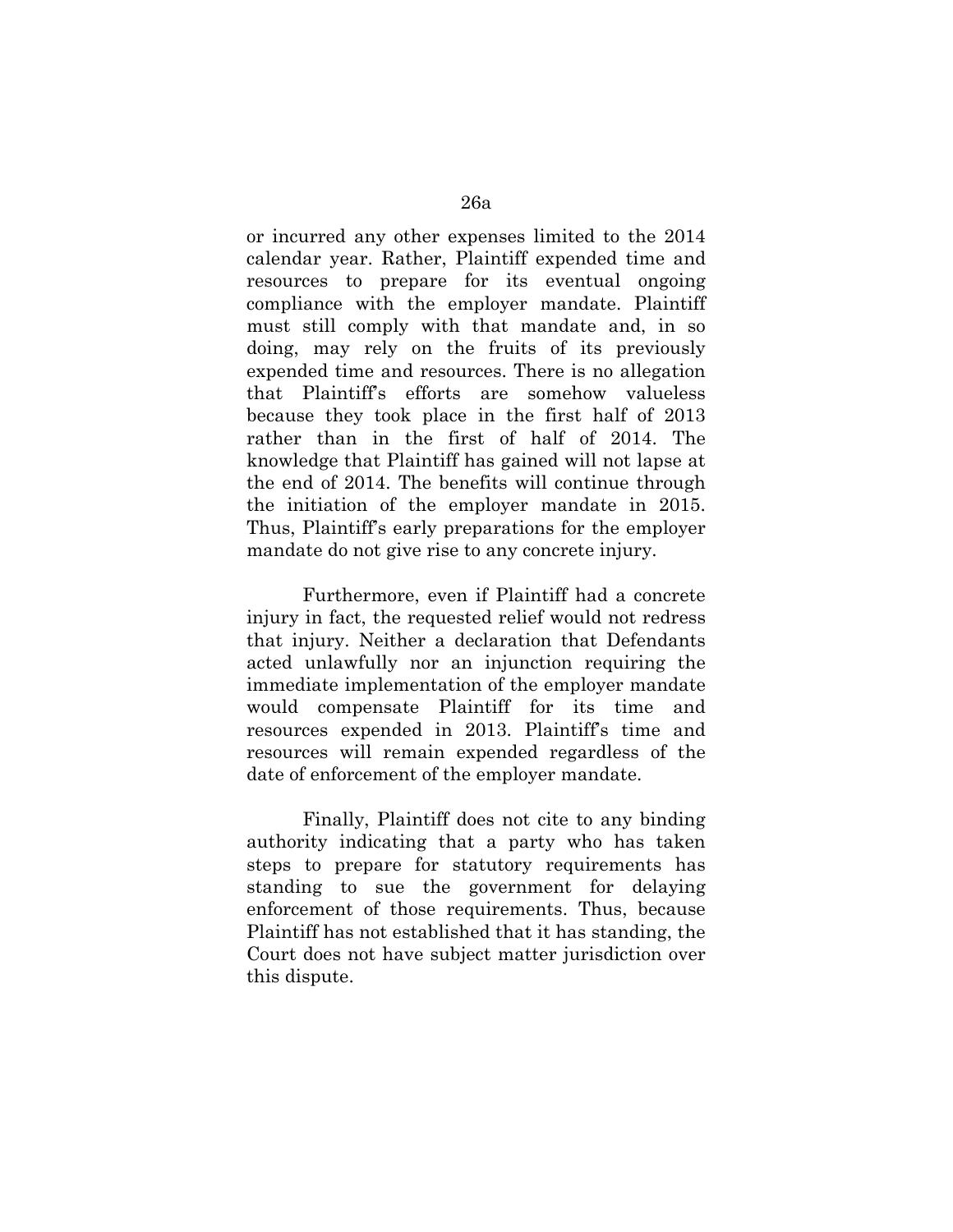### **III. CONCLUSION**

Accordingly, it is **ORDERED AND ADJUDGED** as follows:

- 1. The Motion [DE 13] is hereby **GRANTED**;
- 2. This action is **DISMISSED WITHOUT PREJUDICE** for lack of subject matter jurisdiction;<sup>2</sup>

and

 $\overline{a}$ 

3. The Clerk is directed to **CLOSE** this case and **DENY** any pending motions as moot.

**DONE AND ORDERED** in Chambers at Fort Lauderdale, Broward County, Florida, this 13th day of January, 2014.

> WILLIAM P. DIMITROULEAS United States District Judge

\_\_\_\_\_\_\_\_\_\_\_\_\_\_\_\_\_\_\_\_\_\_\_\_\_\_\_\_\_\_

<sup>2</sup> A dismissal for lack of subject matter jurisdiction should be without prejudice because the Court has no power to render a judgment on the merits. *See Crotwell v. Hockman-Lewis Ltd.*, 734 F.2d 767, 769 (11th Cir. 1984); *Georgia Advocacy Office, Inc. v. Camp*, 172 F.3d 1294, 1299 (11th Cir. 1999).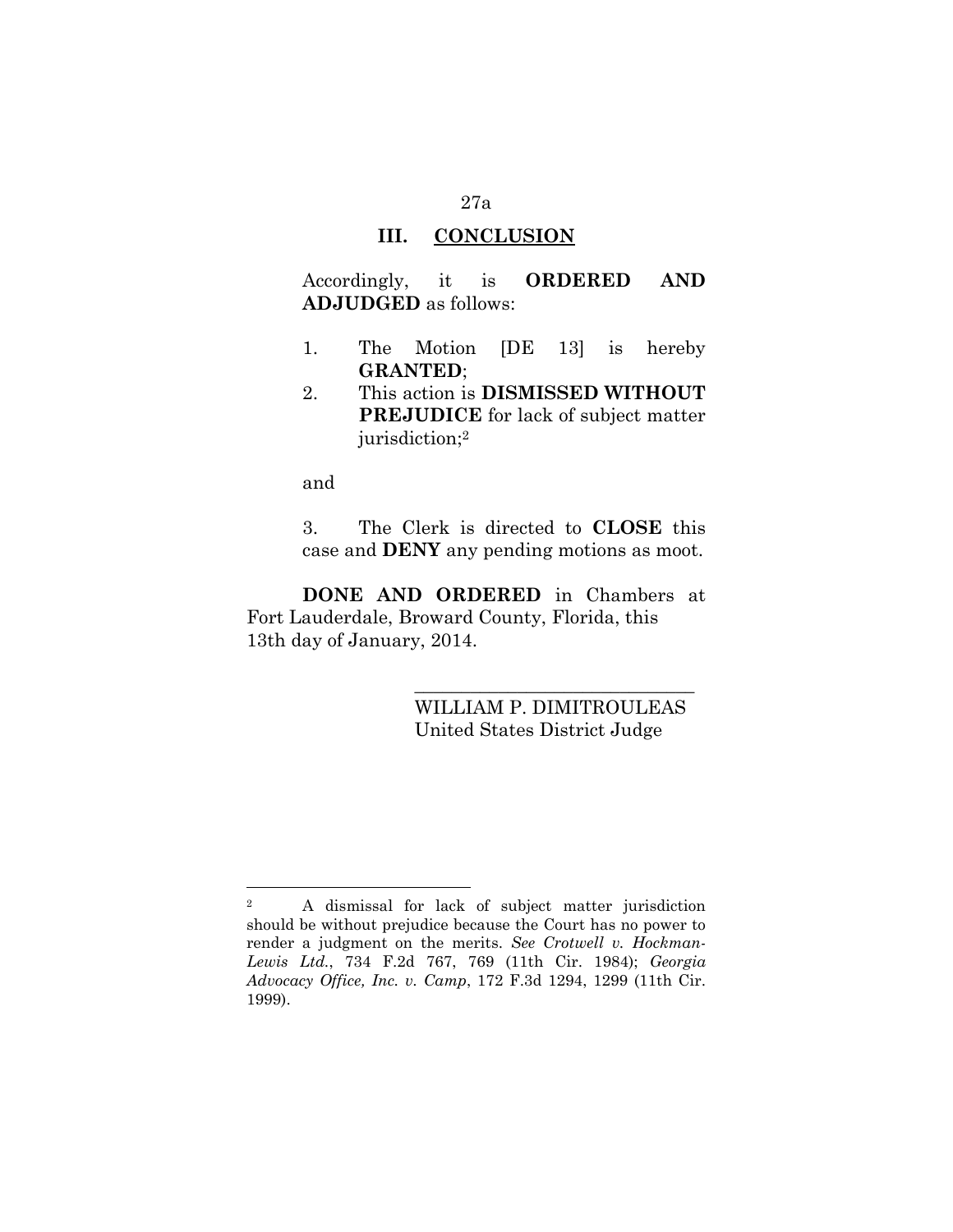28a

### UNITED STATES COURT OF APPEALS For the Eleventh Circuit

### $\frac{1}{2}$ No. 14-10296

#### KAWA ORTHODONTICS, LLP,

Plaintiff – Appellant,

versus

SECRETARY, U.S. DEPARTMENT OF THE TREASURY, U.S. DEPARTMENT OF TREASURY, COMMISSIONER OF THE INTERNAL REVENUE SERVICE, INTERNAL REVENUE SERVICE,

Defendants – Appellees.

Appeal from the United States District Court for the Southern District of Florida

 $\frac{1}{2}$ 

\_\_\_\_\_\_\_\_\_\_\_\_\_\_\_\_\_\_\_\_\_\_\_\_\_\_\_\_\_\_\_\_\_\_\_\_\_\_\_\_\_\_\_\_\_\_\_\_

ON PETITION'S) FOR REHEARING AND PETITION(S) FOR REHEARING EN BANC

BEFORE: MARTIN, JULIE CARNES and BLACK, Circuit Judges.

PER CURIAM:

The Petition(s) for Rehearing are DENIED and no Judge in regular active service on the Court having requested that the Court be polled on rehearing en bane (Rule 35, Federal Rules of Appellate